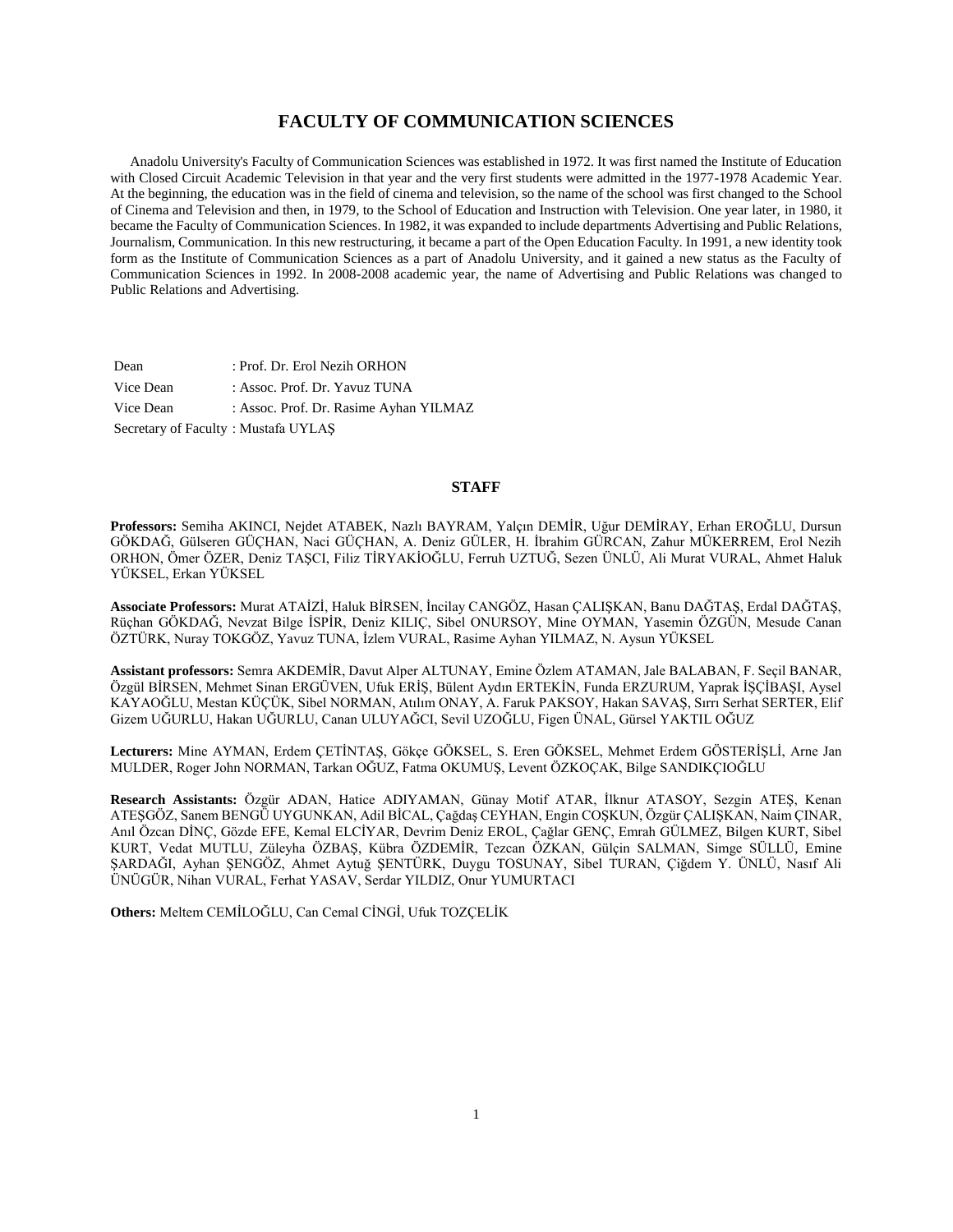## **DEPARTMENT OF CINEMA AND TELEVISION**

Cinema and television industries were involved in a rapid change in the beginning of 21st century. Developments in digital technology and other improvements in digital technologies, media, telecommunications and information technologies are leading towards new future, and especially television, besides mass media is influenced by it very much. Department of Cinema and Television has been following all those developments and improvements since its very first day of establishment and aimed to cover all those in its programs; also aimed to prepare its students for that defined future. Besides that solid background on technology, the department is also very much focused on theoretical aspect. It also aims to provide newcomers to the field with fresh and deeply motivated minds. Within those 30 years of education, Cinema and Television, as the oldest department of Faculty of Communication Sciences, has contributed many graduates into fields of cinema, television and advertising, director, producer, cinematographer, script writer, photography artist, administrator and many academicians for both film-television, advertising and academic worlds.

#### **Information about the Department**

 Producing-directing, script writing and theoretical studies are the essential fields within the Department and in the first two years all students of school of communication sciences take those common courses which are Sociology, Psychology, History of Art, Aesthetics, Introduction to Communication Science, Communication Theories, Scientific Research and Reporting Techniques. They are the core courses which are considered as base and necessary besides those introductory courses of cinema and television which are technical foundations of cinema and television, script writing, foundations of photography and other related theoretical courses.After completing this process, students follow one of those three defined areas in correspondence with academic advisors. While adapting to that state of art technology which is allocated for their use, they are obligated to take advanced level courses such as visual aesthetics, film theories, history of film, film review and analysis, and documentary cinema as part of their theoretical courses. In last two years of studies, they produce and direct four graduation projects as part of their selected areas. Then, they complete their education. The education is consisted of one year English prep and fours years of undergraduate. Faculty members are consisted of 11 full time professors, 3 full time associate professors, 16 full time assistant professors and courses are thought by them besides some other professionals, speicalists and experts providing seminar courses and workshops. Students can benefit from their experience.

 Practical courses are made in with fully equipped television studio, 16 professional field cameras, 1 35 mm BL film camera, 2 16 mm BL film cameras, 7 nonlinear editing suites, 1 film editing table, one professional photography studio, 2 black and white and one color photo labratory; at the same time, cinema and television students are the body of regional television station- TVA (Anadolu University's) which they experience the real professional life in it and prepare themselves for the future.

Head : Assoc. Prof. Dr. N. Aysun YÜKSEL Deputy Head : Asst. Prof. Dr. Davut Alper ALTUNAY Deputy Head : Asst. Prof. Dr. Elif Gizem UĞURLU

## **PROGRAM**

#### **I. SEMESTER**

| <b>ARY 111</b> | Research Methods in Social Sciences | $3+0$ 4.5 |  |
|----------------|-------------------------------------|-----------|--|
| <b>FOT 201</b> | <b>Basic Photography</b>            | $2+2$ 5.0 |  |
| <b>ILT 107</b> | Introduction to Communication       | $3+0$ 3.5 |  |
| <b>PSI 102</b> | Psychology                          | $3+0$ 3.5 |  |
| SOS 153        | Sociology                           | $3+0$ 3.5 |  |
| <b>STV 103</b> | Introduction to Film and Television | $2+2$ 6.0 |  |
|                | TÜR 103 Turkish Language            | $4+0$ 4.0 |  |
|                |                                     |           |  |

#### **II. SEMESTER**

| <b>BIL 150</b> | Fundamentals of Information           |           |     |
|----------------|---------------------------------------|-----------|-----|
|                | Technology                            | $4+0$ 5.0 |     |
| <b>FOT 116</b> | <b>Basic Photography Applications</b> | $2+2$ 4,0 |     |
| <b>ILT 108</b> | Theories of Communication             | $3+0$ 4.5 |     |
| PSİ 104        | Social Psychology                     | $3+0$ 3,0 |     |
| RHI 104        | Teaching Writing and Speaking Skills  | $2+2$ 4.5 |     |
| <b>STV 102</b> | Basic Video Production                | $1+2$ 2.5 |     |
| <b>STV 106</b> | Basic Techniques of Film              | $2+1$ 2.5 |     |
| <b>STV 108</b> | Basic Techniques of Television        | $2 + 1$   | 2,0 |
|                | Elective Courses (1)                  |           | 2,0 |
|                |                                       |           |     |

 $\frac{1}{30.0}$ 

30,0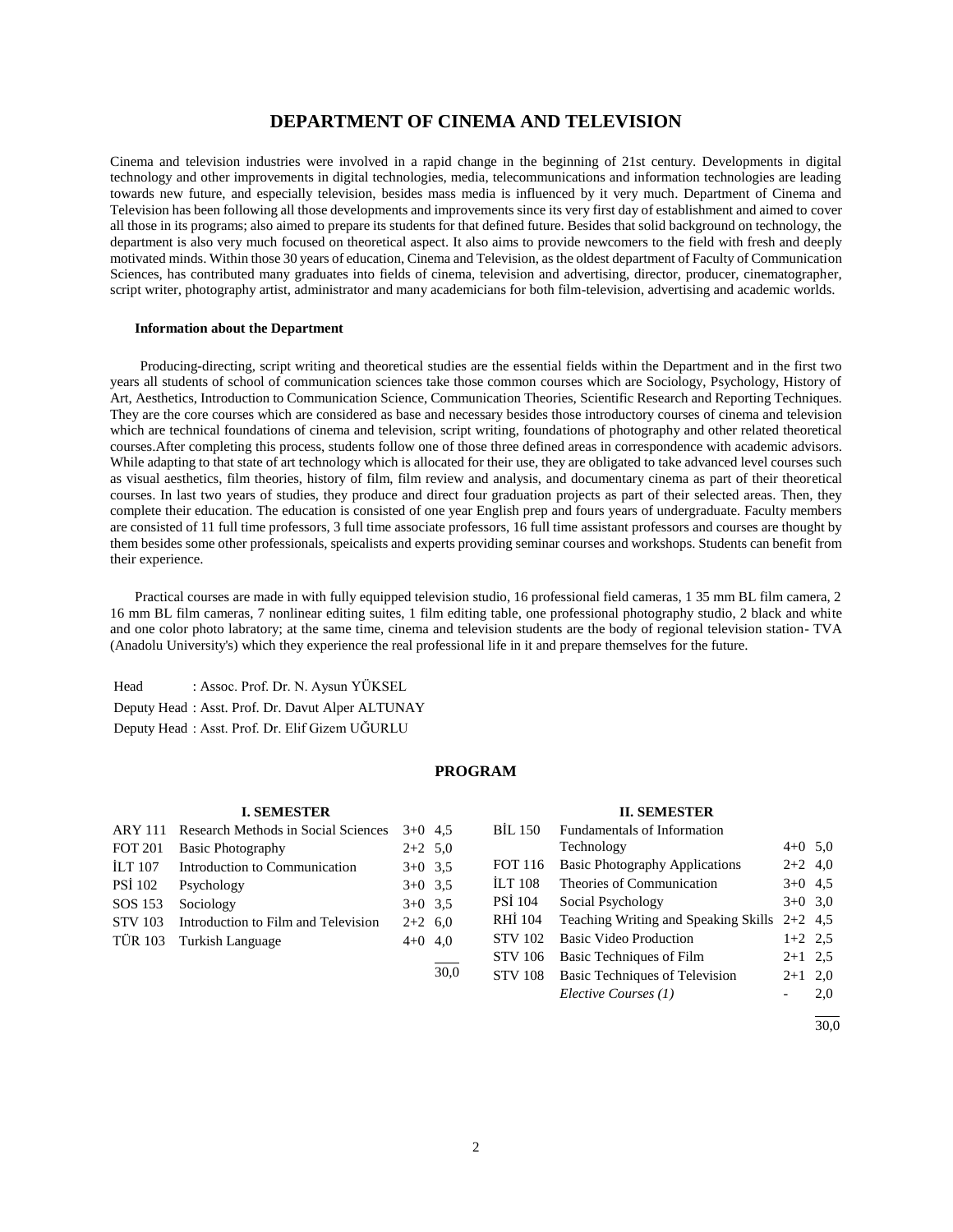## **III. SEMESTER**

| KÜL 201        | <b>History of Culture</b>                    | $3+0$     | 4.0  |
|----------------|----------------------------------------------|-----------|------|
| RHI 209        | Introduction to Advertising and Public       |           |      |
|                | Relations                                    | $2+0$     | 3,0  |
| <b>SNT 253</b> | History of Art                               | $3+0$ 3.5 |      |
| <b>STV 207</b> | Screenwriting                                | $2+2$ 5.0 |      |
| <b>STV 213</b> | Sound Techniques for Cinema and TV $2+0$ 2,0 |           |      |
| <b>STV 215</b> | Video Techniques for Cinema and TV $2+0$ 2,0 |           |      |
| <b>STV 217</b> | Camera and Lighting Techniques for           |           |      |
|                | Cinema and TV                                | $2+0$     | 2,0  |
| <b>TAR 165</b> | Atatürk's Principles and History of          |           |      |
|                | Turkish Revolution I                         | $0 + 0$   | 2,0  |
|                | Departmental Elective Courses (1)            |           | 3.5  |
|                | Foreign Language Courses (1)                 |           | 3,0  |
|                |                                              |           | 30.0 |

## **V. SEMESTER**

| SİY 102 (Eng) Political Science | $3+0$ 3.0                           |           |      |
|---------------------------------|-------------------------------------|-----------|------|
| <b>STV 301</b>                  | History of Film I                   | $3+0$ 5.0 |      |
| <b>STV 303</b>                  | Film Theory I                       | $3+0$ 5.0 |      |
| <b>STV 305</b>                  | <b>Television Production</b>        | $0+6$ 9.0 |      |
|                                 | Departmental Elective Courses (2) - |           | 8.0  |
|                                 |                                     |           | 30,0 |

## **VII. SEMESTER**

| STV 401 | Production and Directing I        | $4+6$ 12.0                   |      |
|---------|-----------------------------------|------------------------------|------|
|         | Departmental Elective Courses (4) | $\sim$ 100 $\sim$ 100 $\sim$ | 18.0 |
|         |                                   |                              |      |

30,0

## **DEPARTMENTAL ELECTIVE COURSES**

| ANI 201        | Animation                                | $3+0$   | 4,0 |
|----------------|------------------------------------------|---------|-----|
| <b>FEL 303</b> | Philosophical Criticism and Art          | $3+0$   | 4,0 |
| <b>FEL 418</b> | Image and Philosophy                     | $3+0$   | 4,5 |
| <b>FOT 303</b> | Photography Project                      | $1+3$   | 4,5 |
| <b>GRA 201</b> | Media Graphic                            | $3+0$   | 4,0 |
| <b>KÜL 151</b> | Cultural Anthropology                    | $3+0$   | 2,5 |
| KÜL 301        | (Eng) Cultural Analysis in Television    |         |     |
|                | Programs                                 | $3+0$   | 4,0 |
| <b>MET 303</b> | <b>Text Analysis</b>                     | $3+0$   | 4,5 |
| <b>MET 304</b> | <b>Text Writing</b>                      | $2+2$   | 4,5 |
| <b>MİT 201</b> | Mythology I                              | $3+0$   | 3,5 |
| MIT 202        | Mythology II                             | $3+0$   | 3,5 |
|                | MIT 305 (Eng) Lesser Known Myths         | $3+0$   | 3,5 |
|                | MÜZ 206 (Eng) Music for Film and TV      | $3+0$   | 3,5 |
|                | STV 201 (Eng) Film Production Theory     | $3+0$   | 3,5 |
| <b>STV 204</b> | Photographic View                        | $3+0$   | 5,0 |
| <b>STV 211</b> | Videography                              | $2+2$   | 4,5 |
| <b>STV 212</b> | Sound Recording in                       |         |     |
|                | Cinema and TV                            | $2+2$   | 4,0 |
|                | STV 245 (Eng) Theories and Principles of |         |     |
|                | Editing                                  | $3+0$   | 4,0 |
| STV 246        | <b>Screenwriting Practice I</b>          | $2 + 2$ | 4,5 |
| <b>STV 247</b> | <b>Applications in Editing</b>           | $3+0$   | 4,0 |

## **IV. SEMESTER**

| <b>BYN 202</b> | Introduction to Printing and             |           |      |
|----------------|------------------------------------------|-----------|------|
|                | Journalism                               | $2+0$ 2.5 |      |
| <b>EST 303</b> | Aesthetics                               | $3+0$ 4.5 |      |
|                | FEL 102 (Eng) Introduction to Philosophy | $2+0$ 2.5 |      |
|                | STV 206 (Eng) Visual Composition         | $2+2$ 5.5 |      |
| <b>STV 208</b> | <b>TV Production Design</b>              | $3+0$ 5.5 |      |
| <b>TAR 166</b> | Atatürk's Principles and History of      |           |      |
|                | Turkish Revolution II                    | $0+0$     | 2.0  |
|                | Departmental Elective                    |           |      |
|                | Courses $(1)$                            |           | 4,5  |
|                | Foreign Language Courses (1)             |           | 3,0  |
|                |                                          |           | 30.0 |

## **VI. SEMESTER**

|         | IKT 215 (Eng) Economics             | $2+0$ 2.5 |      |
|---------|-------------------------------------|-----------|------|
| STV 302 | Visual Aesthetics                   | $3+0$ 5.0 |      |
| STV 304 | Film Criticism and Analyses I       | $3+0$ 4.5 |      |
| STV 350 | Documentary                         | $3+0$ 6.0 |      |
|         | Departmental Elective Courses (3) - |           | 12.0 |
|         |                                     |           |      |

30,0

#### **VIII. SEMESTER**

| STV 402 Production and Directing II | $4+6$ 12.0               |      |
|-------------------------------------|--------------------------|------|
| Departmental Elective Courses (4)   | <b>Contract Contract</b> | 18.0 |
|                                     |                          |      |

30,0

|                |       | STV 306 (Eng) Introduction to Film | $3+0$     | 3,5 |
|----------------|-------|------------------------------------|-----------|-----|
| <b>STV 307</b> |       | Style in Cinema                    | $3+0$     | 4,5 |
| <b>STV 309</b> |       | Seminar I                          | $3+0$ 3,5 |     |
| <b>STV 310</b> |       | Seminar II                         | $3+0$ 3,5 |     |
| <b>STV 311</b> |       | Film Project                       | $0+6$ 6,0 |     |
| <b>STV 313</b> |       | Interactive Media and Society      | $3+0$     | 4,5 |
| <b>STV 341</b> |       | <b>Screenwriting Practice II</b>   | $2+2$     | 5,0 |
| <b>STV 344</b> |       | History of Turkish Film            | $3+0$     | 3,5 |
| <b>STV 345</b> |       | Video Camera Lighting              | $2+2$     | 4,5 |
| <b>STV 346</b> |       | Film Camera and Lighting           | $2+2$ 4,5 |     |
| <b>STV 347</b> |       | Types of Television Programs       | $3+0$     | 4,5 |
| <b>STV 348</b> |       | Film Genres                        | $3+0$ 4,5 |     |
| <b>STV 349</b> |       | Directing Actors                   | $3+0$ 5,0 |     |
| <b>STV 351</b> | (Eng) | <b>Television Management</b>       | $3+0$     | 4,5 |
| <b>STV 352</b> |       | Interactive Video-TV               | $3+0$     | 4,0 |
| <b>STV 353</b> |       | <b>Television Project</b>          | $0 + 6$   | 6,0 |
| STV 355        |       | Film Criticism and Analysis II     | $3+0$     | 4,5 |
| <b>STV 356</b> |       | History of Film II                 | $3+0$     | 4,5 |
| <b>STV 357</b> |       | Subliminal Communication           | $3+0$     | 3,5 |
| STV 359 (Eng)  |       | New Communication                  |           |     |
|                |       | Technologies                       | $3+0$     | 3,5 |
| <b>STV 360</b> |       | Film Theories II                   | $3+0$     | 4,5 |
| <b>STV 362</b> |       | Audio Dimension in Film and        |           |     |
|                |       | Television                         | $3+0$     | 3,5 |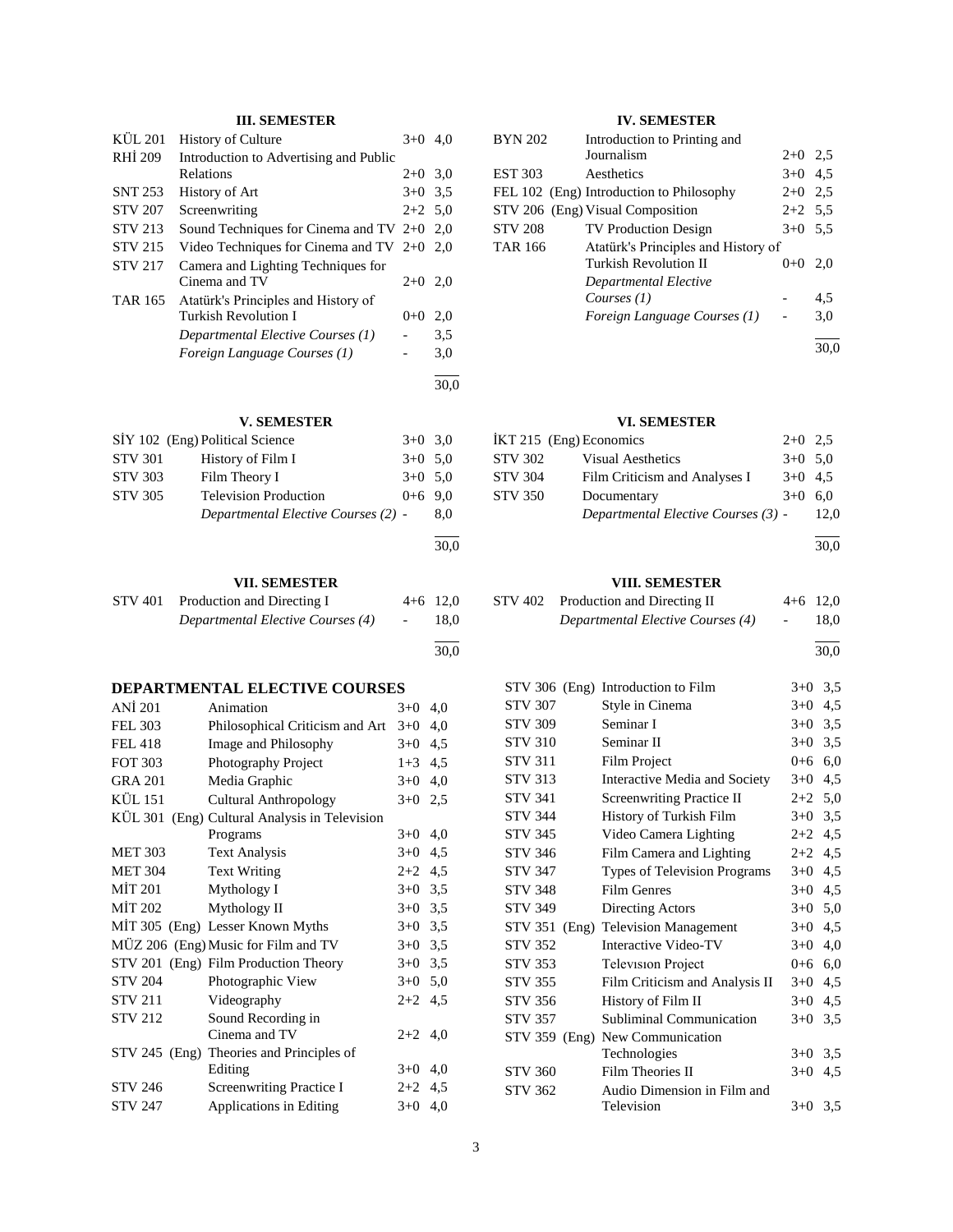| <b>STV 363</b>            | Visual Structure of Film                  | $3+0$ 4,0 | <b>TIY 303</b> | Dramaturgy                        | $3+0$ 3,5 |     |
|---------------------------|-------------------------------------------|-----------|----------------|-----------------------------------|-----------|-----|
| <b>STV 364</b>            | Sociology of Film                         | $3+0$ 5,0 | <b>TIY 304</b> | Dramatization                     | $3+0$ 3.5 |     |
| <b>STV 365</b>            | Video Art                                 | $3+0$ 5.0 |                |                                   |           |     |
| <b>STV 366</b>            | Inspection Methods in                     |           |                | <b>ELECTIVE COURSES</b>           |           |     |
|                           | <b>Television Broadcasting</b>            | $3+0$ 4,0 | BEO 155        | <b>Physical Education</b>         | $2+0$ 2,0 |     |
| <b>STV 367</b>            | Aesthetics of Documentary                 |           | GRA 156        | Graphics                          | $2+0$ 3.5 |     |
|                           | Filmmaking                                | $3+0$ 4,0 | KÜL 199        | <b>Cultural Activities</b>        | $0 + 2$   | 2,0 |
| <b>STV 368</b>            | Interactive Program Design                | $3+0$ 3,5 | MÜZ 158        | Music                             | $2+0$ 3,0 |     |
| <b>STV 369</b>            | Comedies                                  | $3+0$ 3.5 | <b>RSM 152</b> | Painting                          | $2+0$     | 4,0 |
| <b>STV 371</b>            | Digital Film                              | $3+0$ 3,5 | <b>RSM 154</b> | Caricature                        | $2+0$     | 2,5 |
|                           | STV 404 (Eng) Intercultural Communication | $3+0$ 4,0 | <b>SAN 155</b> | <b>Hall Dances</b>                | $0 + 2$   | 2,0 |
| <b>STV 406</b>            | Drama and Communication                   | $3+0$ 4,5 | TIY 152        | Theatre                           | $2+0$ 2.5 |     |
| STV 411 (Eng) Seminar III |                                           | $3+0$ 3.5 |                |                                   |           |     |
| <b>STV 412</b>            | Seminar IV                                | $3+0$ 3,5 |                | <b>FOREIGN LANGUAGE COURSES</b>   |           |     |
| <b>STV 451</b>            | Film and Philosophy                       | $3+0$ 4.5 |                | ING 109 (Eng) Advanced English I  | $3+0$ 3,0 |     |
| <b>STV 452</b>            | Contemporary Literature and               |           |                | İNG 110 (Eng) Advanced English II | $3+0$ 3.0 |     |
|                           | Cinema                                    | $3+0$ 4,0 |                | İNG 151 (Eng) English I           | $3+0$ 3,0 |     |
| <b>STV 453</b>            | Contemporary Turkish Cinema               | $3+0$ 4,0 |                | $ING 152$ (Eng) English II        | $3+0$ 3,0 |     |
| <b>STV 455</b>            | Film Adaptations of Turkish               |           |                |                                   |           |     |
|                           | Literature                                | $3+0$ 4,0 |                |                                   |           |     |
| <b>THU 203</b>            | <b>Community Services</b>                 | $0+2$ 3.0 |                |                                   |           |     |
|                           |                                           |           |                |                                   |           |     |

## **DEPARTMENT OF COMMUNICATION DESIGN AND MANAGEMENT**

 In today's world, communication is considered a basic human need. It is as important as breathing because there is no single moment that we do not try to communicate. Individuals, groups, organizations, masses, and societies must communicate effectively with each other in order to continue their existence. However, it is not easy to understand others and respond accordingly. This makes communication a complicated process or phenomenon. The Department of Communication recognizes such complexity and studies communication from an interdisciplinary perspective. With this understanding in mind, the curriculum of the department includes both theoretical and practical courses.

 **Information about the Department** The department was established in 1982 as the Department of Educational Communications and Planning. The department served under this name for two decades within the Faculty of Communication Sciences. The name was changed to Department of Communication in 2001 by the Higher Education Council, with accompanying curriculum revisions. The department is located within the Faculty of Communication Sciences on the Yunus Emre Campus, which is the main campus of Anadolu University. Currently 5 professors, 1 associate professor, 7 assistant professors, 2 instructors, and 5 research assistants are working in the department. There are also external faculty members teaching some of the undergraduate courses. The decisions related with the department are made by the department board which is composed of all faculty members in the department. The department is governed by one chair and one deputy chair. In addition, several faculty members serve as coordinators for various programs and activities. The guiding educational philosophy of the department has been to train students as qualified professionals of the global knowledge society. Consistent with this philosophy, students are provided with strong theoretical and practical training. The faculty members serve as facilitators of the learning process, and students take major responsibility for their own learning. Professional guidance of faculty members and active involvement of students are two basic components of education in the department. A good combination of instructor-led and learner-centered approaches are employed to accomplish educational goals. Learning experiences are supported with state-of-the-art technological infrastructure. The department has close relationships with the business environment, and this collaboration is reflected on training of students.

Head : Prof. Dr. Deniz TAŞCI Deputy Head : Assoc. Prof. Dr. Hasan ÇALIŞKAN Deputy Head : Asst. Prof. Dr. Figen ÜNAL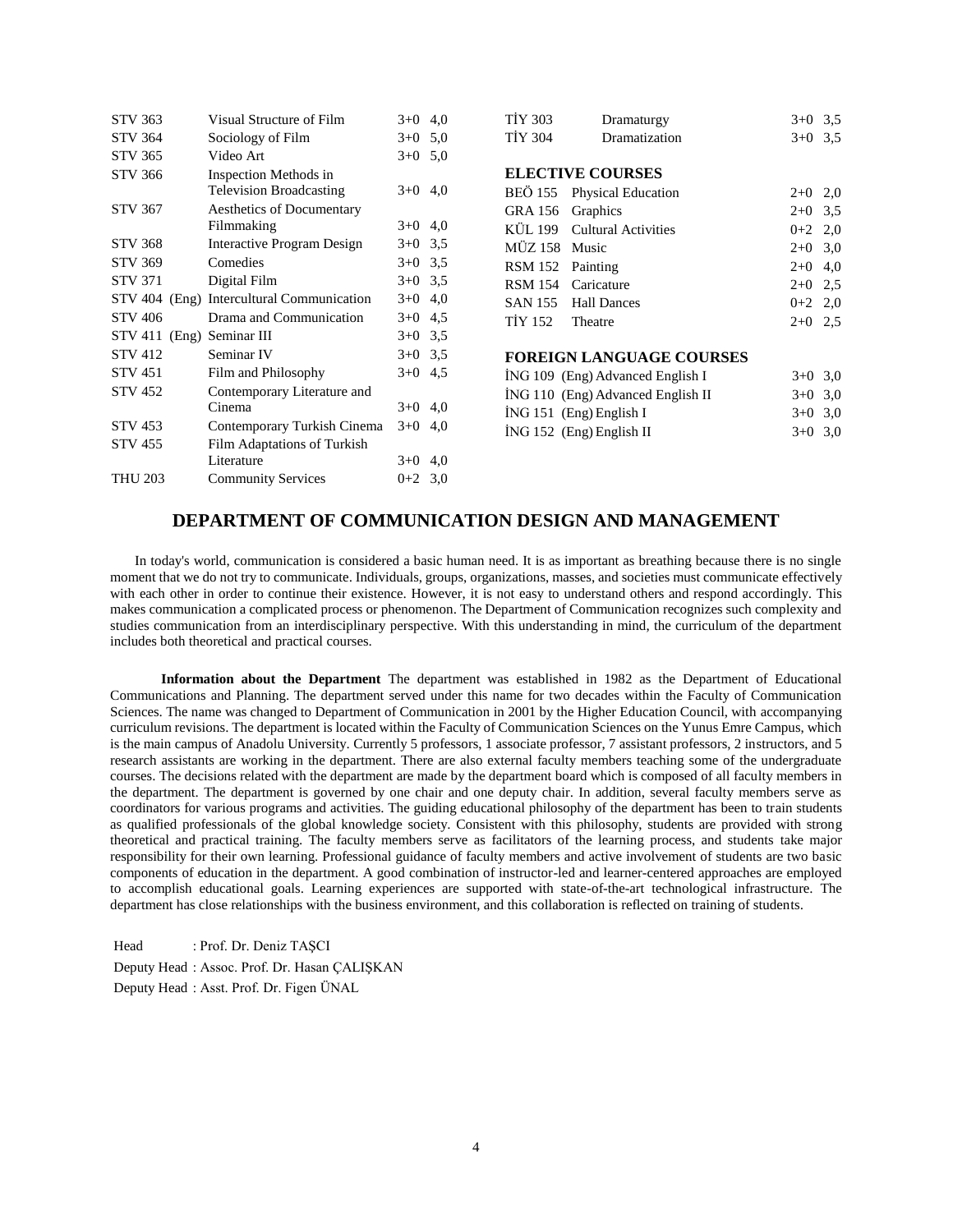## **PROGRAM**

## **I. SEMESTER**

| <b>ARY 111</b> | Research Methods in Social Sciences | $3+0$     | 4.5 |
|----------------|-------------------------------------|-----------|-----|
| <b>BIL 150</b> | Fundamentals of Information         |           |     |
|                | Technology                          | $4+0$ 5,0 |     |
| <b>ILT 107</b> | Introduction to Communication       | $3+0$ 3.5 |     |
| <b>PSI 102</b> | Psychology                          | $3+0$ 3.5 |     |
| SOS 153        | Sociology                           | $3+0$     | 3.5 |
| <b>TÜR 103</b> | <b>Turkish Language</b>             | $4 + 0$   | 4.0 |
|                | Departmental Elective Courses (1)   |           | 3,0 |
|                | Foreign Language Courses (1)        |           | 3,0 |
|                |                                     |           |     |

30,0

## **III. SEMESTER**

|                | FOT 201 (Eng) Basic Photography           | $2+2$ 5.0 |      |
|----------------|-------------------------------------------|-----------|------|
|                | ILT 201 (Eng) Interpersonal Communication | $3+0$     | 4.5  |
| <b>İST 201</b> | <b>Statistics</b>                         | $3+0$     | 3,0  |
| <b>SNT 253</b> | History of Art                            | $3+0$ 3.5 |      |
| TAR 165        | Atatürk's Principles and History of       |           |      |
|                | Turkish Revolution I                      | $0 + 0$   | 2.0  |
|                | <b>Departmental Elective Courses</b>      |           |      |
|                | (3)                                       |           | 12,0 |
|                |                                           |           |      |

## **V. SEMESTER**

|                | İKT 215 (Eng) Economics             | $2+0$ 2.5 |      |
|----------------|-------------------------------------|-----------|------|
| <b>ILT 301</b> | Management Science                  | $3+0$ 6.0 |      |
| <b>ILT 305</b> | <b>Communication Ethics</b>         | $3+0$ 5.0 |      |
|                | SİY 102 (Eng) Political Science     | $3+0$ 3.0 |      |
|                | Departmental Elective Courses (3) - |           | 13.5 |
|                |                                     |           |      |

#### **VII. SEMESTER**

| <b>ILT 353</b> | <b>Cultural Communication</b>          | $3+0$ 4.5 |     |
|----------------|----------------------------------------|-----------|-----|
|                | İLT 403 (Eng) Project Development      | $3+2$ 8.0 |     |
| ILT 415        | <b>Public Speaking</b>                 | $3+0$ 4.5 |     |
|                | RHİ 302 (Eng) Communication Management | $3+0$ 4.5 |     |
|                | Departmental Elective Courses (2) -    |           | 8.5 |
|                |                                        |           |     |

30,0

30,0

# **DEPARTMENTAL ELECTIVE COURSES**<br> **DIL 387** Computer Applications

| <b>BIL 387</b> | <b>Computer Applications</b>             | $1+2$ 3,0 |  |
|----------------|------------------------------------------|-----------|--|
| <b>EST 303</b> | Aesthetics                               | $3+0$ 4.5 |  |
| <b>HUK 252</b> | Labor Law                                | $2+0$ 2.5 |  |
| ILT112         | Introduction to Education                | $3+0$ 4.5 |  |
|                | ILT 206 (Eng) Measurement and Evaluation | $3+0$ 4.5 |  |
| <b>ILT 217</b> | <b>Instructional Content Design</b>      | $3+0$ 4.5 |  |
| <b>ILT 251</b> | <b>Ouality Techniques</b>                | $2+2$ 4.5 |  |
| <b>ILT 303</b> | Communication and Persuasion             | $3+0$ 4.5 |  |
| <b>ILT 318</b> | Professional Coaching                    | $3+0$ 4.5 |  |

#### **II. SEMESTER**

| GRA 401 | <b>Electronic Graphics</b>                     | $3+0$     | 4.5 |
|---------|------------------------------------------------|-----------|-----|
| İLT 108 | Theories of Communication                      | $3+0$     | 4.5 |
| PSİ 104 | Social Psychology                              | $3+0$ 3,0 |     |
| RHÍ 104 | Teaching Writing and Speaking Skills $2+2$ 4,5 |           |     |
|         | Departmental Elective Courses (2)              |           | 8.5 |
|         | Elective Courses (1)                           |           | 2.0 |
|         | Foreign Language Courses (1)                   |           | 3,0 |
|         |                                                |           |     |

30,0

#### **IV. SEMESTER**

|         | FEL 102 (Eng) Introduction to Philosophy | $2+0$ 2.5 |     |
|---------|------------------------------------------|-----------|-----|
| İLT 204 | History of Communication                 | $3+0$ 5.0 |     |
|         | İLT 205 (Eng) Mass Communication         | $3+0$ 5,0 |     |
| İLT 314 | <b>Communication Design</b>              | $2+2$ 4,5 |     |
| İSN 201 | Organizational Communication             | $3+0$ 4.0 |     |
| TAR 166 | Atatürk's Principles and History of      |           |     |
|         | <b>Turkish Revolution II</b>             | $0 + 0$   | 2.0 |
|         | Departmental Elective Courses (2) -      |           | 7.0 |
|         |                                          |           |     |

l 30,0

#### **VI. SEMESTER**

| <b>ILT 304</b>     | <b>General Communication Research</b> | $3+0$ 4.5 |      |
|--------------------|---------------------------------------|-----------|------|
| <b>ILT 310</b>     | Visual Literacy                       | $2+2$ 4.0 |      |
| ILT <sub>312</sub> | Management of Communication           |           |      |
|                    | Applications                          | $1+4$ 4.5 |      |
| <b>ILT 356</b>     | Non-Verbal Communication              | $3+0$ 3.5 |      |
|                    | Departmental Elective Courses (3)     |           | 13.5 |
|                    |                                       |           |      |

30,0

## **VIII. SEMESTER**

## İLT 404 (Eng) Project Management 3+2 8,0 İLT 412 Multimedia Communication 3+0 4,5 İLT 467 Creativity and Problem Solving 3+0 4,5 İLT 469 International Communication 3+0 4,5 *Departmental Elective Courses (2)* - 8,5

l 30,0

| İLT 320        | Motivation in Work and Life                | $3+0$     | 4.5 |
|----------------|--------------------------------------------|-----------|-----|
| İLT 322        | Communication in Strategical               |           |     |
|                | Management                                 | $3+0$ 4.5 |     |
| <b>İLT 324</b> | Motivation in Workplace and Life $3+0$ 4,5 |           |     |
|                | İLT 352 (Eng) Institutional Web Design     | $1+2$ 4.5 |     |
| <b>İLT 353</b> | <b>Cultural Communication</b>              | $3+0$ 4.5 |     |
| İLT 354        | Children and Communication                 | $3+0$ 4.5 |     |
| İLT 355        | Semantics and Visual Analysis              | $3+0$ 4.5 |     |
| İLT 357        | Macromedia Applications                    | $1+2$ 3,0 |     |
| <b>İLT 358</b> | Theories of Personality                    | $3+0$ 5.0 |     |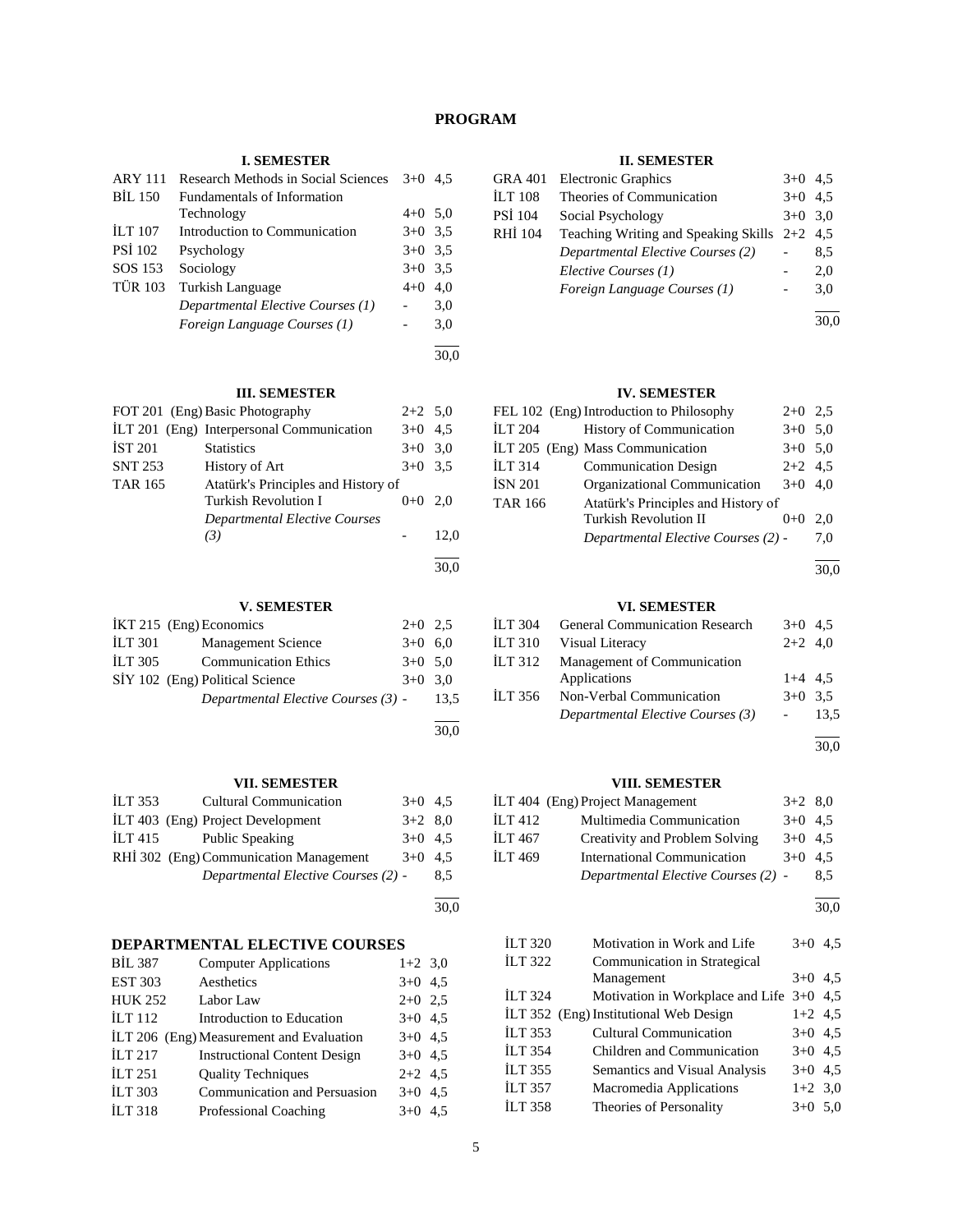| <b>ILT 360</b>     | Creative Drama                            | $1+4$ 4.5 | <b>ILT</b> 471 | Management of Information                 |           |     |
|--------------------|-------------------------------------------|-----------|----------------|-------------------------------------------|-----------|-----|
| <b>ILT 362</b>     | Social Gender Differences in              |           |                | <b>Systems</b>                            | $2+2$ 4,5 |     |
|                    | Communication                             | $3+0$ 4.5 | <b>ISL 301</b> | Human Resources Management                | $3+0$ 4,0 |     |
| ILT $363$          | Verbal Communication                      | $3+0$ 4.5 | ISL 412        | Strategic Management                      | $2+0$ 3,0 |     |
| <b>ILT 364</b>     | Communication Technologies and            |           | <b>KÜL 151</b> | <b>Cultural Anthropology</b>              | $3+0$ 2,5 |     |
|                    | Social Change                             | $3+0$ 4,5 | <b>MET 451</b> | <b>Textual Design</b>                     | $2+2$ 4.5 |     |
|                    | İLT 366 (Eng) Presentation Techniques     | $3+0$ 5.0 |                | PSİ 212 (Eng) Psychology of Communication | $3+0$ 4,5 |     |
| <b>ILT 368</b>     | Institutional Communication               | $3+0$ 4.5 | <b>PSİ 306</b> | Developmental Psychology                  | $3+0$ 4,5 |     |
| ILT 369            | Popular Culture and                       |           | <b>PSI 402</b> | <b>Adult Psychology</b>                   | $3+0$ 4,5 |     |
|                    | Communication                             | $3+0$ 4.5 | PSİ 412        | Psychology of Gender                      | $3+0$ 4,5 |     |
| <b>ILT 370</b>     | New Approaches in Management              | $3+0$ 6.5 | <b>THU 203</b> | <b>Community Services</b>                 | $0+2$ 3,0 |     |
| ILT $371$          | <b>Educational Communication</b>          | $3+0$ 4.5 |                |                                           |           |     |
|                    | İLT 372 (Eng) Online Communication        | $3+0$ 4,5 |                | <b>ELECTIVE COURSES</b>                   |           |     |
|                    | ILT 373 (Eng) Instructional Design        | $2+2$ 4.5 | <b>BEÖ 155</b> | <b>Physical Education</b>                 | $2+0$ 2,0 |     |
| <b>ILT 374</b>     | <b>Family Communication</b>               | $3+0$ 4.5 | <b>GRA 156</b> | Graphics                                  | $2+0$     | 3,5 |
| ILT $375$          | Techniques for Scriptwriting              | $2+2$ 4.5 | <b>KÜL 199</b> | <b>Cultural Activities</b>                | $0+2$     | 2,0 |
|                    | İLT 378 (Eng) Cyberculture                | $3+0$ 4.5 | MÜZ 158 Music  |                                           | $2+0$ 3,0 |     |
| ILT <sub>405</sub> | Web Applications I                        | $2+2$ 6,0 | <b>RSM 152</b> | Painting                                  | $2+0$     | 4,0 |
| <b>ILT</b> 406     | Web Applications II                       | $2+2$ 6.0 | <b>RSM</b> 154 | Caricature                                | $2+0$     | 2,5 |
| ILT <sub>417</sub> | Web Mediated Communication                | $3+0$ 4,5 | <b>SAN 155</b> | <b>Hall Dances</b>                        | $0 + 2$   | 2,0 |
| <b>ILT 459</b>     | Media and Culture                         | $3+0$ 4.5 | <b>TİY 152</b> | Theatre                                   | $2+0$     | 2.5 |
| ILT 460            | Computer/Web Based Training               | $2+2$ 4,5 |                |                                           |           |     |
| <b>ILT</b> 461     | <b>Team Communication</b>                 | $2+2$ 4.5 |                | <b>FOREIGN LANGUAGE COURSES</b>           |           |     |
| ILT <sub>463</sub> | Communication and Alienation              | $3+0$ 4,5 |                | ING 109 (Eng) Advanced English I          | $3+0$ 3,0 |     |
| <b>ILT</b> 465     | Ergonomics of Communication               | $2+2$ 4.5 |                | İNG 110 (Eng) Advanced English II         | $3+0$ 3,0 |     |
| <b>ILT 467</b>     | Creativity and Problem Solving            | $3+0$ 4,5 |                | İNG 151 (Eng) English I                   | $3+0$ 3,0 |     |
|                    | İLT 469 (Eng) International Communication | $3+0$ 4.5 |                | İNG 152 (Eng) English II                  | $3+0$ 3,0 |     |
|                    |                                           |           |                |                                           |           |     |

## **DEPARTMENT OF JOURNALISM**

 Anadolu University Faculty of Communication Sciences was established in 1972. It was first named the Institute of Education with Closed Circuit Academic Television in that year and the very first students were admitted in the 1977-1978 Academic Year. At the beginning, the education was in the field of cinema and television, so the name of the school was first changed to the School of Cinema and Television and then, in 1979, to the School of Education and Instruction with Television. One year later, in 1980, it became the Faculty of Communication Sciences. In 1982, it was expanded to include departments Advertising and Public Relations, Journalism, Communication. In this new restructuring, it became a part of the Open Education Faculty. In 1991, a new identity took form as the Institute of Communication Sciences as a part of Anadolu University, and it gained a new status as the Faculty of Communication Sciences in 1992.

#### **Information About the Department**

 Department of Journalism was founded in 1983. Among its major areas of focus, other than communication and culture, are photography, CAD (Computer Assisted Design), journalism, radio and television reporting. The department offers both theoretical and applied courses on how to collect, write, design, and print news items and how to encode and interpret the news content. In their senior year, students take radio programming and broadcasting courses, which subsequently leads to a project of an applied study so they can have the opportunity to exploit their theoretical knowledge. In addition, it also focuses on the economic, political and social aspects of the media as a social institution. The guiding educational philosophy of the department has been to train students as qualified professionals of the global knowledge society.The faculty members serve as facilitators of the learning process, and students take major responsibility for their own learning. The department has close relationships with the business environment, and this collaboration is reflected on training of students. When they graduate, the students of the department become eligible to be reporters, page designers or news programmers in different areas of the mass media such as local/national newspapers, newsagents, public/private radio stations and Internet applications.

 The department is located within the Faculty of Communication Sciences on the Yunus Emre Campus, which is the main campus of Anadolu University.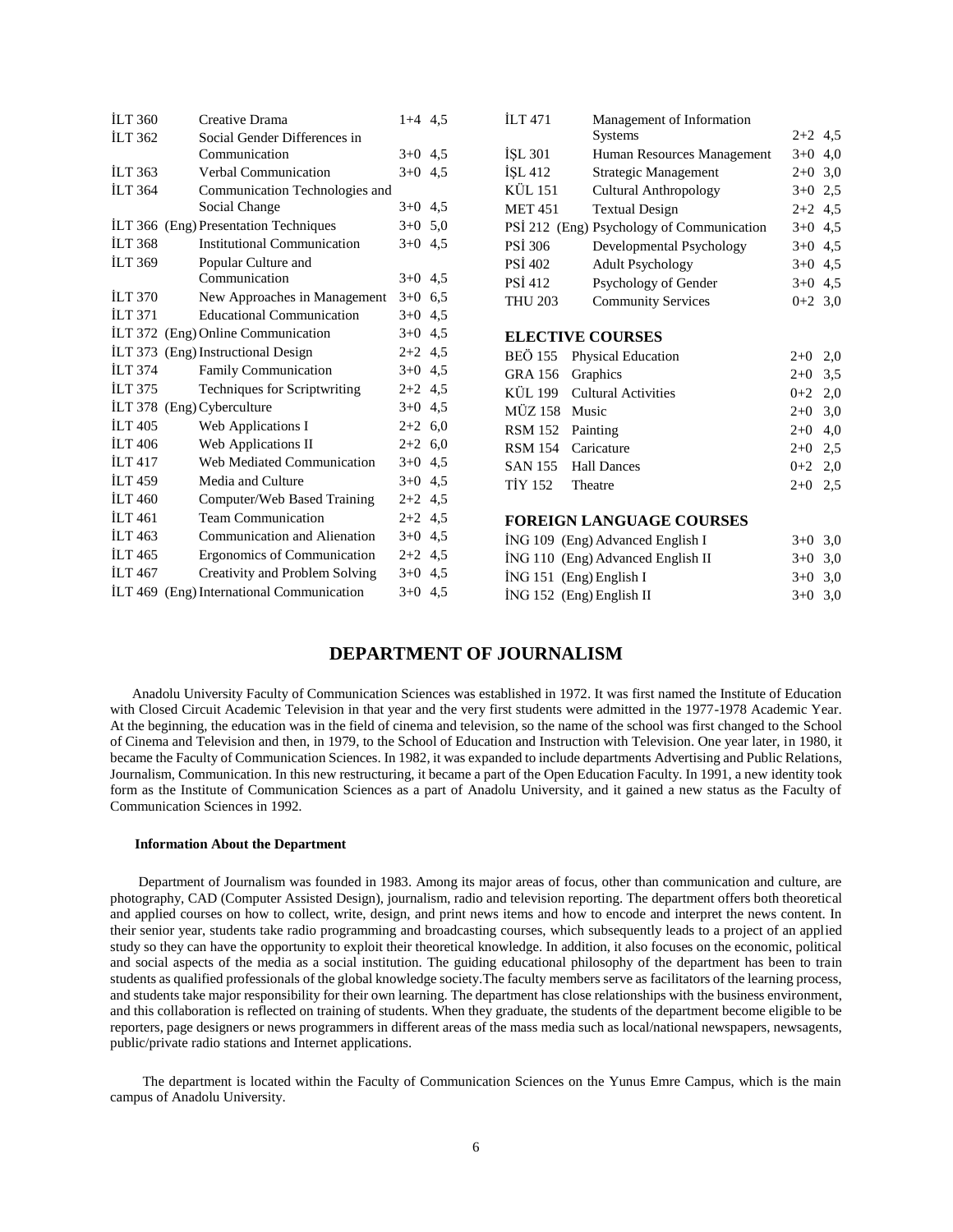Currently 2 professors, 4 associate professor, 11 assistant professors, 2 instructors, and 7 research assistants are working in the department. There are also external faculty members teaching some of the undergraduate courses.

 The decisions related with the department are made by the department board which is composed of all faculty members in the department. The department is governed by one chair and one deputy chair. In addition, several faculty members serve as coordinators for various programs and activities.

Head : Prof. Dr. Erkan YÜKSEL Deputy Head : Assoc. Prof. Dr. Sibel ONURSOY Deputy Head : Asst. Prof. Dr. Funda ERZURUM

## **PROGRAM**

30,0

#### **I. SEMESTER**

| BIL 150        | <b>Fundamentals of Information</b> |           |     |
|----------------|------------------------------------|-----------|-----|
|                | Technology                         | $4+0$ 5.0 |     |
| <b>BYN</b> 101 | <b>Basic Journalism</b>            | $3+0$ 4.5 |     |
| <b>FOT 201</b> | <b>Basic Photography</b>           | $2+2$ 5,0 |     |
| <b>ILT 107</b> | Introduction to Communication      | $3+0$ 3.5 |     |
| <b>SIY 101</b> | <b>History of World Politics</b>   | $2+0$ 2.5 |     |
| SOS 153        | Sociology                          | $3+0$ 3.5 |     |
| <b>TÜR 103</b> | Turkish Language                   | $4+0$ 4,0 |     |
|                | Elective Courses (1)               |           | 2,0 |
|                |                                    |           |     |

#### **III. SEMESTER**

| <b>BYN 204</b> | News Types                                | $3+0$ 4.5 |     |
|----------------|-------------------------------------------|-----------|-----|
| <b>BYN 209</b> | Page Design Programs                      | $2+2$ 4.5 |     |
| <b>EDB 221</b> | Turkish and World Literature              | $2+0$ 3.0 |     |
| ILT $213$      | <b>Effective Communication Techniques</b> | $2+0$ 3.0 |     |
| SİY 205        | <b>Turkish Political History</b>          | $2+0$     | 3,0 |
| <b>TAR 165</b> | Atatürk's Principles and History of       |           |     |
|                | Turkish Revolution I                      | $0+0$     | 2,0 |
|                | Departmental Elective Courses (2)         |           | 7,0 |
|                | Foreign Language Courses (1)              |           | 3,0 |
|                |                                           |           |     |

## **V. SEMESTER**

| <b>BYN 207</b> | Speech and Interview Techniques     |           |      |
|----------------|-------------------------------------|-----------|------|
|                | in Radio and TV News                | $2+2$ 4,0 |      |
| <b>BYN 309</b> | Media Law                           | $2+0$ 3.0 |      |
| <b>BYN 319</b> | Journalism Applications I           | $2+4$ 6.0 |      |
| <b>ISL 359</b> | <b>Public Administration</b>        | $2+0$     | 2.5  |
|                | SİY 102 (Eng) Political Science     | $3+0$     | 3.0  |
|                | Departmental Elective Courses (3) - |           | 11.5 |
|                |                                     |           | 30.0 |

#### **VII. SEMESTER**

| <b>BYN 409</b> | Contemporary Media Criticisms I 3+0 3.0 |           |  |
|----------------|-----------------------------------------|-----------|--|
| <b>BYN 413</b> | Culturel Identity                       | $2+0$ 3.0 |  |
| <b>BYN 415</b> | Career in Media                         | $2+0$ 3.0 |  |

#### **II. SEMESTER**

|                | BYN 102 Applied Photoshop                   | $2+2$ 4.5 |     |
|----------------|---------------------------------------------|-----------|-----|
|                | BYN 104 Techniques of News Gathering and    |           |     |
|                | Writing                                     | $3+0$ 4.5 |     |
| <b>BYN</b> 106 | History of World Media                      | $2+0$ 3,0 |     |
| <b>FOT 118</b> | <b>Applied Photography</b>                  | $2+0$ 3,0 |     |
| <b>ILT 108</b> | Theories of Communication                   | $3+0$ 4.5 |     |
| <b>PSI 102</b> | Psychology                                  | $3+0$ 3.5 |     |
| RHI 104        | <b>Teaching Writing and Speaking Skills</b> | $2+2$     | 4.5 |
|                | Departmental Elective Courses (1)           |           | 2.5 |
|                |                                             |           |     |

30,0

#### **IV. SEMESTER**

## BYN 203 Page Design 2+2 4,5 BYN 208 Critical Media Theories 2+0 3,0 BYN 214 History of Turkish Press 2+0 3,0 FOT 204 (Eng) Applied of Photojournalism 2+0 3,0 İLT 210 Communication Technologies 2+0 3,0 TAR 166 Atatürk's Principles and History of Turkish Revolution II  $0+0$  2,0 *Departmental Elective Courses (2)* - 8,5 *Foreign Language Courses (1)* - 3,0 l

30,0

#### **VI. SEMESTER**

| BYN 206 TV Journalism                       | $2+2$ 4,0 |  |
|---------------------------------------------|-----------|--|
| BYN 320 Journalism Applications II          | $2+4$ 6.0 |  |
| BYN 322 Media Ethics                        | $2+0$ 3.0 |  |
| BYN 324 Theories of Political Communication | $2+0$ 3.0 |  |
| HUK 370 Human Rights and the Constitution   | $2+0$ 3.0 |  |
| Departmental Elective Courses (3)           | $-11.0$   |  |
|                                             |           |  |

30,0

#### **VIII. SEMESTER**

| BYN 404 | <b>Applied Magazine Publication</b>         | $2+4$ 6.0 |  |
|---------|---------------------------------------------|-----------|--|
|         | BYN 406 (Eng) Introduction to International |           |  |
|         | <b>Relations</b>                            | $2+0$ 3.0 |  |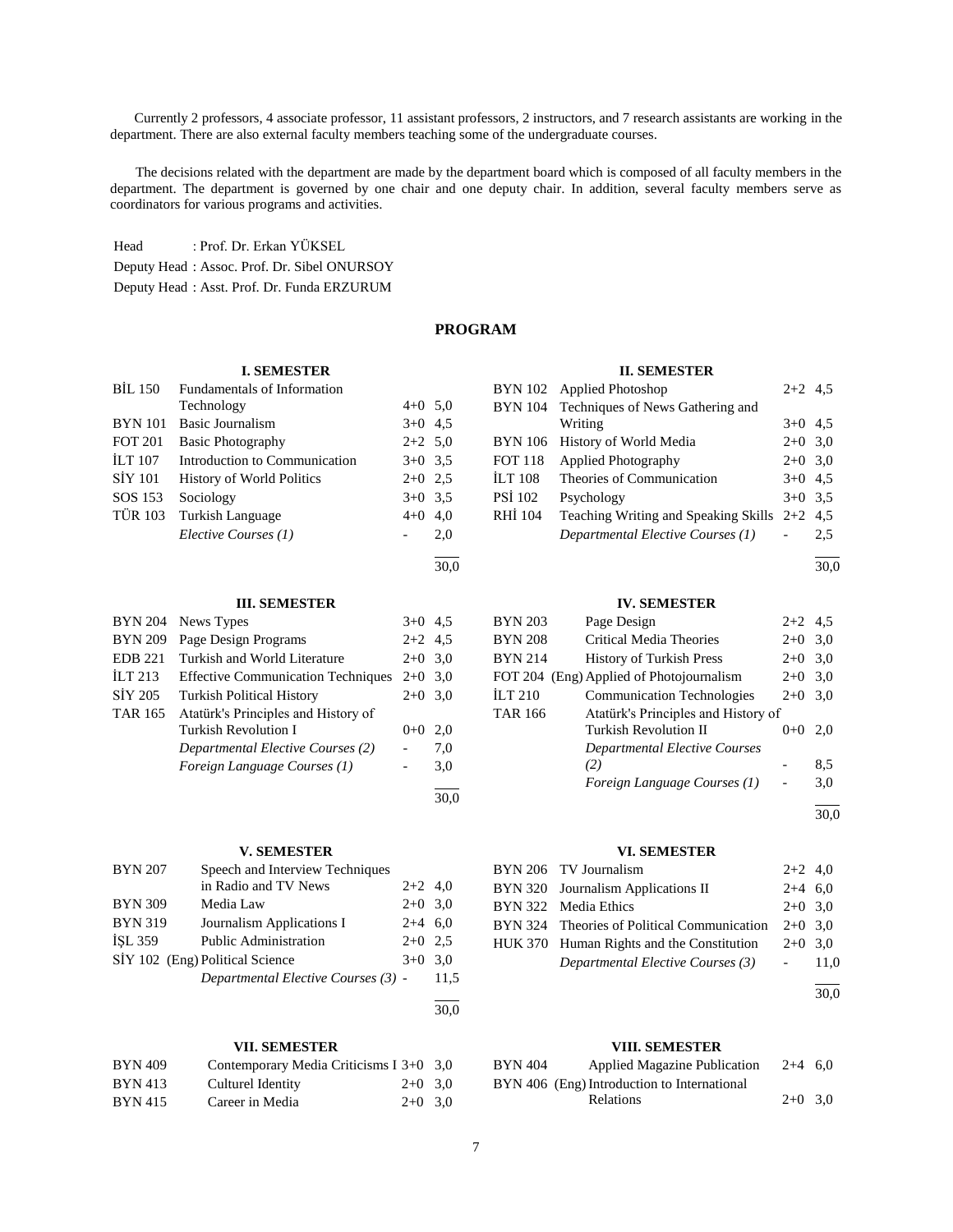| <b>BYN 460</b> | <b>Television News Programming</b>     | $3+0$ 4.5 |      |
|----------------|----------------------------------------|-----------|------|
|                | GRA 308 (Eng) Web Design               | $2+2$ 5.5 |      |
|                | Departmental Elective<br>Courses $(3)$ |           | 11.0 |
|                |                                        |           | 30,0 |

## **DEPARTMENTAL ELECTIVE COURSES**

| <b>BYN 215</b> | Online Journalism                      | $2+0$   | 3,0 |
|----------------|----------------------------------------|---------|-----|
| <b>BYN 216</b> | Local Journalism                       | $2 + 0$ | 3,0 |
| <b>BYN 217</b> | Child Rights on Media                  | $2+0$   | 3,0 |
| <b>BYN 218</b> | Investigative Journalism               | $2+0$   | 3,0 |
| <b>BYN 219</b> | Public Opinion and Propaganda          | $2+0$   | 3,0 |
| <b>BYN 220</b> | Tabloid Journalism                     | $2+0$   | 3,0 |
| <b>BYN 221</b> | Critical Media Literacy                | $2+0$   | 3,0 |
| <b>BYN 222</b> | Sports Journalism                      | $2 + 0$ | 3,0 |
|                | BYN 223 (Eng) Travel Writing           | $2 + 0$ | 3,0 |
| <b>BYN 224</b> | Political Journalism                   | $2+0$   | 3,0 |
| <b>BYN 225</b> | Healt, Science and Technology          |         |     |
|                | Journalism                             | $2+0$   | 3,0 |
| <b>BYN 252</b> | Radio Programming                      | $3 + 0$ | 4,5 |
| <b>BYN 271</b> | <b>Television News Cameraman</b>       | $3+0$   | 4,5 |
| <b>BYN 313</b> | Literary Journalism Forms              | $2 + 0$ | 3,0 |
| <b>BYN 321</b> | Visual Media Literacy                  | $2+0$   | 3,0 |
| <b>BYN 323</b> | (Eng) News Writing in English          | $2+0$   | 3,0 |
| BYN 325        | (Eng) Crisis and Conflict Reporting    | $2 + 0$ | 3,0 |
|                | BYN 327 (Eng) Peace Journalism         | $2 + 0$ | 3,0 |
| <b>BYN 328</b> | Social Media Theory and                |         |     |
|                | Applications                           | $2+0$   | 3,0 |
| <b>BYN 329</b> | Journalism in the Movies               | $2+0$   | 3,0 |
| <b>BYN 330</b> | Management and Organization            |         |     |
|                | Structure in Media Institutions        | $2 + 0$ | 3,0 |
| BYN 332        | Rhetoric                               | $2 + 0$ | 3,0 |
| <b>BYN 346</b> | TV News-Project and                    |         |     |
|                | Application                            | $1 + 4$ | 4,5 |
| <b>BYN 355</b> | News Editing                           | $2+2$   | 4,5 |
|                | BYN 364 (Eng) Advanced Web Design      | $2+2$   | 4,5 |
| <b>BYN 365</b> | Radio News Projects                    | $2 + 2$ | 4,5 |
|                | BYN 419 (Eng) Photo Reportage          | $1+1$   | 3,0 |
| <b>BYN 421</b> | Social Media Journalism                | $2 + 0$ | 3,0 |
| <b>BYN 422</b> | Campus Journalism                      | $2+0$   | 3,0 |
| <b>BYN 423</b> | Media Economics and                    |         |     |
|                | Management                             | $2 + 0$ | 3,0 |
|                | BYN 424 (Eng) International Journalism | $2 + 0$ | 3,0 |
| <b>BYN 425</b> | Seminar I                              | $2 + 0$ | 3,0 |
| <b>BYN 426</b> | Seminar II                             | $2+0$   | 3,0 |
| <b>BYN 427</b> | <b>Agency Journalism</b>               | $2+0$   | 3,0 |
| <b>BYN 429</b> | Economy and Financial                  |         |     |
|                | Journalism                             | $2+0$   | 3,0 |

| BYN 408 | Web Publishing                         | $2+4$ 6.0 |      |
|---------|----------------------------------------|-----------|------|
| BYN 410 | Contemporary Media<br>Criticisms II    | $3+0$ 3.0 |      |
|         | Departmental Elective<br>Courses $(4)$ |           | 12,0 |
|         |                                        |           | 30.0 |

BYN 431 Publication Design Project 2+0 3,0 BYN 443 (Eng) Project in Photography 2+2 4,5 BYN 462 Applied Rhetoric 2+2 4,5 FEL 102 (Eng) Introduction to Philosophy 2+0 2,5 FEL 426 Philosophical Approaches in Communication 2+0 3,0 FOT 104 (Eng) Documentary Photography 2+2 4,5 FOT 108 Reading Photography 3+0 3,0 FOT 307 Theories of Photography 2+0 3,0 HUK 124 Basic Concepts of Law 2+0 2,5 HUK 478 Intellectual Property Rights 2+0 3,0 İKT 215 (Eng) Economics 2+0 2,5 İLT 215 Models in Communication 2+0 3,0 İŞL 412 Strategic Management 2+0 3,0 KÜL 151 Cultural Anthropology 3+0 2,5 PSİ 104 (Eng) Social Psychology 3+0 3,0 PZL 408 Marketing Technics in Press  $2+0$  3,0 RHİ 209 Introduction to Advertising and Public Relations 2+0 3,0 SEK 121 Keyboard Techniques 1+2 3,0 SNT 253 History of Art  $3+0$  3,5 TAR 316 (Eng) Contemporary World History 2+0 3,0 THU 203 Community Services 0+2 3,0

## **ELECTIVE COURSES**

|                  | BEÖ 155 Physical Education  | $2+0$ 2,0 |  |
|------------------|-----------------------------|-----------|--|
| GRA 156 Graphics |                             | $2+0$ 3.5 |  |
|                  | KÜL 199 Cultural Activities | $0+2$ 2,0 |  |
| MÜZ 158 Music    |                             | $2+0$ 3.0 |  |
| RSM 152 Painting |                             | $2+0$ 4.0 |  |
|                  | RSM 154 Caricature          | $2+0$ 2.5 |  |
|                  | SAN 155 Hall Dances         | $0+2$ 2.0 |  |
| TİY 152 Theatre  |                             | $2+0$ 2.5 |  |

#### **FOREIGN LANGUAGE COURSES**

|  | ING 109 (Eng) Advanced English I  | $3+0$ 3.0 |  |
|--|-----------------------------------|-----------|--|
|  | ING 110 (Eng) Advanced English II | $3+0$ 3.0 |  |
|  | $ING 151$ (Eng) English I         | $3+0$ 3.0 |  |
|  | ING 152 (Eng) English II          | $3+0$ 3.0 |  |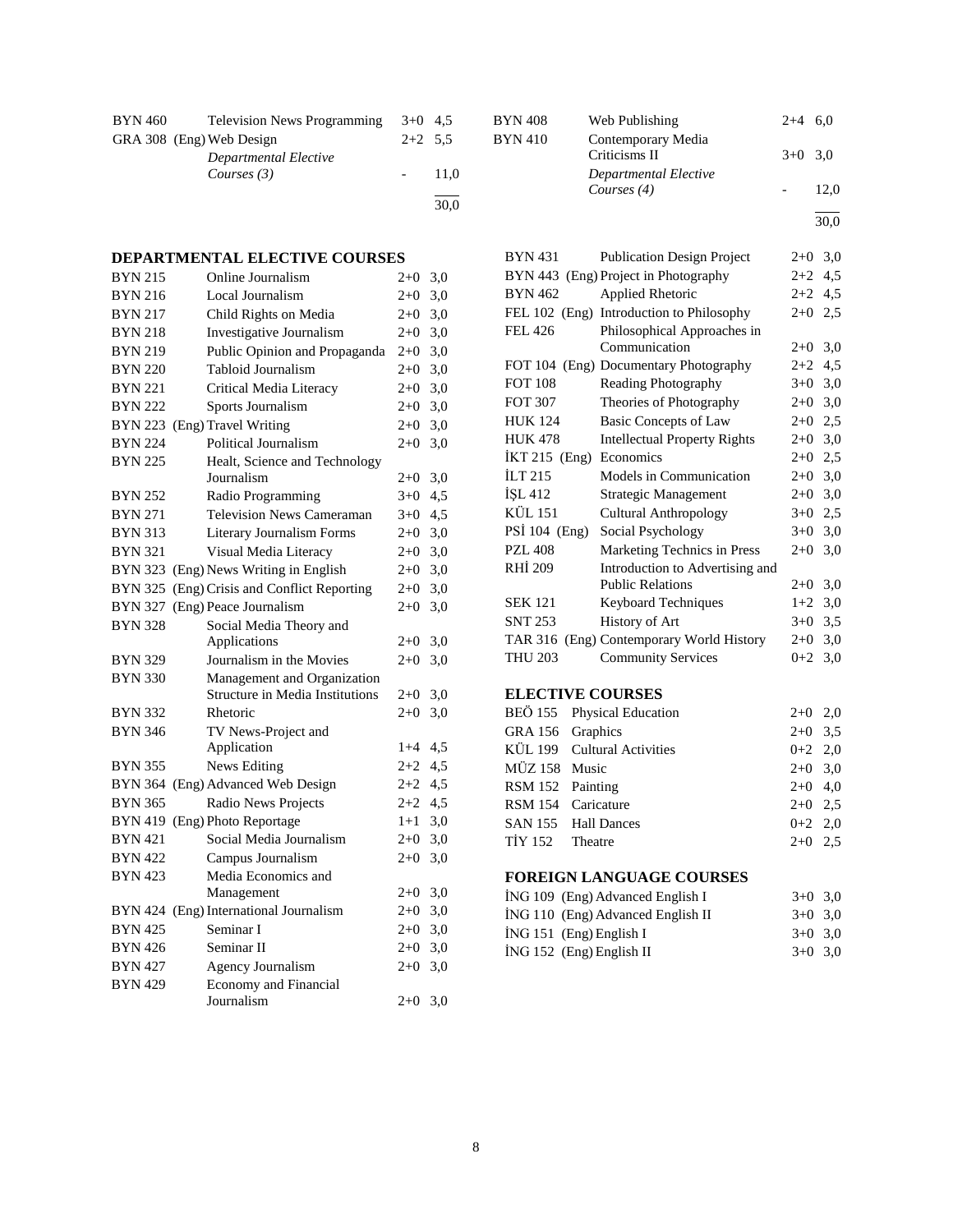## **DEPARTMENT OF PUBLIC RELATIONS AND ADVERTISING**

 Public Relations and Advertising is a communication discipline. This discipline contains communications about products, services and brands. While in advertising, mass communication vehicles are used with a clear source and paid price, the public relations are also using additional tools such as face to face communication, publicity and events to create a change in the perception. In this field, the players are the producer companies which need advertising and public relations, the agencies which produce the messages and activities towards advertising and public relations, media where those messages and activities are placed and consumer who are the receivers of those messages and activities. In the Department, theoretical and practical courses aimed at research, planning, practice and evaluation to reveal the message or event for any product, service or brand.

 The Department of Public Relations and Advertising, established in 1982 as Communication Arts, is one of the most respected Public Relations and Advertising departments in Turkey. In 2001, the name of Communication Arts was changed to Advertising and Public Relations, and then, in 2008, to Public Relations and Advertising. The Department of Public Relations and Advertising is accredited and certified by the International Advertising Association (IAA). The department is located at Yunusemre Campus and 4 associate professors, 5 assistant professors, 5 research assistants and 6 lecturer are currently working in the department. In the department there are also some guest lecturers giving specific courses from advertising and PR sector. The Department is governed by one chairman, According to the academic studies of faculty members, they are divided into two groups as advertising and public relations.

Head : Prof. Dr. Ferruh UZTUĞ Deputy Head : Assoc. Prof. Dr. Nevzat Bilge İSPİR

## **PROGRAM**

30,0

#### **I. SEMESTER**

| ARY 111        | Research Methods in Social Sciences | $3+0$ 4.5 |  |
|----------------|-------------------------------------|-----------|--|
| <b>ILT</b> 107 | Introduction to Communication       | $3+0$ 3.5 |  |
| ISL 153        | <b>Business Management</b>          | $3+0$ 6,0 |  |
| <b>PSI 102</b> | Psychology                          | $3+0$ 3.5 |  |
| RHI 207        | Visual Communication                | $2+2$ 5.0 |  |
| SOS 153        | Sociology                           | $3+0$ 3.5 |  |
|                | TÜR 103 Turkish Language            | $4+0$ 4,0 |  |
|                |                                     |           |  |

#### **III. SEMESTER**

| <b>GRA 206</b>          | Introduction to Computer Aided            |           |     |
|-------------------------|-------------------------------------------|-----------|-----|
|                         | Graphic Design                            | $3+0$     | 6,5 |
| IKT 215 (Eng) Economics |                                           | $2+0$ 2.5 |     |
|                         | PSI 104 (Eng) Social Psychology           | $3+0$ 3.0 |     |
|                         | RHİ 203 (Eng) Introduction to Advertising | $3+0$     | 6,5 |
| RHI 206                 | Introduction to Public Relations          | $3+0$     | 6.5 |
| <b>TAR 165</b>          | Atatürk's Principles and History of       |           |     |
|                         | Turkish Revolution I                      | $0 + 0$   | 2.0 |
|                         | Foreign Language Courses (1)              |           | 3,0 |
|                         |                                           |           |     |

#### **II. SEMESTER**

| <b>BIL 150</b> | Fundamentals of Information                |           |     |
|----------------|--------------------------------------------|-----------|-----|
|                | Technology                                 | $4+0$ 5.0 |     |
| <b>FOT 201</b> | <b>Basic Photography</b>                   | $2+2$ 5.0 |     |
| <b>ILT 108</b> | Theories of Communication                  | $3+0$ 4.5 |     |
| <b>PZL</b> 104 | <b>Introduction to Marketing</b>           |           |     |
|                | Management                                 | $3+0$ 6.5 |     |
| RHI 104        | Teaching Writing and Speaking Skills $2+2$ |           | 4.5 |
|                | Departmental Elective Courses (1)          |           | 2,5 |
|                | Elective Courses (1)                       |           | 2,0 |
|                |                                            |           |     |

30,0

#### **IV. SEMESTER**

| <b>BYN 202</b> | Introduction to Printing and             |           |     |
|----------------|------------------------------------------|-----------|-----|
|                | Journalism                               | $2+0$ 2.5 |     |
|                | FEL 102 (Eng) Introduction to Philosophy | $2+0$     | 2.5 |
| RHI 202        | Theory and Practice in Public            |           |     |
|                | Relations                                | $2+2$ 6,0 |     |
|                | RHİ 204 (Eng) Consumer Behavior          | $3+0$     | 6,0 |
| <b>SNT 253</b> | History of Art                           | $3+0$ 3.5 |     |
| <b>STV 210</b> | Film and TV Information                  | $2+0$ 4.5 |     |
| <b>TAR 166</b> | Atatürk's Principles and History of      |           |     |
|                | Turkish Revolution II                    | $0+0$     | 2.0 |
|                | Foreign Language Courses (1)             |           | 3.0 |
|                |                                          |           |     |

 $\frac{1}{30.0}$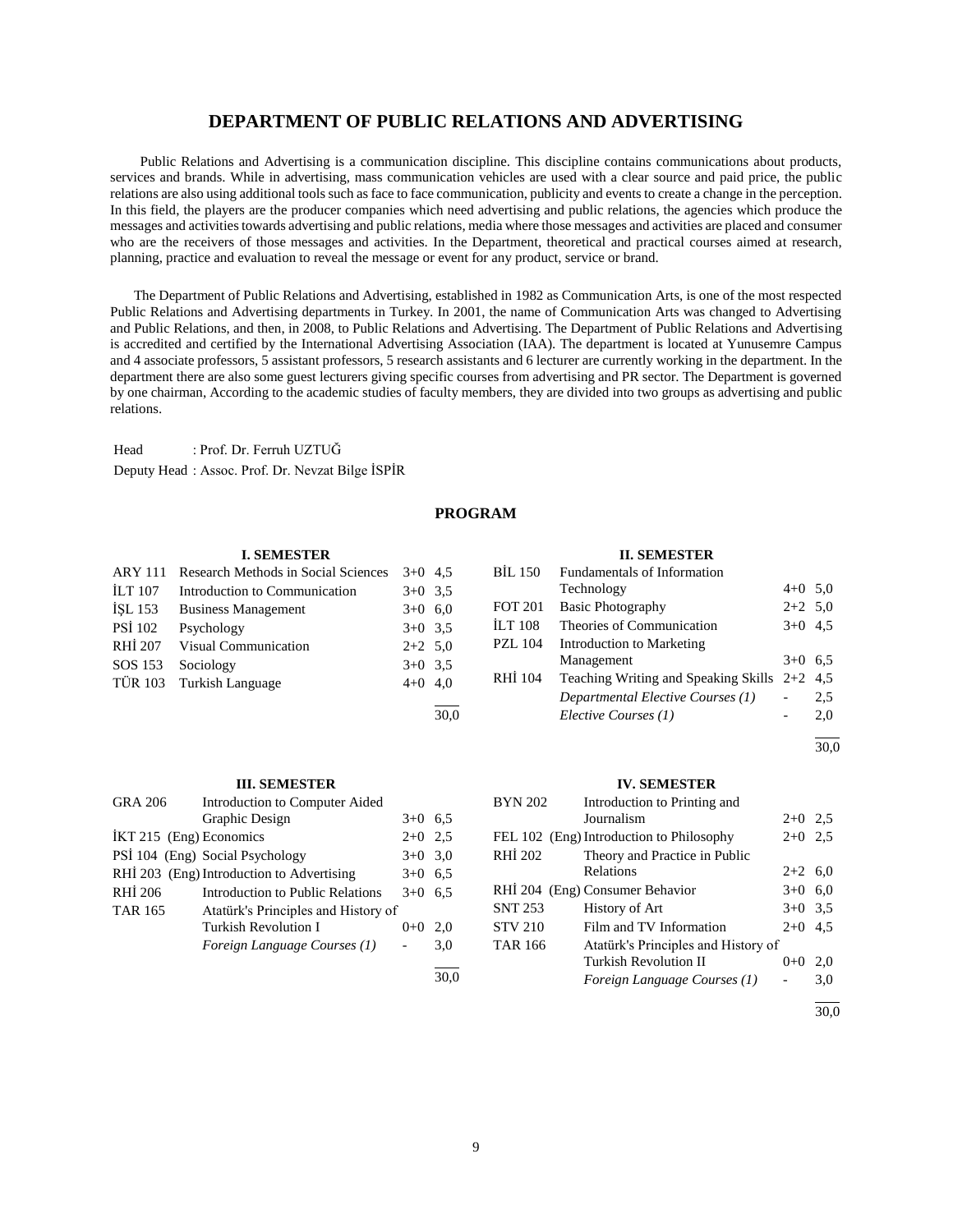## **V. SEMESTER**

|         | RHİ 301 (Eng) Persuasive Communication | $3+0$ 4.0 |      |
|---------|----------------------------------------|-----------|------|
| RHI 303 | Creativity in Advertising I            | $2+2$ 6.0 |      |
|         | RHİ 305 (Eng) Media Planning           | $3+0$ 3.5 |      |
|         | SİY 102 (Eng) Political Science        | $3+0$ 3.0 |      |
|         | Departmental Elective Courses (3) -    |           | 13.5 |
|         |                                        |           |      |

## **VII. SEMESTER**

| RHI 401 | Designing Advertising Campaigns   | $1+6$ 8.0  |      |
|---------|-----------------------------------|------------|------|
|         | Departmental Elective Courses (5) | $\sim$ $-$ | 22.0 |
|         |                                   |            |      |

 $\frac{30,0}{ }$ 

30,0

## **DEPARTMENTAL ELECTIVE COURSES**

| <b>ARY 301</b> | <b>Oualitative Methods in</b>      |           |     |
|----------------|------------------------------------|-----------|-----|
|                | <b>Communication Research</b>      | $3+0$ 4.5 |     |
| <b>BIL 361</b> | <b>Computer Based Creative</b>     |           |     |
|                | Studies I                          | $3+0$ 6,0 |     |
| <b>BIL 464</b> | <b>Computer Based Creative</b>     |           |     |
|                | <b>Studies II</b>                  | $3+0$ 6,0 |     |
| <b>EST 303</b> | Aesthetics                         | $3+0$     | 4,5 |
| <b>FOT 203</b> | Advertising Photography            | $3+0$     | 6,0 |
| <b>ILT 407</b> | Applications of Communication      |           |     |
|                | Research                           | $3+0$ 4.5 |     |
| ISP 151        | (Spa) Spanish I                    | $4 + 0$   | 4,0 |
| ISP 152        | (Spa) Spanish II                   | $4+0$ 4,0 |     |
| <b>IST 201</b> | (Eng) Statistics                   | $3+0$ 3,0 |     |
| İŞL 412        | Strategic Management               | $2+0$ 3,0 |     |
| <b>KÜL 151</b> | <b>Cultural Anthropology</b>       | $3+0$ 2,5 |     |
| <b>RHİ 205</b> | Marketing Communication            | $3+0$ 4,5 |     |
| RHI 241        | <b>History of Advertising</b>      | $3+0$ 4,5 |     |
| RHI 302        | (Eng) Communication Management     | $3+0$     | 4,5 |
| <b>RHI 307</b> | <b>Advertising Analysis</b>        | $3+0$     | 4,5 |
| <b>RHİ 308</b> | Social and Political               |           |     |
|                | <b>Communication Campaigns</b>     | $3+0$     | 4,0 |
| <b>RHI 310</b> | <b>Brand Communication</b>         |           |     |
|                | Management                         | $3+0$     | 4,5 |
| RHI 311        | <b>Advertisement Writing I</b>     | $2+2$     | 6,0 |
| RHI 345        | TV Advertising                     | $3+0$     | 5,0 |
| RHI 346        | Public Relations Copy Writing      | $2+2$ 6,0 |     |
| <b>RHI 351</b> | Social Campaigns                   | $3+0$ 4,5 |     |
| RHI 352        | <b>Advertising Design II</b>       | $2+2$ 4,5 |     |
| RHI 353        | Public Relations and the Internet  | $3+0$     | 4,5 |
| <b>RHİ 355</b> | Presentation Techniques in         |           |     |
|                | Campaigns                          | $3+0$     | 4,5 |
| RHI 356        | Seminar (Applications of Media     |           |     |
|                | Planning)                          | $2+2$ 5.0 |     |
| RHI 361        | <b>Public Relations Management</b> | $3+0$ 4.5 |     |
| RHI 365        | (Eng) Media and Politics           | $3+0$ 4.5 |     |
| RHI 404        | Web Design in Advertising          | $2+2$     | 6,0 |
|                |                                    |           |     |

## **VI. SEMESTER**

| RHİ 304 Creativity in Advertising II | $3+0$ 6.0 |      |
|--------------------------------------|-----------|------|
| RHİ 306 Communication Research       | $3+0$ 4.0 |      |
| RHİ 354 Corporate Communication      |           |      |
| Management                           | $3+0$ 4.5 |      |
| Departmental Elective Courses (3)    |           | 15.5 |
|                                      |           |      |

30,0

|                | VIII. SEMESTER                           |       |           |
|----------------|------------------------------------------|-------|-----------|
| RHÍ 402        | Designing Public Relations Campaigns 1+6 |       | 8.0       |
|                | Departmental Elective Courses (4)        |       | 22,0      |
|                |                                          |       | 30,0      |
| RHI 411        | Advertisement Writing II                 |       | $2+2$ 6,0 |
| <b>RHI 440</b> | <b>Analysis of Public Relations</b>      |       |           |
|                | Campaigns                                |       | $3+0$ 4.5 |
| RHI 447        | Analysis of Political                    |       |           |
|                | <b>Communication Campaigns</b>           |       | $3+0$ 4,5 |
| RHI 451        | <b>Strategic Planning</b>                |       | $3+0$ 5,0 |
| RHI 452        | <b>Sport Marketing Communication</b>     |       | $3+0$ 4,5 |
| RHI 453        | <b>Communication Ethics</b>              |       | $3+0$ 4,5 |
|                | RHİ 454 (Eng) Business Communication     |       | $3+0$ 4,5 |
| RHI 455        | System Approach in                       |       |           |
|                | Communication                            |       | $3+0$ 4.5 |
| RHI 456        | International Advertising and            |       |           |
|                | <b>Public Relations</b>                  |       | $3+0$ 4,5 |
| RHI 458        | <b>International Projects</b>            |       | $2+4$ 6,0 |
|                | RHI 460 (Eng) Advertising Project        |       | $2+2$ 6,0 |
| <b>THU 203</b> | <b>Community Services</b>                |       | $0+2$ 3,0 |
|                | <b>ELECTIVE COURSES</b>                  |       |           |
| BEÖ 155        | Physical Education                       | $2+0$ | 2,0       |
| GRA 156        | Graphics                                 | $2+0$ | 3,5       |

| URA 150 UTaplics |                             | $2+0$ 3.3 |  |
|------------------|-----------------------------|-----------|--|
|                  | KÜL 199 Cultural Activities | $0+2$ 2,0 |  |
| MÜZ 158 Music    |                             | $2+0$ 3.0 |  |
| RSM 152 Painting |                             | $2+0$ 4.0 |  |
|                  | RSM 154 Caricature          | $2+0$ 2.5 |  |
|                  | SAN 155 Hall Dances         | $0+2$ 2.0 |  |
| TİY 152 Theatre  |                             | $2+0$ 2.5 |  |

## **FOREIGN LANGUAGE COURSES**

|  | ING 109 (Eng) Advanced English I  | $3+0$ 3.0 |  |
|--|-----------------------------------|-----------|--|
|  | ING 110 (Eng) Advanced English II | $3+0$ 3.0 |  |
|  | $ING 151$ (Eng) English I         | $3+0$ 3.0 |  |
|  | $ING 152$ (Eng) English II        | $3+0$ 3.0 |  |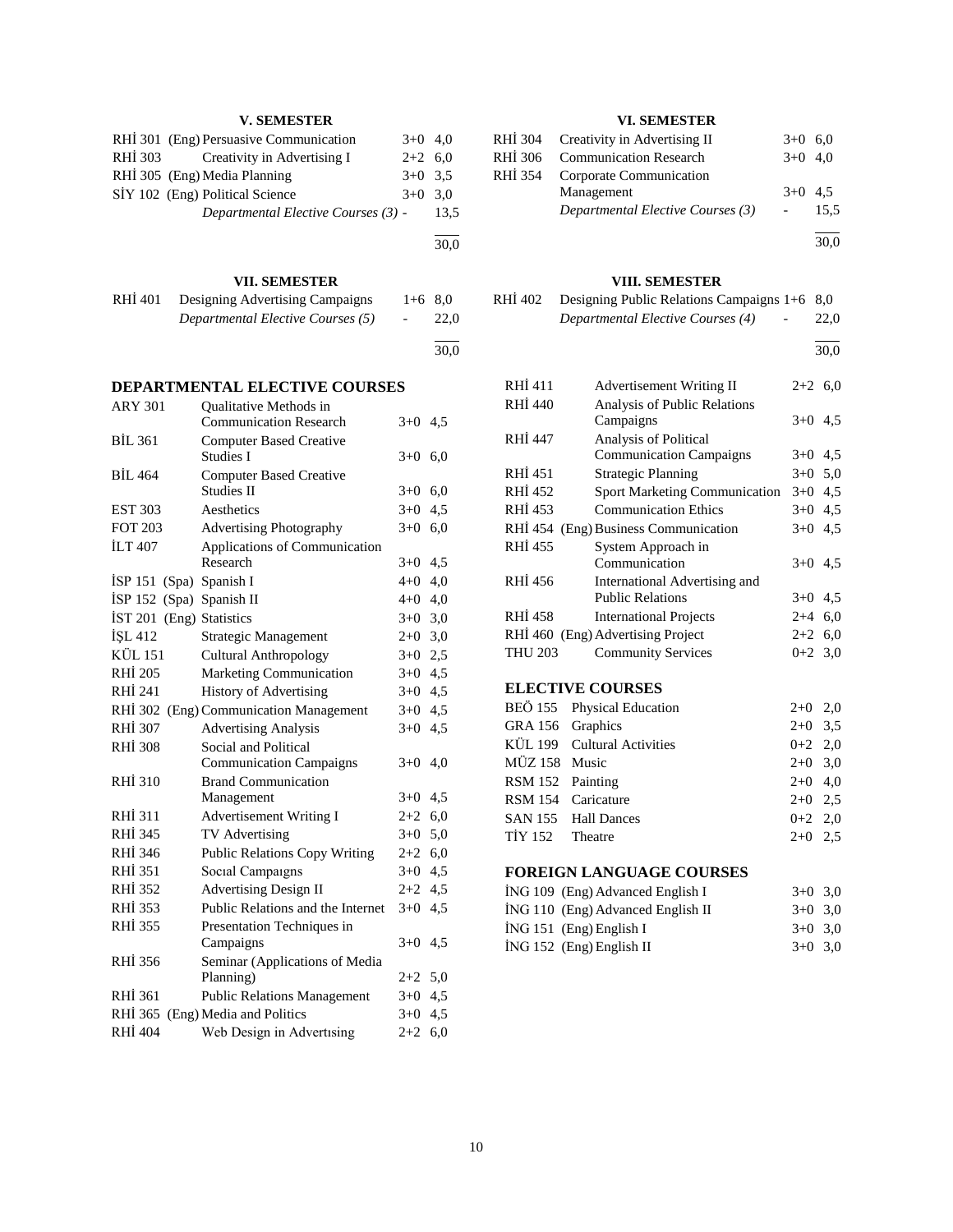#### **ANİ 201 Animation 3+0 4,0**

Basics of 3D Animation: 2 dimensional drawing techniques, From 2nd dimension to 3rd dimension; 3D Modeling: Modeling techniques (Extrude-Loft), Advanced modeling methods (Nurbs); Color and Texture in 3D Animation: Color, Texture in 2D and 3D, Reflection and refraction; Light in 3D Animation: Light and shadow in 3D animation, Photo reality; Camera in 3D Animation: Camera types, Camera movements; Painting (Render) and Image Storing: Painting methods, Image storing methods.

**ARY 111 Research Methods in Social Sciences 3+0 4,5** Social Science and Research: Social sciences, Scientific Research; Planning of Social Research; Subject and goal, Research questions, Research methods, Population and sample; Research Models in Social Sciences: Historical model, Descriptive model, Casual-Comparative model, Experimental model; Measurement: Levels of measurement, Characteristics of measurement implements, Types of measurement implements; Techniques of Data Analysis; Preparing Research Reports in Social Sciences.

## **ARY 301 Qualitative Methods**

**in Communication Research 3+0 4,5**

Comparison of Qualitative and Quantitative Research Methods; General Characteristics of Qualitative Research; Data Collections Methods; Ethics in Qualitative Research; Focus Group; Depth Interview; Observation: Samples in Communication Research; Action Research: Samples in Communication Research; Data Analysis in Qualitative Research; Concepts of Reliability and Validity in Qualitative Research; Preparing Report in Qualitative Research.

#### **BEÖ 155 Physical Education 2+0 2,0**

Definition of Physical Education and Sports; Aims, Disadvantages of Inactive Life; Various Activities for Physical Education; Recreation; Human Physiology; First Aid; Sports Branches: Definition, Rules and Application; Keep Fit Programs.

#### **BİL 150 Fundamentals of Information Technology 4+0 5,0**

Introduction to Computer: History of Computer; Operating Systems: Introduction to operating systems; Office Software-Word Processors and Document Systems: General Characteristics of the Office Software; Office-Software-Spreadsheets Programs: Spreadsheets Programs; Office Software-Presentation Programs: Presentation Programs; E Mail-Personal Communication Management: General Characteristics of the E Mailing System; Effective use of the Internet and Internet Security; Network Technologies. Computer Hardware and Error Detection: Types of Computers; Social Networks and Social Media: Social Media and Introduction to Social Media; Special Application Software: Multimedia; Law and Ethics of Informatics: Intellectual Property and Informatics Law; E-Learning: Developments in E-Learning; E-Government Applications; Computer and Network Security; Latest Strategic

Technologies of Informatics: Factors Affecting Technological Developments.

**BİL 361 Computer Based Creative Studies I 3+0 6,0** Introduction to Adobe PhotoShop: Tools, cursors, palettes, shortcuts; Bitmap principles: Size and resolution, Creating new pictures, color models, file formats; Editing pictures: Painting tools, editing tools, basic techniques, Brush shapes; selecting and masking: Principles and tools of selection, drawing "paths" and file exchange with other softwares, Masking; special effects: Type tools, type effects, filtering techniques, picture effects; defining colors: Color models, color palette, coloring selections; scanning and printing: using scanners, selecting printers and printing process.

## **BİL 387 Computer Applications 1+2 3,0**

Definitions: Hardware, software; Historical overview of computer applications; Word processing programs: Microsoft Word; Spreadsheets and database: Microsoft Excel; Presentation Software: PowerPoint; Web pages: Dream weaver; Desktop publishing: Microsoft Publisher; Electronic mail and communication through computer networks: Netscape and Internet Explorer; Chat programs: MSN Messenger and ICQ; Computer-mediated communication in the future and possibilities for new applications.

**BİL 464 Computer Based Creative Studies II 3+0 6,0** Introduction to Macromedia Freehand: Panels and tools, menus, working with pages, Fonts, layers, shortcuts, drawing "paths", objects, Masking; Importing PhotoShop files; Drawing: Principles of drawing; Drawing tools: Color, line and fill; creating colors; color lists and palette; color models; type basics, type tools, type effects, special effects, vectored effects; Printing: Preparing for printing and printing process.

#### **BYN 101 Basic Journalism 3+0 4,5**

Basic concepts of journalism: Journal and journalism, News and news types, Reporting and features of reporting; Types of Journalism: International journalism, Magazine journalism, Sports journalism and Financial journalism; Professional Identity of Journalism: Ethics of journalism; Steps in Preparing a Newspaper: Methods and techniques; Modern Journalism and Journalistic Approaches; Systematic Approaches to Journalism: Reporters, Experts, Researchers; Samples of Good Journalism.

#### **BYN 102 Applied Photoshop 2+2 4,5**

The Basic Elements and Features of Photoshop Graphics Editing Program; Creating Printed Documents: Information of resolution, Color properties, Creating photo-graphic meta, Contrast, Light features; Tools and Tools Features: Program menus, Filters, Layers. Retouching of Photographs: Repair tools, Applications, Logo, Banners, Button, Animations.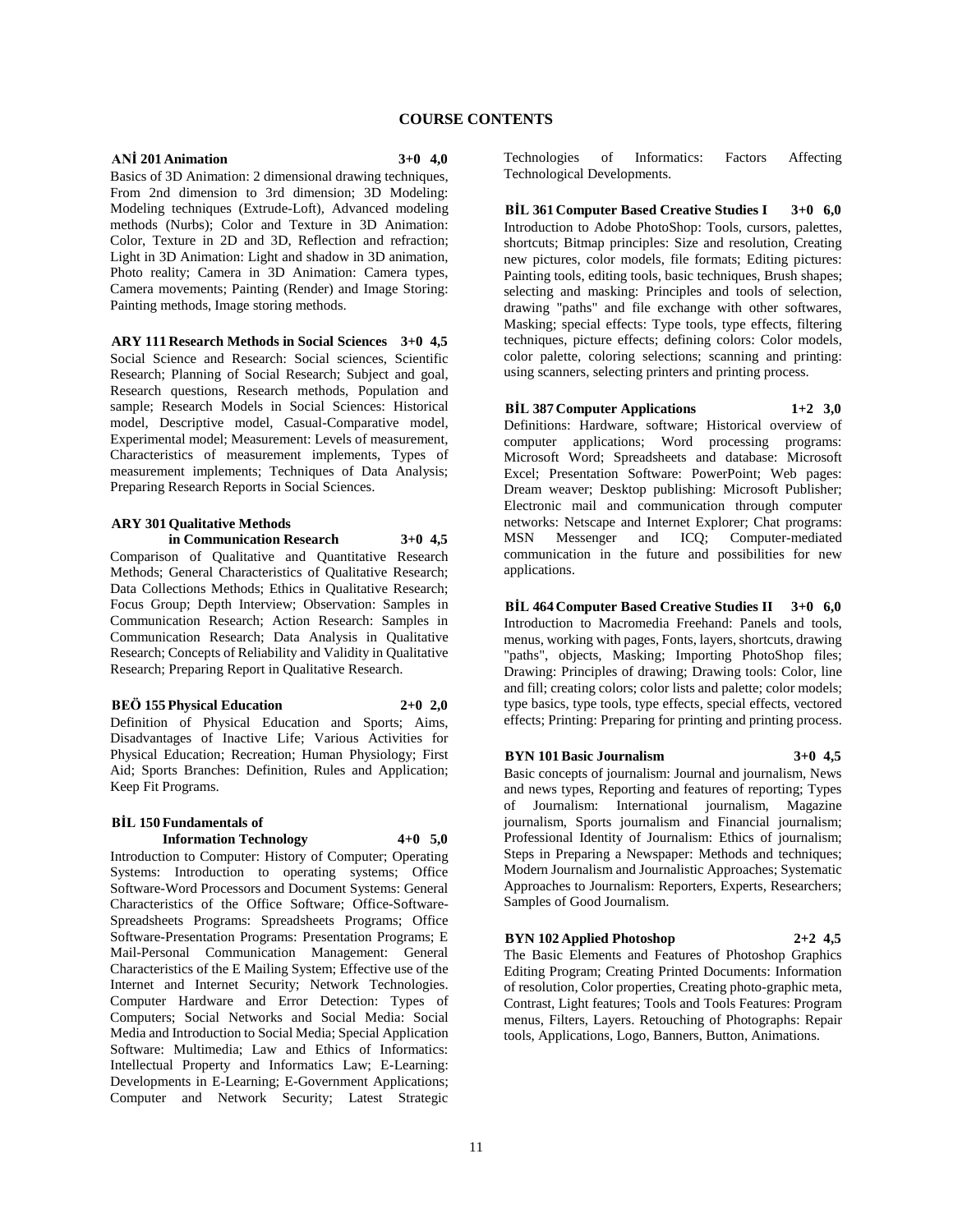#### **BYN 104 Techniques of News Gathering and Writing 3+0 4,5**

Journalism and News; Process of News Gathering, Information studies, Relations with the news sources; News Writing Rules and Features, Improvement of practices; Functions of News and Social Responsibility; Technical Evaluation of Published News; Practices of News Gathering and Writing; Practices of Press Conferences: Asking the right question, Perception and writing; Relation of News and Journalist; News Types, Sorces, Importance order; Approach Methods at News Gathering; Basic Components and Questions of News; Narration Techniques; Finishing Words for News Sentences; News Language: Narration, Header, Spot, Caption narration.

### **BYN 106 History of World Media 2+0 3,0**

Communication in the Ancient World; Pre-Columbian Global Contacts and Exchanges; A Brief History of Communication Technology; The European Press in the Mid 19th Century; The Communications Revolution in the Late 19th and Early 20th Centuries; The Coming of Cinema; The Emergence of Mass Journalism; The Golden Age of Radio; The Impact of Television; The Influence of Film on Politics and Society in the 20th Century; The Digital Age and Alternative Futures.

#### **BYN 202 Introduction to Printing and Journalism 2+0 2,5**

Introduction to Journalism; Basic Concepts of Journalism, Importance: Duty, Function and Social Rules; General Journalism Culture; Institutional Formation of Profession: Historical, Social and Ethic Dimensions; Different Journalism Applications; Mass Media: Different applications and functions of Newspaper, Radio and Television; News Types and Sources: Economy, Culture, Politics, Sports, Health, Science; Principles of Print Profession and Etics: Research Journalism, News Agencies, Editorship, Photography in Journalism, Graphics, Usage and Functions of Caricature; Preperation Stages of Newspaper and Printing Techniques.

#### **BYN 203 Page Design 2+2 4,5**

Basic Principles of Page Design: Balance, Contrast, Integrity, Simplicity, Structure, Focus; Typography: Letters, Fonts, Legibility; Photography: Using photographs in page design, How to take good photographs?, Captions; Headlines: Types of news headlines, Headlines for the top stories, Titles and subtitles, Secondary titles, Embedded titles, Choosing a title; Color: Psychological effects of color, Using color in page design, Using color in printed materials; Samples of Printed Materials: Booklets, Newspapers, Magazines, Brochures.

#### **BYN 204 News Types 3+0 4,5**

News and News Writing Techniques; Techniques of Introduction to News; News Types; Reporter and the Qualifications of the Reporter; Charecteristics of Abundant News; News Applications: Newspaper News, Magazine News, Radio and Television News, Internet News, Local News, Police- Court News, Society- Life News, Magazine, Culture-Art, Politics and Parliament, Economy, Foreign

News, Sports, Health, Science, Religion, Environment News and Applications.

#### **BYN 206 TV Journalism 2+2 4,0**

What's 'TV news??; Developments in TV Journalism: What's a news item?, What's TV news?; How to Write News Items for TV?; Importance of Using Image and Sound in TV News; A Comparison of Selected Samples of TV News and TV news programs; Project: collecting news and producing news bulletins for TV.

#### **BYN 207 Speech and Interview Techniques in Radio and TV News 2+2 4,0**

Announcer, Showgirl, Showman, Anchorman Concepts And Definitions; Voice And Breath Control; Phonetics And Diction Studies; Text Evaluation (Stress, Tone, Break, Melody, Audio Voice, Etc.); Event, Fact, Situation, Process, News Interaction; News Writing Studies; Practicing Reading of the News; Feature Concept And Basic Properties; Simulated Interview Practices with Different Personalities.

## **BYN 208 Critical Media Theories 2+0 3,0**

Definition and Classification of Critical Theories Related to Media; Frankfurt School: Historical background, Fields of criticism and conceptualization of culture industry; Political Economy Approach: American political economy approach, European political economy approach; Constructivist Approach; Cultural Studies; Post-Constructivist Approach; Post-Modern Approach; Media Environment in Turkey and the Evaluation of the Contents Within the Framework of Critical Approaches; Practical In-class Applications.

### **BYN 209 Page Design Programs 2+2 4,5**

Key Features of QuarkXPress and Adobe InDesign Graphic Design Softwaress; QuarkXPress Graphic Design Software: Creating a new document, Tools, Applications: Page Design: Business cards, Brochures, Magazine pages and newspaper pages Indesign graphic design software: Creating a new document, Tools; Applications: Page design: Business cards, Brochures, Magazine pages and newspaper pages.

## **BYN 214 History of Turkish Press 2+0 3,0**

The Emergence of Press in the World; The European Press; The Emergence of Press in the Ottoman Empire and the Press in the Democratic Struggle; War of Turkish Independence and the Press; Press in the Republican Era; The Role of Media in the Construction of the Nation State and the Realization of the Reforms; Properties of the Single Party Era and the Political Power and Media Relations; Press and Political Parties in Multi-party Relationship; Press and Political Polarization Within the Military Coup of May 27; The Attacks on the Press; Relationship Between Political Power and the Press After 1960; Relationship with the Media Capital Groups; Censorship and Closed Newspapers.

#### **BYN 215 Online Journalism 2+0 3,0**

Internet and Journalism: Use of internet as the news media, Internet and acces channels to information: Search engines, Forums, Blogs, News sites; Online Journalism: First online journalism samples, First news sites, Today's online journalism applications; Differences between Traditional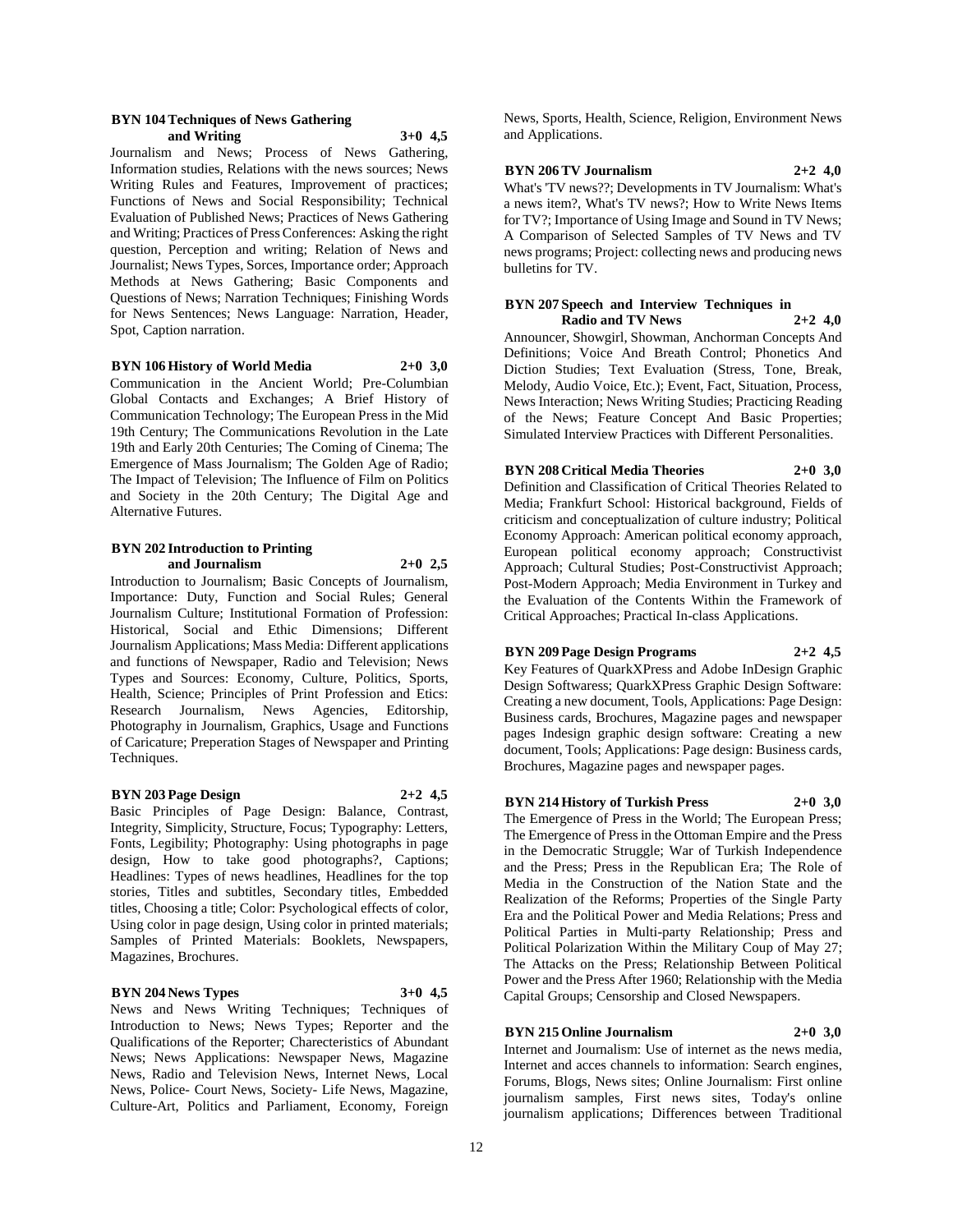and Online Newspapers: News writing, Display, Values; Reading habits of online news and audience behaviour: Content clicking, Headline reading, Clicking the other pages; The Changing Role and Improving Importance of News Readers.

#### **BYN 216 Local Journalism 2+0 3,0**

Definition of Local Press; Distinctive Features of the National and Local Press; What is Covered by the Local Press?; The Function of the Local Press; The Importance of the Local Press; The Aim of the Local Press; The Historical Development of the Local Press: The development of the local press in the world, The development of the local press in Turkey; Local Newspapers: Problems of local newspapers; Responsibilities of Local Newspapers; The Circles Influenced by Local Newspapers; Differences Between the Local Press and Other Press Companies; The Importance of the Local Press in the World; News Gathering and Writing From Local Areas.

#### **BYN 217 Child Rights on Media 2+0 3,0**

Human Rights and Natural Rights; Convention on the Rights of the Child; Protecting Human Rights; Child Rights of Criminal Codes of Turkey; Media Representation of Children; Codes of Conduct and Editorial Guidelines; Barriers of Child Rights; Child Protection Policies; Children in Conflict With the Law; Children in Armed Conflict; Interviewing Children; Giving Children a Voice; Making Stories With/about Child.

### **BYN 218 Investigative Journalism 2+0 3,0**

Defining the News Concept; Investigative Journalism and It's History as a Special Area of Journalism; Research Methods and Technics of Investigative Journalism; Investigative Journalism in Terms of Social Responsibility and Journalism Missions; Investigative Journalism Cases From World Press; Investigative Journalism Cases From Turkish Press; Students Works and Applications.

**BYN 219 Public Opinion and Propaganda 2+0 3,0** Public Opinion: Public, Opinion, Public Opinion; Public Opinion in History: The period of ancient Greek and Rome, The Period of enlightenment, The 19th Century; Political Systems and Public Opinion: Different political systems and public opinion, Civil society, Organizations of civil society; Public Opinion Research and Media: Historical development of public opinion research, Measuring public opinion, Reliability of the public opinion research, Media and the public opinion research; Mass Communication and Public Opinion; Propaganda Techniques, Social control.

#### **BYN 220 Tabloid Journalism 2+0 3,0**

Historical Background of Tabloid Journalism; Production Process in Tabloid Journalism: Professional fieldwork practices, News resources, Target audience; Monopolization Tendencies in Tabloid News: Circulation rates, Advertisements and advertorial news; Contents of Tabloid News; Tabloidization Tendencies; Basic Criteria to Follow While Writing Tabloid News and Ethical Rules; Evaluations From the World and Turkey Based on the Samples From Today's Tabloid Journalism; Practical Applications by Students Related to Tabloid Journalism.

#### **BYN 221 Critical Media Literacy 2+0 3,0**

Historical Developments of Mass Communication and Mass Media; Mass Media and It's Functions; Social Effects of Mass Media; Definition of Media and Mass Communication; The Evolution of Mass Communication Process; Defining of Media Literacy Concept and It's Development; Why Should Media Literacy?; Media Literacy in Critical Approach; Media Literacy in Liberal Approach; Reception of Media Messages; Manipulations in Media Messages; Elements of Media Literacy; Discussions and Researches About Media Literacy.

#### **BYN 222 Sports Journalism 2+0 3,0**

Basic Concepts in Sports Journalism; News Writing in Sports Journalism; Commentating and Interviewing in Sports Journalism; Editing in Sport Journalism; Ethics in Sport Journalism; Issues in Sport Journalism in Turkey; Sports Media and Society in Turkey; Supporter Culture in Turkish Sports Media; Social Media and Sports Journalism; Sport Journalism Pratical Project.

#### **BYN 223 Travel Writing 2+0 3,0**

Basic Concepts: Reading travel articles, Read writing about travel and place from Columbus's "Diario" through the present, Reading maps, Objects, Archives, And facts of various kinds; Writing a Non-fiction Essay; Travel: Types of travel, Cultural travel, Community based travel, Travel for pleasure; Travel Writing: Why do we travel?, Why do we write about travel?; What are the core genres and styles of travel writing?; The components of a skillfully crafted travel article; The Habits of Successful Travel Writers.

#### **BYN 224 Political Journalism 2+0 3,0**

Political Journalist: Job description, Working area, Professional competences; Political Regimes and Polical Journalism: The importance of political journalism in democratic regimes, Mediatization of politics; The Dimentions Of Political Journalism: Political journalism on international, national and local leves; Application Areas Of Political Journalism: Parliament journalism, Political party journalism, Journalism during the election campaing; Releations Between The Political Journalist And The Goverment: Ethic codes, Principal of journalism; Political News Gatherin And Writing Practices.

## **BYN 225 Healt, Science and**

**Technology Journalism 2+0 3,0**

Fundamentals of Health, Science and technology journalism; Development, Subject and scope of health, Science and technology journalism in the world and in Turkey; News Gathering and Writing Techniques in Health, Science and technology journalism; Health, Science and technology news on newspapers, Journals, Radio and television; Control, Validation and ethics in health, Science and technology journalism; News writing Applications in Health, Science and technology journalism; Health, Science and Technology Page and Corner Applications for Newspapers and Journals.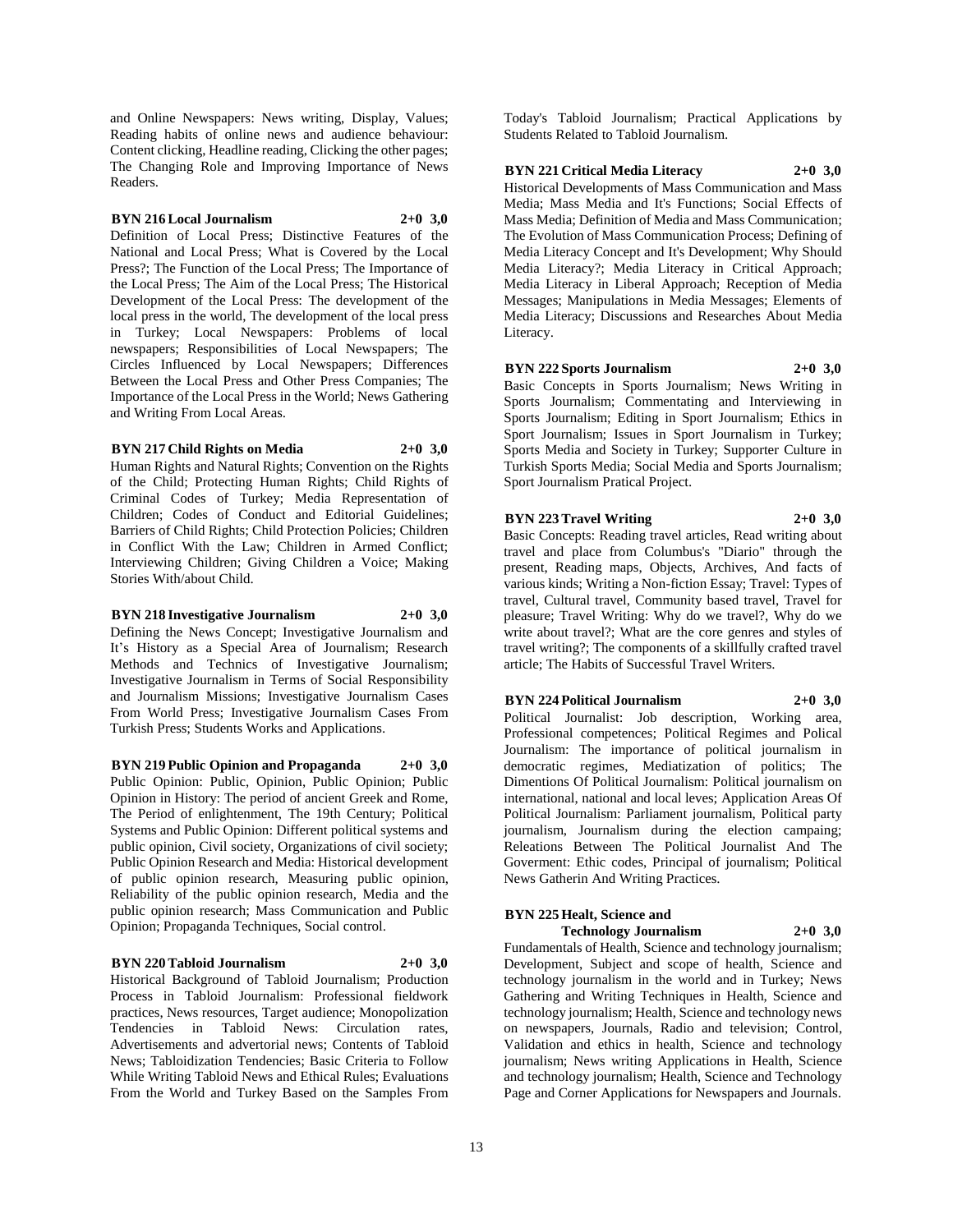#### **BYN 252 Radio Programming 3+0 4,5**

Preparing Radio Programs: Characteristics of radio programs, Staff of radio programs; Radio Programs: News, Current events, Magazine programs, Short itroduction programs, Documentaries, Dramas, Panel discussions, Music programs; How to Use the Studio in Radio Programs?; Components of a Radio Program: Effects, Choosing the music, Writing the text, Choosing the guests, the Relationship between time, topic and text, Making programs, Directing programs.

#### **BYN 271 Television News Cameraman 3+0 4,5**

The Evolution of Communication Tools; Television News: Characteristics of television news, Types of television news, Crews working for television news programs, Cameramen, Job profile; Types of Cameras; Working Principles of a Camera, Posing, White Balance, Choosing the right filter, Objectives, Focus length, Depth of field, Visual organization; Camcorder Unit; Videotape Recorder, Sound, Time code; Light; Light Resources, Color, Color heat, Natural light, Artificial light, Additional Enlightening Tools, Enlightening in the field, Enlightening in the studio.

#### **BYN 309 Media Law 2+0 3,0**

Basic Concepts of Media Law; Historical Development of Written and Audio-visual Media Law; Related to Media Law and Especially with Freedom of Expression; Protection of Personality and Personality Rights; Privacy Protection of News Source; Protecting the Confidentiality of Private Life and Limits of Criticism; Press and Publication Activities; Typography; Legal and Criminal Liability; Regulations on Radio and Television Broadcasting; Legal Regulations and Limitations About Radio and Tv Broadcasting; Legal Regulations and Limitations About Advetisements; Brand; Right to Information; Copyrights; Protection of Personal Data and Official Secret; Censorship and Self-regulatory; Competition Law in the Media; Radio and Television Supreme Council; Code of Ethics in Media.

#### **BYN 313 Literary Journalism Forms 2+0 3,0**

The Emergence of Newspaper: The story of a period; Penny Press and Literary Forms in USA; Yellow Journalism and Literary Forms in USA; New Journalism; Literary Journalism in Turkey; Reportage as a Literary Form of Writing; Interview-Reportage Distinction; News-Reportage Distinction, Characteristics of reportage; Yaşar Kemal and Reportage; Fikret Otyam and Reportage; Literary Forms in Popular Newspapers; Reportage in Novel: "Abdülhamit Düşerken", "Kurt Kanunu"; Fakir Bayburt and Reportage.

#### **BYN 319 Journalism Applications I 2+4 6,0**

News Gathering: Agenda meeting, Evaluating subjects of news, Techniques of gathering information and accesing to news sources, Making news; News Writing Applications: Knowledge of languages and following the spelling rules, News body, Headline, Leads, Photos, Interview and reporting, Investigative journalism; Taking Photos: Correct framing; News Editing: News election, Deciding and making page design; Printing Process, Publishing the newspaper.

**BYN 320 Journalism Applications II 2+4 6,0**

News Collecting and News Writing: Gathering and writing magazine news, Making portraits and feature reports, Doing research, Gathering and writing culture and art news; Taking Photographs: Taking photographs appropriate for the news item, Printing; Gathering and Editing the News; Page Design: Placing written and visual materials, Preparing newspaper for print, Stages of printing, The makings and presentation of the newspaper.

#### **BYN 321 Visual Media Literacy 2+0 3,0**

The Concept of Visual Literacy; Relationship between Visual Literacy and Visual Communication; Basic Visual Elements: Point, Line, Color, Texture, Direction, Shape, Motion, Saturation, Shade, Hue; Theories of Perception: Balance, Contrast and axis, Priority of left, Positivity, Negativity; Anatomy of a Visual Message: Symbolization, Representation and abstraction; Message and Function: The unconscious communication; Visual Techniques.

#### **BYN 322 Media Ethics 2+0 3,0**

Definition of Concept of Ethics and Its Historical Development Process; A Comparative Moraity Systems; The General Frame of the Media Ethics; Economic, Political and Socio-cultural Conditions Which Determine the Ethical Functioning of the Press; New Understandings of the Freedom of the Media and Their Contributions to the Media Ethics; The Role of Civil Initiative in Enpowering the press Ethics; Self-control Mechanism in the Press: Codes of ethics, Press councils and the ombudsman system; Self-control Mechanisms of the Press in Turkey; Practice of Self-control in the World.

## **BYN 323 News Writing in English 2+0 3,0**

Characteristics of English Newspaper; English-language Newspapers in the U.S. and the U.K.; Headlines, Spots and subtitles; The Photographic Caption; Grammatical and Ungrammatical Language Use in Journalism; Opportunities and Limitations in Journalistic Research; Sequence and Balance in Composing a Newspaper Article; Tabloids and Pursuit of the Sensational; Comment and Opinion; Newswriting in the Internet Age; The Issue of Celebrity; Blogs and Blogging.

**BYN 324 Theories of Political Communication 2+0 3,0** The Concept of Political Communication; Theories of Democracy; Political Participation in Democratic System; Political Actors in Democratic System; Civil Society and Media; Political Communication Campaigns; The Concept of Leadership in Political Communication; Consultancy in Political Communicatio; Globalisation and Political Communication; History of Political Communication in Turkey; The Important Political Campaigns of Turkey.

**BYN 325 Crisis and Conflict Reporting 2+0 3,0** Concepts of Crisis and Conflict Reporting; Writing Crisis and Conflict; Preparing for Crisis, Conflict and War and Writing Them; Identity and Viewpoint of Journalists; Logistics of Crisis, Conflict and War; Human Rights and International Conflict Law; Conditions of Reporting: Interviews and portraying characters; Storytelling; Human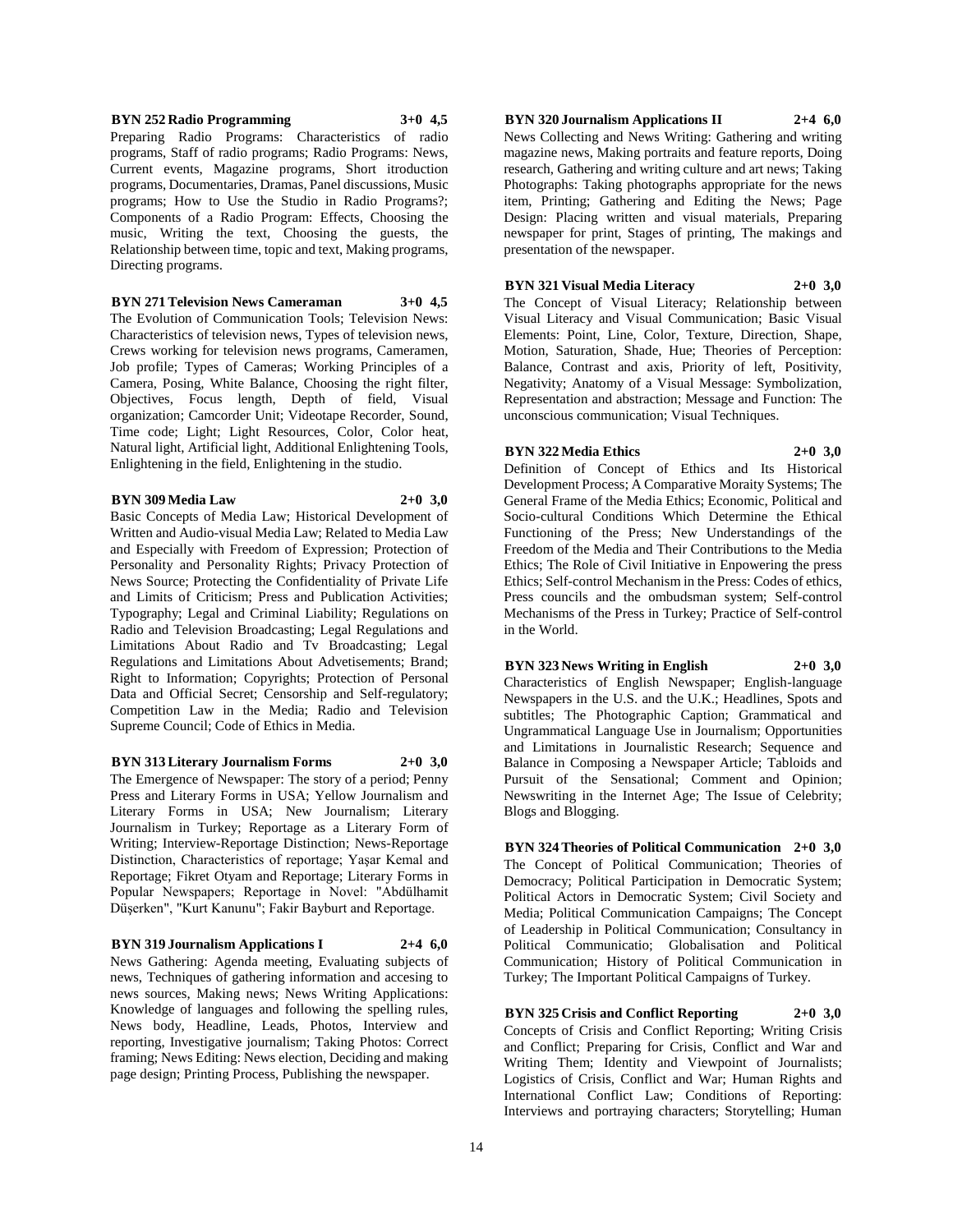Side of Characters in Crisis, Conflict and War; Objectivity; Concept of ?enemy?; Concept of ?peace?; Conflict and sides; Reporting Crisis, Conflict and War in the Internet Age.

## **BYN 327 Peace Journalism 2+0 3,0**

Concepts of War and Peace; Portraying War and Peace; War and Peace in Mass Media; Texts and Visuals of War and Peace; Cultural Conflict and Peace; Building Discourse for Peace Culture; Emotions in Times of War and Peace; Conflict and Peace Content with New Media; Ethical Considerations.

**BYN 328 Social Media Theory and Applications 2+0 3,0** Basic Concepts: New media, New communication environment, Social networks; New Communication Technologies; Difference of New Technologies from Traditional Media: Digitalization, Interactivity, Multi-media, Hypertext, Social networks and internet; New Media Theories: Network society, Global village, Supervision society, Electronic democracy, Virtual agora, Virtual communities, Desktop colonialism; ICT and Technology Reform Paradigm; Social Media and Journalism Applications: Blog, Vlog, Podcast, Wiki, Sosyal networks.

**BYN 329 Journalism in the Movies 2+0 3,0** Journalism ; Who is journalist?, What are principles and codes of professional ethics in journalism?, Mission of a journalist, News production process, Burden to public, News gathering practices, Preparing the news, News sources, Journalism myths, Stereotypes; Film Analyzing: Visual expression of film, Power of film, Writing a real case for the screen, journalists life in movies, Comparing the film with the actual event.

#### **BYN 330 Management and Organization Structure in Media Institutions 2+0 3,0**

Characteristics of Media Institutions: Organization of media institutions, Effects of the environment on organizations in media institutions, Main activities in the organizational structure of media institutions, Segmentation of activities in media institutions, Division of labor in media institutions, Major tasks, authorities and responsibilities in the organizational structure of media institutions, Duties, Authority and responsibilities related to other activities, Organizational structures ine major media institutions, Evaluation of various forms of governance in media institutions.

#### **BYN 332 Rhetoric 2+0 3,0**

Why Persuasion is Needed?; Argumentation: Mediated argumentation, Non-mediated argumentation; Rhetorical Constructivism; Rhetoric Deconstructivism; Indirect Criticism; Direct Response; Developing Strategy Based on Media Utilized: Rhetoric in traditional media, Rhetorical argumentation in press, Social media rhetoric; What an Individual Wants?: Distinction between Lie and Truth; Visual Rhetoric; Art of Speech; Public Speaking; Speaking on Television or on Radio; Speech Types: Persuasive speaking, Speaking for choice, Speaking for psychological pressure, Affirmative and thanking speeches.

**BYN 346 TV News-Project and Application 1+4 4,5** News Making in Television; Television News and its Distinctive Features; Image and Text in TV News; TV News Broadcasting; TV News Crew; Cameramen and Journalists; News Making Based on Types of TV News; Preparing a Project Requiring a Production of TV News Items.

#### **BYN 355 News Editing 2+2 4,5**

Types of News Programs: News bulletins, News programs; Designing Television News Programs: Studio programs, Out-of-studio programs, Mixed programs; News documentaries: Documentary programs, News programs; Choosing issues and guests for news programs; Broadcasting periods of programs; Timing of programs; Broadcasting types of television news programs: Live, VTR; Preparations before the shot and broadcasting: Research and Organization; Preparations in the studio: Decor, Lighting, Number of Cameras and Camera Angles; Editing; Applied News Program Design and Editing.

## **BYN 364 Advanced Web Design 2+2 4,5**

Basics of Web Design; Elements of Web Design; Knowledge And Data Concept; Classification and Storing Information; Construction of the Database; Database Programs; Designing Database, Defining Types of Web Sites; Using Database With ASP; Using Database With PHP; Flash Applications In News Sites; XML Applications In News Sites; Constructions of News Sites; News Site Preparation Project.

## **BYN 365 Radio News Projects 2+2 4,5**

Definitions of Radio News; Differences Between Radio And Television And Newspaper News; Evaluation of Radio News Bulletins And News Programs; Developing News Bulletin And News Programs; Practicing Preparation and Presentation of Radio News.

**BYN 404 Applied Magazine Publication 2+4 6,0** Magazine as a Medium: Magazine news, Preparing magazine agenda, News writing and gathering in magazine, News editing in magazine; Magazine Reporting; Shooting Photography for Magazines; Various Phases of Magazine Production: Page planning; Visual and Creative Design for Magazine: Visual components, Writing components; Rules of Magazine Publication; General Publishing Policy; Editorial Staff for the Magazine: Responsibilities of reporter, Copy editor, Chief editor, Photographer and designer; Ads and News Stories.

## **BYN 406 Introduction to**

**International Relations 2+0 3,0**

The Development of International Relations; The Basic Concepts of International Relations; The Main Actors of International Relations; International Organizations; The Objective and Means of Foreign Policy; Diplomacy; Propaganda; National Force; The Problem of Analysis in International Relations, Theories of international relations; System Approaches in International Relations and the Structure of Modern International System; International Conflicts and the Cold War; Democracy and Human Rights After the Cold War.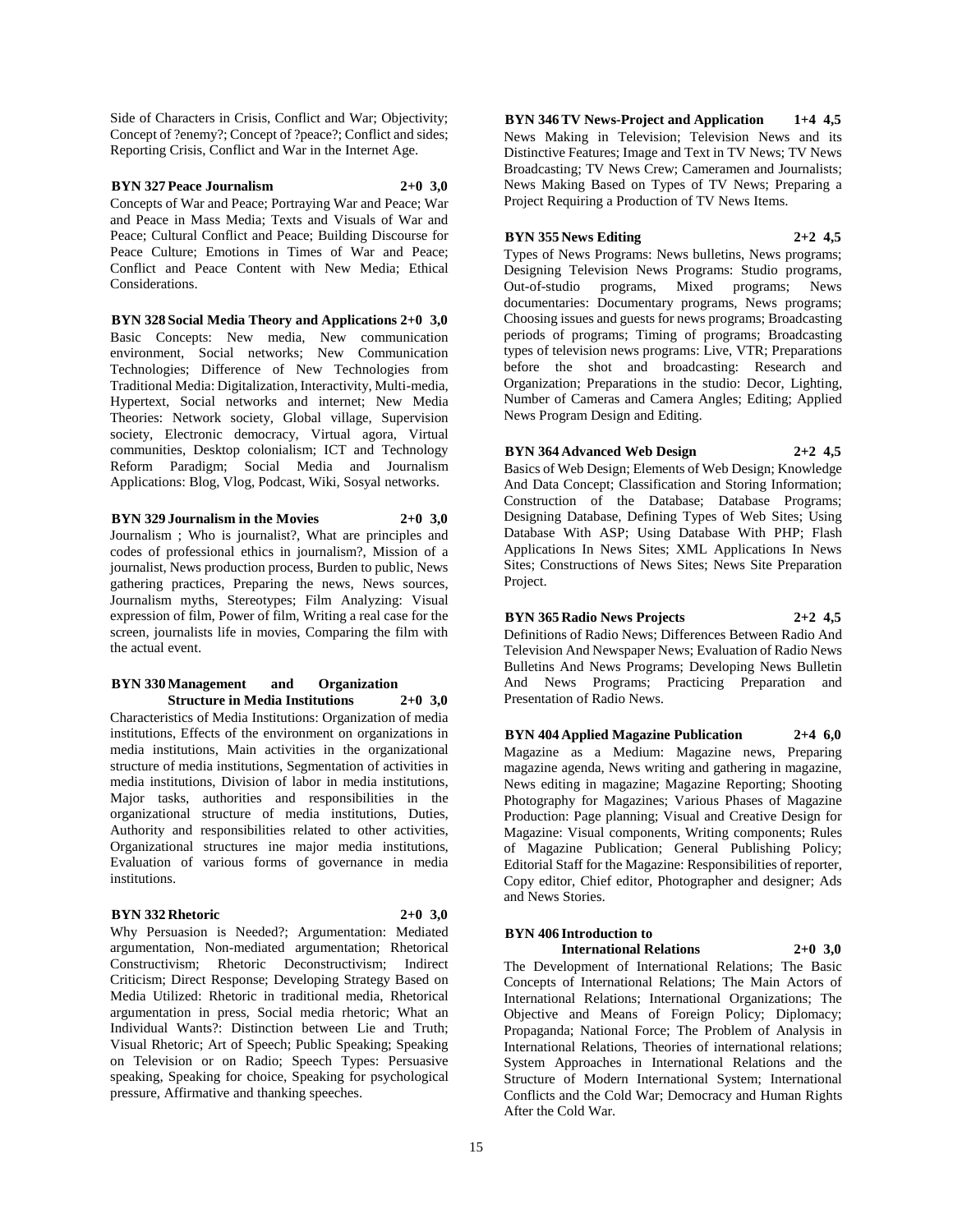#### **BYN 408 Web Publishing 2+4 6,0**

Internet: World wide web, Hyper text transfer protocol, File transfer Protocol; Interactivity: Internet and interactivity, Interactive applications; Types of Internet Publications: Video based sites, Voice based sites, Web sites; News Sites: Traditional publication sites, Independent sites; Journalism on the Social Media: Blog journalism, Facebook applications, Twitter applications; Applied Internet Publishing: News gathering to internet, News editing for internet; Publishing News on Internet: Using videoanimation, Using picture.

**BYN 409 Contemporary Media Criticisms I 3+0 3,0** Development of Media in Turkey; Objectivity in Journalism; Background, Components, Criticism; Media Ethics: Pragmatic approach; Functional Approach; Machiavellian Approach; News Framing; Presentation of Political News; Alternative Journalism: Civic journalism, Peace journalism, Rights journalism, Civil society media; Critical News Studies; Construction of Ideology in News; Manipulation in News; The Use of Metaphor in News; Representation in News: Women, Children, The poor, Minorities; News and Reception: How news are read by the readers.

**BYN 410 Contemporary Media Criticisms II 3+0 3,0** Globalization and Neo-liberalism Policies: Political, economic and cultural dimensions of media; Consumption Culture and Life Styles: Middle class and media in fordism and post-fordism; Tabloidization of Turkish Media and Television Serials: Representation of poverty and richness; Football Industry and Television Football in Turkey; Public Sphere, Representation and Media: Case study analyses from Turkish media; Nationalism and Media; Civil Disobedience Movements and Media; New Media, Social Movements and Youth; Student Studies on Contemporary Media Texts.

#### **BYN 413 Culturel Identity 2+0 3,0**

What is Identity?; Types of Identity: Indivudualistic identity, Social identity, Cultural identity; Modernity and Identity; Dimensions of Cultural Identity; New Cultural Identities; Cultural Identities in Turkey; Cultural Identities and Urban Life; Diasporas and the Problem of Cultural Identity; Cultural Identities and the Middle East; ?Who Am I? Studies in the Classroom; The Student Representations on Cultural Identity in the Classroom.

### **BYN 415 Career in Media 2+0 3,0**

General Concepts on Working Life in Media; Developments in Media Sector and Its Effects on Working Life; Historical Background of Legal Regulations on Working Life in Media; Exceptions and Scope of Application of Press-labour Act No.5953; Conclusion of Labour Relation; Arrangement of Labor Relation in Terms of Wage; Arrangement of Labor Relation in Terms of Time; Terminate of Labor Relation; Legal Results of Terminate of Labor Relation; Professional Organization and Unionism in Media; Collective Bargaining Agreement, Strike-lockout practices in media; Social Security of Media Employees.

## **BYN 419 Photo Reportage 1+1 3,0**

Definition of Photo Reportage: Photojournalism, History of photo reportage, Illustrated news magazines in Germany in 1920s; Photo Reportage as a Means of Photojournalism: Relationship between news photo and text; Qualities of Photo Reportage and Its Production Process: Idea, Theme, Time management, Cooperation, Importance of details, Ethics of photo reportage; Great Photo Reportages: Andre Kertesz, Martin Munkacsi, Brassai, Tim Gidal, Eugene Smith; Contemporary Samples: VU Photo Agency, Noor Photo Agency, VII Photo Agency, Nar Photos; Practice; Evaluating the Produced Works.

## **BYN 421 Social Media Journalism 2+0 3,0**

New Media; Social Media; Social Change and Development of Social Media and Communication in Social Media as a Mass Medium; Differences Between Social and Traditional Media; News and Newsworthiness in Social Media; Criteria for Newsworthiness in Social Media Journalism; Social Media Tools; Comparing News Values in Social Media and Traditional Media Journalism; Students Practices.

#### **BYN 422 Campus Journalism 2+0 3,0** Journalism Applications in Anadolu Haber, Campus

Newspaper of Anadolu University: News reporting practice for agenda topics; Reporting a Meeting: Reporting about conferences, seminars, panel discussions, symposiums, congresses; Event Reporting: Exhibitions, shows, movies, openings; Reporting Statements; Interviews: Prepared and unprepared interviews; Routine Stuff: Science and technology page, Students? opinions page; Campus Newspaper Management: Agenda meeting, News selection, Draft pages, Newswriting, Editing, Organization of agency news, Page design, Preparations for printing, Printing process.

**BYN 423 Media Economics and Management 2+0 3,0** Basic Concepts of Economics; Basic Economic Problems; Sections of Economics; Developments in Media Sector; Importance of the Media Industry; Media and Market; Monopolization in Media; Importance of Media Companies; Features of Media Companies; Types of Media Companies; Organizational Structure of Media Companies; Organizational Structure of Print Media; Organizational Structure of Radio and Television Organizations; Main Activities in Organizational Structure of Media Companies.

## **BYN 424 International Journalism 2+0 3,0**

Definition; Historical Development; The Cold War: Propaganda; Comparative Public Broadcasting; New Communication and Information Order: Geopolitics of news media; Globalization and Neo-liberal Re-organization of International News Media; Global Information Economy; Democracy; Global Identity Policies and Changing Discourses of International Journalism; Integration of New Communication Technologies and New Position of International News Media; New Social Movements and Global News Networks; Effects of Transnational News Media; Post-cold War and New World Order: Global wars; Future of International Journalism.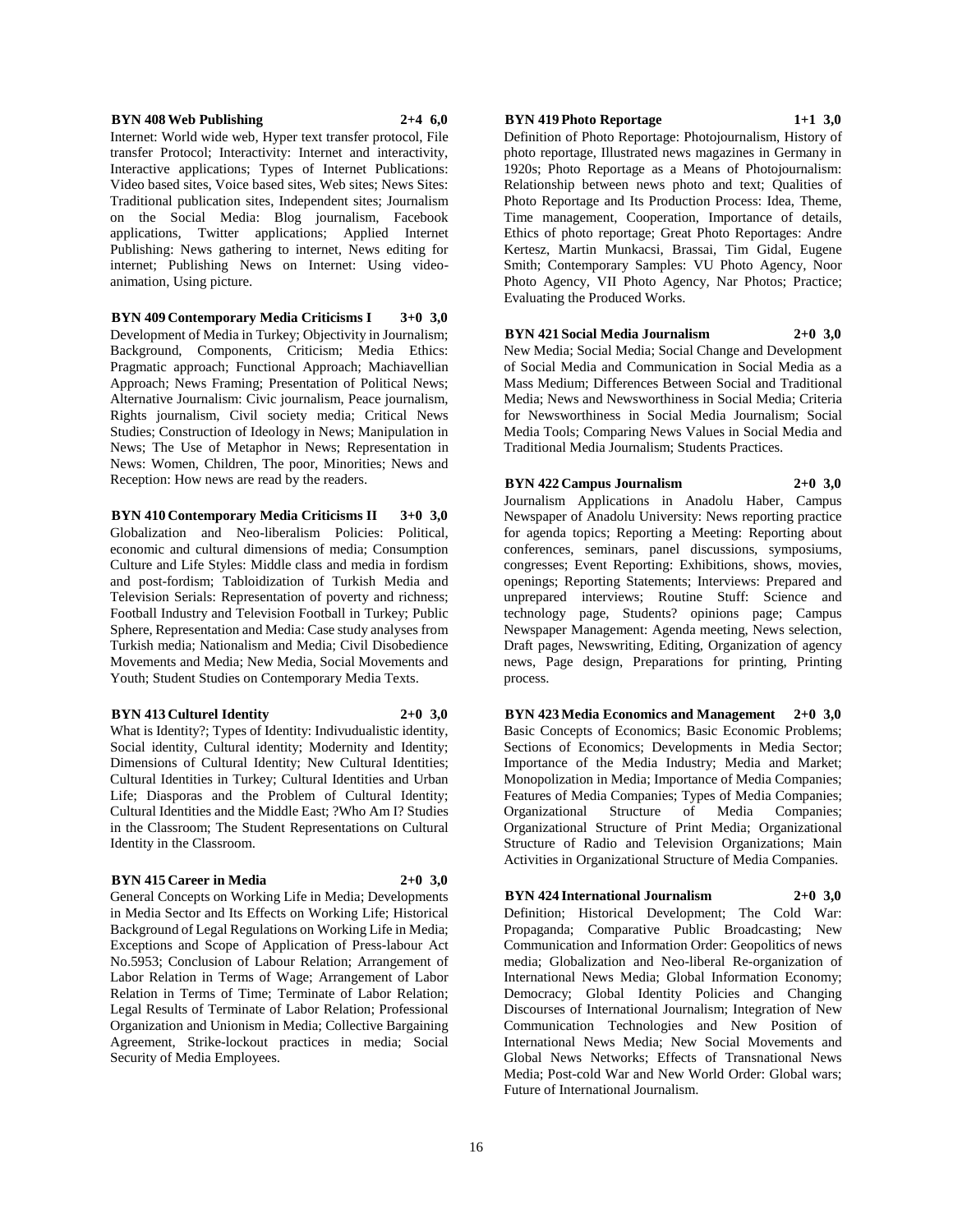#### **BYN 425 Seminar I 2+0 3,0**

Media as a Social Mass Medium and Environment; Problems of the Turkish Media; News Media Today; Featured Workshops by News Professionals on News Media Approaches: Changing journalism in the world and Turkey; Online Journalism; Social Media and Journalism; Citizen Journalism; Effects of Monopolization Trends on News Journalism; Problems of Media Professionals.

#### **BYN 426 Seminar II 2+0 3,0**

Media as a Social Mass Medium and Environment; Problems of the Turkish Media; News Media Today; Featured Workshops by News Professionals on News Media Approaches: Changing journalism in the world and Turkey; Online Journalism; Social Media and Journalism; Citizen Journalism; Effects of Monopolization Trends on News Journalism; Problems of Media Professionals.

#### **BYN 427 Agency Journalism 2+0 3,0**

News Agency: Functions and functioning of news agencies; News Agency in Turkey: History of news agencies in Turkey, Media ownership and news agencies; International News Agencies: Their effects of international news flow, One-way news flow and UNESCO; News Gathering in News Agencies; News Writing in News Agencies; Services of News Agencies: Video news services, Photo news services; Agency Journalism Practices: Video news practices, Photo news practices, News gathering practices, News writing practices.

**BYN 429 Economy and Financial Journalism 2+0 3,0** Fundamentals of Finance; Journalism of Finance and Press; Financial News: Topics, Sources, Indicators and their meanings; History of Financial Journalism in the World and Turkey; Types of Financial News: Finance, Business circles, Consumer news; Financial News in Print Media, Radio, Television, Internet, and Social Media; Legal and Ethical Dimensions in Financial Journalism.

**BYN 431 Publication Design Project 2+0 3,0** Design Principles: The concept of image, Communicating with design elements; Visual Communication: Image and text relationship, Ethics in visual communication; Typography: Typographic communication, Importance of typography, Classification of typographic characters; Structure and Anatomy of Letters: Font family, Font size, Space, Legibility, Readability, Special effects; Preparing Publication Design Samples: Flyer, Logo, Magazine cover, Newsletter, Brochure, Poster.

**BYN 443 Project in Photography 2+2 4,5** Basic Techniques of Photography; Dia shows; Samples of photography from the world and Turkey; Introducing the Equipment: Black and white film and photographic papers; the Multigrade Enlarger and Using the Multigrade Enlarger; Film Development; Printing: tonality and contrast control in printing; Photogram and Other Creative Darkroom Techniques; Project Applications; Image Arrangement; Photograph Criticism; Exhibition Prints; the Final Project. Prerequisite: FOT 201.

## **BYN 460 Television News Programming 3+0 4,5**

Applied Television News Programming: Writing techniques, Preparing a bulletin, Summaries; Broadcasting Techniques: Live Broadcast, Live Connection Techniques, Live Connection with Image, Live Telephone Connection, Television News in Turkey; Television News in the Institute of Turkish Radio and Television (TRT) and Private Television Channels, Techniques of Preparing Television News Programs.

#### **BYN 462 Applied Rhetoric 2+2 4,5**

Relationship between Announcers and the Audience: Methods for dialog, Possible reactions of the Audience, Understanding the audience profile during the dialog; Asking Questions; Body Language, Use of Hands, Gestures and Mimics; About the Studio: Announcers, Cameramen and Directors and Their Relationship, Using a camera and a microphone; Command of Speech: How to command panels and discussions, Appearance of the announcer: Attire, Attitudes and behaviors.

**EDB 221 Turkish and World Literature 2+0 3,0** Novel in Western Literature: Analysis for classic novels; Gustave Flaubert/Madame Bovary, Dostoyevsky/Suç ve Ceza, Gabriel G. Marquez/Yüz Yıllık Yalnızlık, J.D. Salinger/Gönülçelen (Çavdar Tarlası); Analysis for Modern Novels: Umberto Eco/Prag Mezarlığı; Novel in Turkish Literature: Analysis for classic novels; Mithat Cemal Kuntay/Üç İstanbul, Yakup Kadri Karaosmanoğlu/Kiralık Konak, Peyami Safa/Fatih Harbiye, Tarık Buğra/Küçük Ağa, Ahmet Hamdi Tanpınar/Huzur; Analysis for Modern Novels: Oğuz Atay/Tutunamayanlar; Analysis for Postmodern Novels: Orhan Pamuk/Kara Kitap, Elif Şafak/Mahrem.

#### **EST 303 Aesthetics 3+0 4,5**

Aesthetics as a concept. Beauty in nature and in Art. Daily use of Aesthetic concept beauty in Art, Concept of beauty in Art, change of beauty concept in time. The concept of ugliness in Art. Aesthetics as an element of Artwork. Aesthetic criteria, Ancient philosophy and Aesthetics, Renaissance and elements of Aesthetics, Contemporary times; Aesthetics and functions.

**FEL 102 Introduction to Philosophy 2+0 2,5** Fundamentals of Philosophy; Scope of Philosophy; History of Philosophy; Theory of Science; Theory of Knowledge; Logic; Ontology; Philosophy of Nature; Philosophy of History; Philosophy of Art; Philosophy of Language; Philosophical Anthropology; Ethics; Philosophy of Religion; Metaphysics; Schools of Philosophy; Development of Philosophical Perspective.

**FEL 303 Philosophical Criticism and Art 3+0 4,0** Approching art from the point of view of philosophy; Relation between philosophy and art, common points and differences; Difference between the knowledge acquired from art and the knowledge acquired from philosophy; Work of art, artist and audience, functions of work of art and qualities of work of art; Criticism; Using the philosophy on the criticism of art works and method of philosophical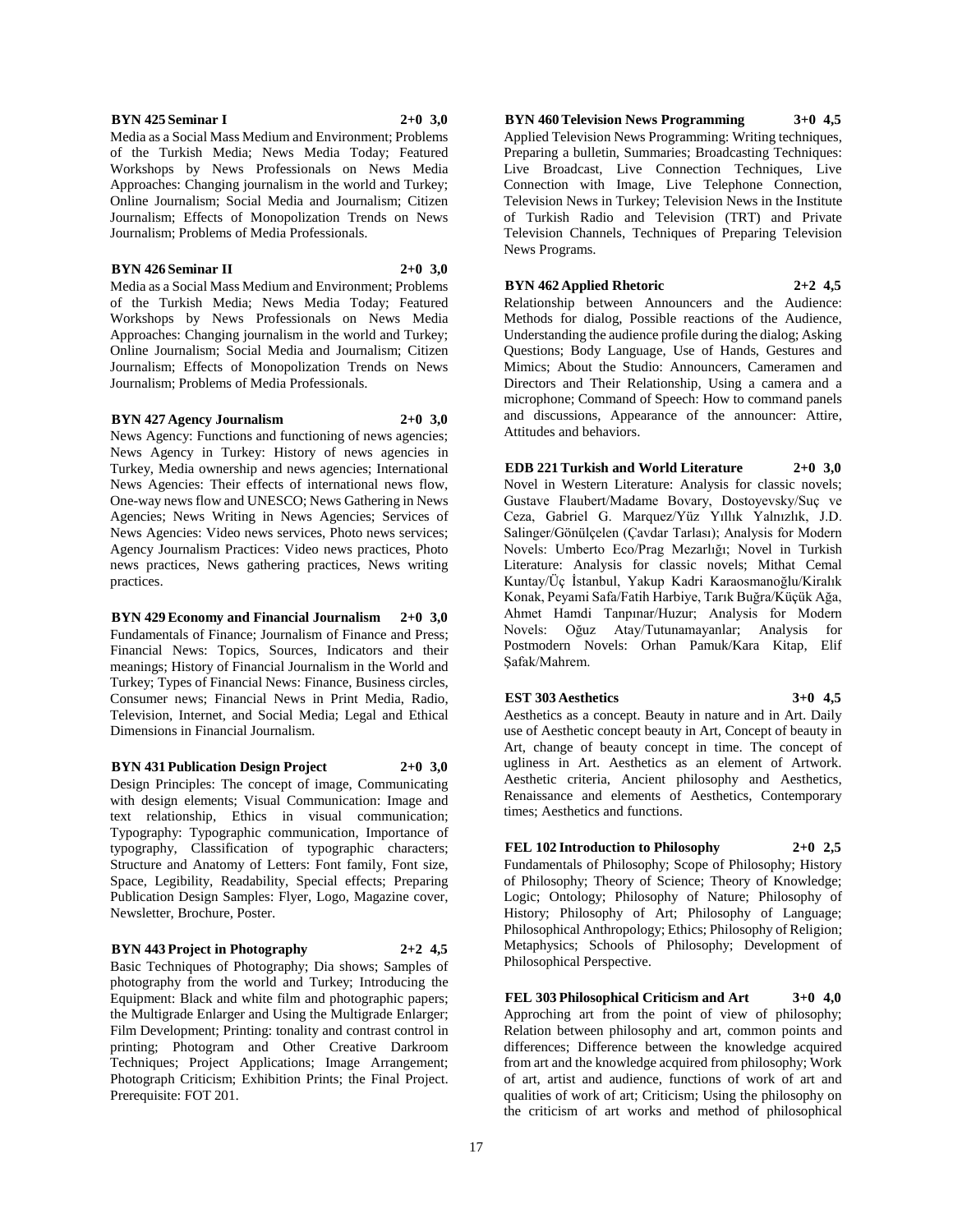criticism; Discussing the philosophical problems of the chosen works of literature and cinema and the philosophical basics of art works; Bilge Karasu, Oğuz Atay, Sait Faik, Ferit Edgü, Ömer Kavur, Hermann Hesse, Kazancakis, Dostoyevski, Bergman, Antonioni, Tarkovski, Pavese, Rilke, Kafka, Camus, Nietzsche, Sartre.

### **FEL 418 Image and Philosophy 3+0 4,5**

Meaning and origins of the word 'image', and its different meanings in ancient languages; Image and Epistemology in Ancient Greece; The concepts of 'Icon' in the Middle Ages, and Holy Images; Photography- The Image of Modernity; Artistic and Political Implications of Photography, and Walter Benjamin's Perspective; Photography and Philosophy; Semiology of the Image; Cinema and Philosophy; Digital Image; Dreams and Though: Image as a tool of Psychoanalyses; Cinema and Psychoanalysis; Political Image: Politics of Visual Arts; "Thinking through images"

## **FEL 426 Philosophical Approaches in Communication 2+0 3,0**

Introduction to Philosophy: General concepts, Philosophy in the beginning; History of Philosophy: Transition from ancient philosophy to modern philosophy; Modern Philosophy: Descartes and Spinoza, Philosophy of enlightenment, Empiricism, German idealism, Materialism and Marxism; Philosophy in the 20th Century: Science and positivism, Modern philosophy and 20th century philosophy in comparison; Media and Communications: Philosophical meaning of communication, Media, Communication and modernity, Critical approaches to media and communication society, New communication technologies, Representation of virtual reality and the philosophical dimensions of communication.

**FOT 104 Documentary Photography 2+2 4,5** Defining Documentary Photography; Documentary Photography and Other Types of Photography; Social Documentary Photography: Photography and reality, Manipulation; Samples of Documentary Photography in the World: Jabob Riis, Lewis Hine, Paul Strand, Eugene Smith, FSA, Photo league; Documentary Photography in Turkey: Fikret Otyam, Ara Güler; Documentary Photography Today: Studies of Foundations of Photography and Their Contributions to Documentary Photography; the Internet and Documentary Photography; Photo Reporting; Masters and Their studies; Project. Prerequisite: FOT 201.

#### **FOT 108 Reading Photography 3+0 3,0**

What is Photography?; Some Thoughts and Discussions on Photography; Photography as a Tool of Expression; Denotations and Connotations: Unity of the Picture and the Text, Captions, Subtitles, Headlines; Creating Denotation: Technical manipulations, Retouch, Montage and other trick effects, Posing, Objects in a picture and their effects on its semantics; Photogene, Effects of Aesthetic Content of Photograpsh to Their Meaning; Other Methods of Reading Photography: Realistic, Sociological and Psychological methods; Analyzing Press and Advertising Photography.

**FOT 116 Basic Photography Applications 2+2 4,0** An overview of photography equipment; New technologies, Accessories: Using flash light, indoor lighting; Tripod, monopod; Filters; 18% Gray Card: Correct exposure, White balance; Lenses: focal length, focal length multiplier; Composition; Black & White and digital applications: abstract photography and photo-story applications; Depth of field applications.

## **FOT 118 Applied Photography 2+0 3,0**

Focusing: Experiencing focusing modes; Understanding Exposure: Correct exposure, Alternative correct exposures, Exposure compensation; Light Metering: Experiencing light metering modes; Practicing Shots on Depth of Field; Practicing Shots on Movement; Understanding the Color of the Light: Setting the white balance on the camera; Using Flash: Flash modes, Bounce flash, Fill flash; Basic Photoshop Applications; Practice; Evaluating the Produced Works.

## **FOT 201 Basic Photography 2+2 5,0**

The short history of photography: Cameras; 35 mm, Medium and large format cameras; Lenses; Normal focus, Wide angle, Narrow angle (Tele) and Zoom lenses; exposure control mechanisms; Diaphragm, Shutter; Stop motion; Depth of field; Film: Film types according to formats, Film types according to light-power sensitivity, Film types according to color sensitivity, Contrast, Clearness and grain structure; Light: light Measuring, the different ways of light measuring, Exposure modes, Filters and asset accessories; Image design; Developing and printing black and white films.

## **FOT 201 Basic Photography 2+2 5,0**

The short history of photography: Cameras; 35 mm, Medium and large format cameras; Lenses; Normal focus, Wide angle, Narrow angle (Tele) and Zoom lenses; exposure control mechanisms; Diaphragm, Shutter; Stop motion; Depth of field; Film: Film types according to formats, Film types according to light-power sensitivity, Film types according to color sensitivity, Contrast, Clearness and grain structure; Light: light Measuring, the different ways of light measuring, Exposure modes, Filters and asset accessories; Image design; Developing and printing black and white films.

## **FOT 203 Advertising Photography 3+0 6,0**

Introduction to Advertising Photography; Advertising and Photography; Cameras Used in Advertising Photography; Studio Equipment: Par flashes, Light meters, Accessories; Techniques of Photograph Taking in Studios; Outdoor Photography; Types and Features of Positive Films; Properties of a Good Advertising Photograph; Trends in Photography; Techniques of Effective Advertising Photography; Expertise in Advertising Photography: Fashion, Food, Architecture, Jewelry Photography; Processes in Advertising Photography; Discussions on Samples of Advertising Photography. Prerequisite: FOT 201.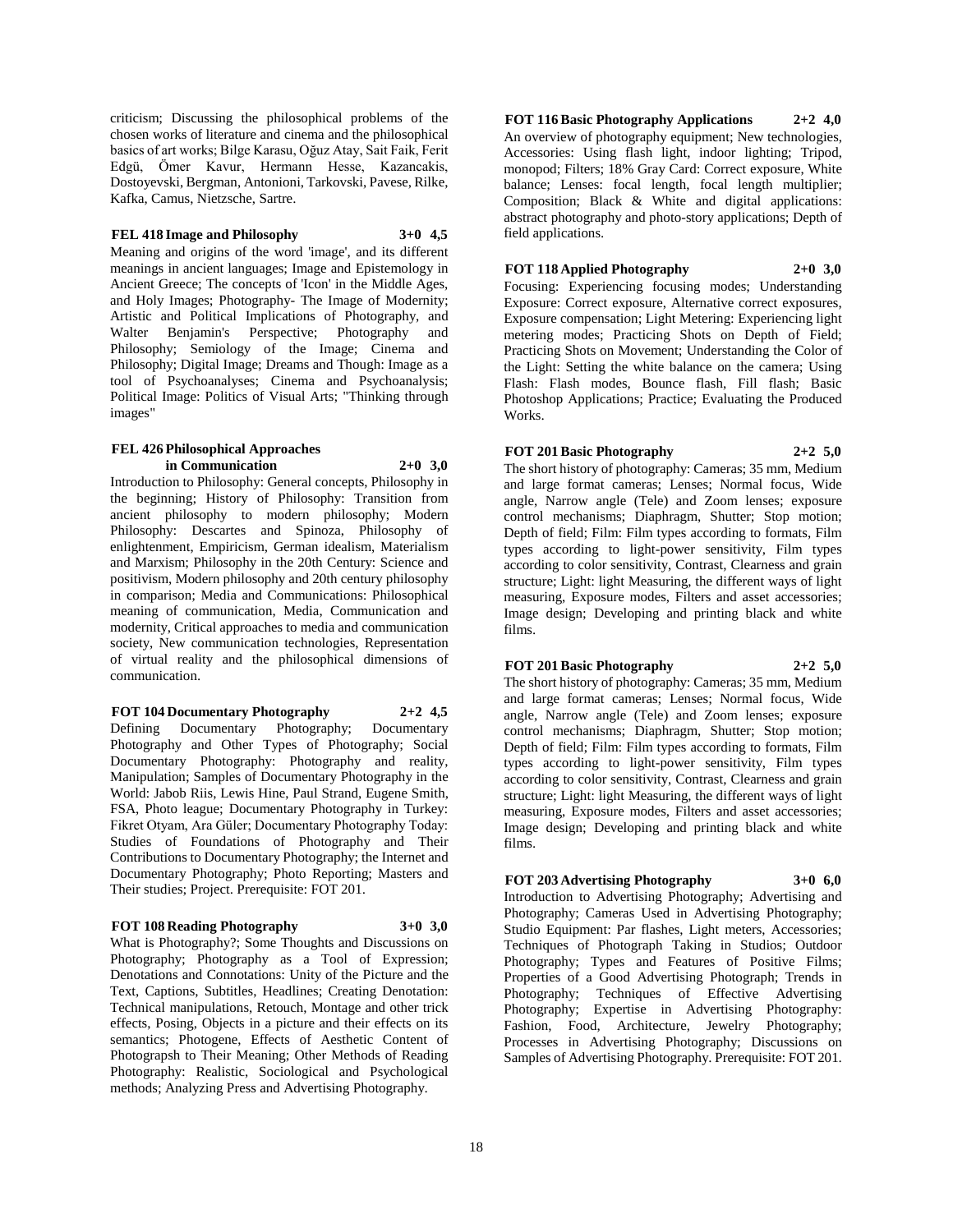#### **FOT 204 Applied of Photojournalism 2+0 3,0** Basic Concepts: Definition of photojournalism; Photojournalism History: Use of photographs in print media, The photojournalist; Contributions of Photographs to The News; Press Photography Features: Content, Technical, Aesthetic; Press Photography of Ethics; Editorial Process; Equipment Used by Photojounalist; Photojournalism: News photos, Portraits, Photo-reportage, Sports photos, Event photos, Photos of the conflict; Photo Capture Applications.

**FOT 303 Photography Project 1+3 4,5**

Reviewing Basics of Film and Digital Photography, Designing a Project Assignment for Photography, Determining Project Objectives and Topics, Step-by-step Pre-Production of a Photo-Project, Discussing Succesful Photography Projects from around the World, How to Transform a Project Idea to Script and Construct a Proposal, Determining the Appropriate Technology for a Project Topic, Preparations for Shooting, Shooting According to Project Objectives, Photographic Process for Film and Digital Photography, Preparing Project Assignment, Evaluation of Project Assignment.

## **FOT 307 Theories of Photography 2+0 3,0**

Basic Concepts: Historical development of the visual reality of meaning: Modernity, Postmodernity: The metaphor of the mirror, Constructive approach; Discussions for Photograph in Terms Of The Visual Culture and Visual Arts: Document, Evidence, Representation, Art; Theorists: Platon, Aristotales, Pierce, Benjamin, Adorno, Tagg, Burgin, Barthes, Sontag, Berger, Foucault, Lacan etc.; The Theories And Methods of Analysis: Semiotics, Discourse analysis, Psychoanalysis, Visual content analysis, Feminist perspective, Historical perspective, The perspective of the composition, Mixed methods etc.; Discussion on Resolution Photo Samples.

## **GRA 156 Graphics 2+0 3,5**

Colors: Shades; Shadow: Tones, Contrast, Darkness, Lightness; Illumination: Basic illumination, Cameo, Rembrandt; Line: Line on plane, Dimension, Contour, Foreground and background, Corner, Extent; Depth: Plan, Size, Placement, Space, Filling; Balance: Balance of image and text; Layout: Basic concepts of layout, Functions, Line, Shape, Value; Composition: Visual, Written; Digital Picture; Computer Based Graphic Design: How it differs from traditional graphic design, Digital illustration, Desktop publishing; Web Page: Concept, Comparison to traditional graphic designs: Massive graphics; banner design, billboard design.

## **GRA 201 Media Graphic 3+0 4,0**

What is Graphics?: Introduction, types of graphics, history: What is info graphics?: history, Types of info graphics: Maps, line charts, pie charts, tables, info graphics with pictures, places where we use G-graphics, How to use info graphics?, examples, explanations: Using info graphics in page-design: Examples, comparisons.

#### **GRA 206 Introduction to Computer Aided Graphic Design 3+0 6,5**

Macintosh as a Design Tool; Introduction to Macintosh Environment; Vector Based Software, Introduction to Adobe Illustrator and Macromedia Freehand: Panels and tools, Menus, Drawing techniques, Color palette, Dimension, Import and export functions, Layers, Page setup; Pixel Based Software, Introduction to Adobe Photoshop: Tools, Cursors, Palettes, Shortcuts, Color and resolution, Filters, Bitmap principles; Using Scanner.

#### **GRA 308 Web Design 2+2 5,5** Introduction to Designing; Principles of Web Design; What

is a Web Page?; What's a web Site?; Designing Web Sites, Mapping and Planning; Constructing of Web Sites; HTML and Codes; Use of Web Editor; Use of Color on the Web; Font and Point Usage; Applied Web Site Designing; Designing online Newspapers: Local and National.

## **GRA 401 Electronic Graphics 3+0 4,5**

Introduction to CorelDraw: tools, menus; main drawing techniques: main drawing tools, arrangement tools, working with closed objects, external lines and fills; Text: using text tool, fonts, arranging texts; special effects; types and use of effects; working with bitmaps: Importing picture files to CorelDraw, procedures can be done on bitmaps; printing: Procedures; tips: Using shortcut keys, working with other programs.

## **HUK 124 Basic Concepts of Law 2+0 2,5**

Fundamental Concepts: Social Rules and Law; Legal Rules and Legal Sanction; Sources of Law; Public Law, Private Law; Branches of Public Law and Private Law; Judiciary Organization: Judicial Procedure, Administrative Procedure and the European Court of Human Rights; Basic Rights and Freedom: Constitutional Organs and Institutions, Responsibilities and Authorities of the Grand National Assembly of Turkey and President of the Republic; Responsibilities and Authorities of Local Administration.

## **HUK 252 Labor Law 2+0 2,5**

History of Labor Law; Sources and Basic Principles of Labor Code: Employee, Employer, Representative to the employer; Work place; Contract of Service: Types and termination, Consequences of termination, Severance pay; Regulation of Work with regard to Workers; Groups to be Protected (Women, Children, Handicapped and Sentenced Workers); Health and Security at the Work Place; Working Time; Overtime Work; Night Work; Preparing, Completing and Cleaning at Work.

**HUK 370 Human Rights and the Constitution 2+0 3,0** The Basic Concepts of Human Rights and the Constitution; Historical and Ideological Roots of Human Rights and the Constitution; The Beginning of the Application of Human Rights and Constitutional Freedoms; Human Rights and Liberties in the 20th and 21st Centuries; The Examination of Human Rights and Constitutional Freedoms in the Structure of the Modern State; World Historical Development and Implementation of Human Rights and Constitutional Freedoms in the World; Turkish Historical Development and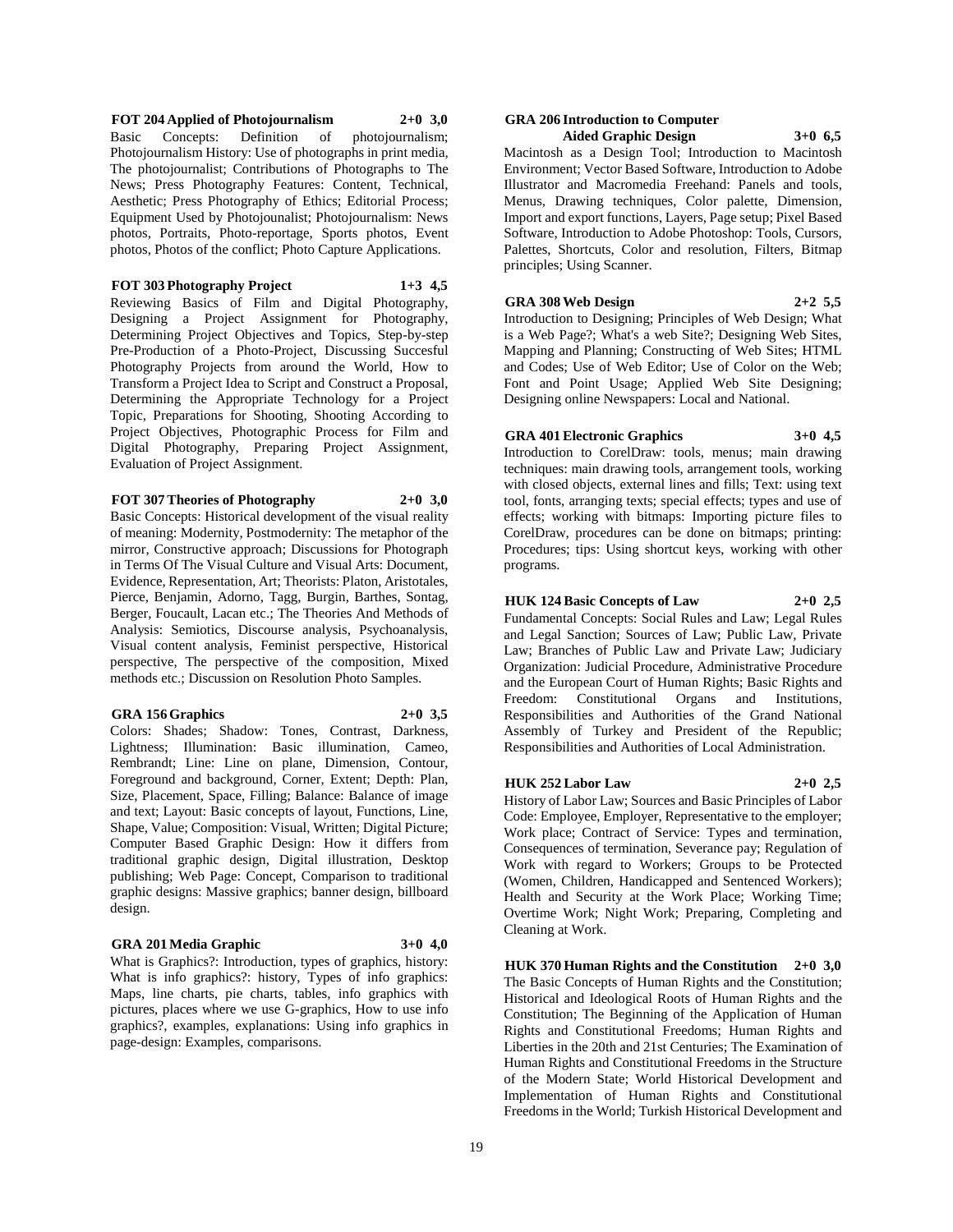Implementation of Human Rights and Constitutional Freedoms in Turkey; Human Rights Violations and the Limitations.

#### **HUK 478 Intellectual Property Rights 2+0 3,0**

Concept: Intellectual property, Literary rights, Distinctive markings, Work, Owner of the work, Rights of the owner, Contracts concerning the work, Violation and actions; Trademark Law: Concept, Registration, Protection and scope, Trademark as a subject of transaction, Invalidity of trademark, Violations and actions; Patent Law: Concept, Owner of invention and rights of the owner, Granting a patent, Rights arising from patent, Invalidity of patent, Violations and actions; Law of Industrial Design: Concept, Design right, Design right as a subject of legal transactions, Invalidity of design right, Violations and actions.

#### **İKT 215 Economics 2+0 2,5**

Basic Economic Concepts; Production Process; Optimal Consumer Behavior; Demand; Supply; Equilibrium Price; Market Types; Determination of Factor Prices; National Product; Nominal and Real National Income; Introduction to Monetary Theory; Factors Determining Fluctuation and National Income: Consumption expenditures, Investment expenditures, Employment; International Economic Relations: International mobility of goods and services, International mobility of factors of production; Economic Growth and Development. Elasticity: Demand and supply elasticity; Elasticity and total income; Production and cost; Economics and Accounting Revenue; Production and cost in short-term; Permanent and temporary cost; Production and cost in long-term; Politics and product markets; Monopoly; Monopolist competition; Principles of Macro economy; International Finance, Prices and unemployment;Gross National Product.GNP; Exchange rates.

**İLT 107 Introduction to Communication 3+0 3,5** Defining communication; The place and importance of communication in social life; Development of communication as a science; The process of communication and its elements: Source, message, channel, receiver, encoding-decoding, framework of reference, feedback, noise, feedforward, and selective perception; System approach to the process of communication; Types of communication; Comparison of various kinds of communication; Communication models in general; Basic communication skills; Contemporary theoretical approaches communication.

**İLT 108 Theories of Communication 3+0 4,5**

General overview of communication theories; Comparison of various communication theories; The relationship between communication theories and models; The development of and social dimensions of the language as a communication tool; Communication and culture; Communication and socialization; Communication and technological developments; Theoretical approaches related to personal and social effects of media; Agenda-setting and public opinion; Types and effects of propaganda; International aspects of communication; History of communication studies.

#### **İLT 112 Introduction to Education 3+0 4,5**

Basic Concepts: Power and importance of education; Pedagogy: Scope of pedagogy, Relations of pedagogy with other disciplines; Philosophical Fundamentals of Education: Relationship between philosophy and education, Philosophical ideas that affect Turkish educational system, Relationships among philosophy, politics and education; Psychological Fundamentals of Education: Working fields of psychology and relationship between psychology and education, Teaching and learning theories; Sociological Fundamentals of Education: Relationship between sociology and education, Sociological change and education; Economic Fundamentals of Education: Economics and education, Economic change and education, Economic structure and education; Turkish Educational System; Fundamentals of Turkish Educational System.

#### **İLT 201 Interpersonal Communication 3+0 4,5**

Verbal Communication; Speaking Skills As Dimension of Interpersonal Communication; Listening Capabilities As Dimension of Interpersonal Communication; Non-Verbal Communication; Signs And Meanings; Stress And Stress Management; Group; Group Dynamics; Small Group Characteristics; Persuasion; Speaking And Listening; Time And Time Management; Interpersonal Communication; History of Communication Research.

### **İLT 204 History of Communication 3+0 5,0**

Concept of Communication history and General Introduction to history of communication; Evolution of mankind and societies; Development of Communication; Speaking; Writing; Printing techniques; Newspaper; Photograph; Cinema; Radio; Television; Historical backgrounds of codes; Reasons of the Codes; Social and Cultural effects; Analysis of the history of Communication in Turkey; Case studies: Love, fear; History of the messsages.

#### **İLT 205 Mass Communication 3+0 5,0**

The concept, definition, and process of mass communication; Distinguishing characteristics of mass communication; Mass media; Mass communication theories and models; Mass communication and cultural industry; Mass communication and monopoly on media; Mass communication and democracy; Mass communication and art; Mass communication and leisure time; Mass communication and reflection of violence; Mass communication, consumption, and advertisements; Mass communication and sports; General overview and social effects of mass media in Turkey.

**İLT 206 Measurement and Evaluation 3+0 4,5** Introduction to measurement and evaluation; Norm-and criterion-referenced measurement; Evaluation tools; The essay test: Preparing the questions, and grading the responses; Writing the objective test item: Short-answer, matching, and true-false; Writing the objective test item: Multiple choice and context-dependent; Reliability; Validity, Introduction to standardized evaluation procedures; Standardized achievement tests; Attitude scales; Future trends in evaluation.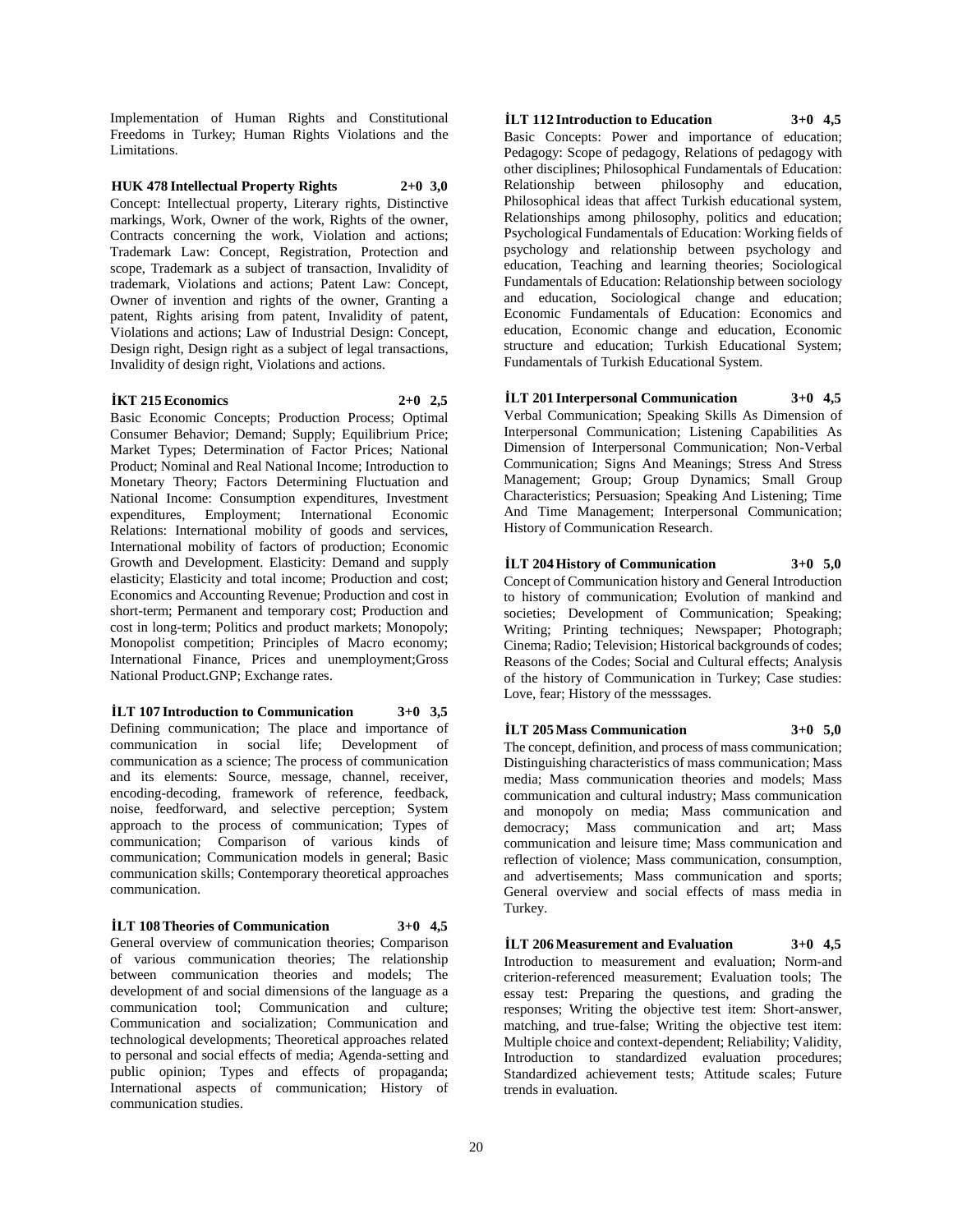**İLT 210 Communication Technologies 2+0 3,0** Pre History Communication; Oral Communication; Written Communication; Press and History of Printed Communication; Communication with Electromagnetic; Internet Communication; Information Era; History of Information Technology; Communication and Informatique; Social Effects of Information Technologies; Cultural Alteration and Informatics; Interactive Communication and Informatics; New Communication Technologies.

**İLT 213 Effective Communication Techniques 2+0 3,0** Basic Concepts: Communication and communication functions; Types of Communication: Written communication, Verbal communication; The Basic Elements of Speech: Diction and oratory; Verbal Communication: Body language, Gestures and facial expressions; Public Speaking: Types of speech, Planning of speech, Presentation; Communication Conflicts: Empathy, ?I? or ?you?; Convincing at Interpersonal Communication: The importance of listening and active listening.

#### **İLT 215 Models in Communication 2+0 3,0**

The Basic Models of Lasswell, Shannon-Weaver, Serum and Dance; General Communication Models of Gerbner; Maletzke, Riley and Riley; Slience Sprial Model; Individualistic Effect Model; Diffusion and the Analysis of the Media Effects on Individuals; Effect of the Mass Media on Culture and Society; Audience Models and Response Models; Systems of the Mass Media; Message Production; News Selection Models.

### **İLT 217 Instructional Content Design 3+0 4,5**

Approaches to the Classification of Educational Content: Bloom's taxonomy, Gagne?s domains of learning, Merrill?s types of learning; Design of Basic Content: Verbal information, Concepts, Rules; Designing Content for Problem Solving; Designing Content for Critical Thinking; Designing Content for Attitude; Designing Content for Psychomotor Skills; Perception Principles; Motivation Principles; Visualization Techniques.

#### **İLT 251 Quality Techniques 2+2 4,5**

Basic concepts in quality; Goals and areas for the use of quality techniques; Verbal quality techniques: Brainstorming, Lotus diagram, Multiple-voting, Nominal group technique, Fishbone chart, Affiliation diagram, Relationships chart, Tree diagram, Power-area analysis, Flowchart, Identification of basic rules technique, Opinion bank, and Plus/Delta; Numerical quality techniques: Frequency table, Graphics, Pareto analysis, Radar diagram, Gant chart, Priorities matrix, and Distribution diagram; Implementation of quality techniques in the analysis of communication problems.

## **İLT 301 Management Science 3+0 6,0**

Fundamental concepts; Importance of the management interms of the business enterprise; Development of the Mangement science; Management Theories; Managerial Desicion-making; Functions of Management; The effective use of Management science in Communication Sector.

**İLT 303 Communication and Persuasion 3+0 4,5** Communication in organizations; Group Communication; Concept of persuasion, historical perspective of persuasion and theories of persuasion; Sources of persuasion in organizations, persuasion for organizational goals, management in organizations and persuasion, motivation in organizations and persuasion; Conflicts in organizations and persuasion, decision making in organizations and persuasion, leadership and persuasion, personality and persuasion; Persuasion tactics in organizations and persuasion, classification of persuasion tactics, types of persuaders and persuaded, bottom-up and top-down persuasion; Resistance to persuasion; Instruments and media used for persuasion in organizations; Barriers to persuasive process.

**İLT 304 General Communication Research 3+0 4,5** Overall process of communication research: Choosing the problem, formulation of purposes, literature review, identifying methodology, presentation of findings, discussion of the results; Quantitative and qualitative paradigms in communication studies; Descriptive and experimental research designs; Sampling techniques; Desired characteristics of data collection tools; Ethics in communication research; Fundamental rules of reporting; Preparing a research proposal; Critical evaluation of communication research.

**İLT 305 Communication Ethics 3+0 5,0**

The concept of ethics; Major approaches to ethics; Ethics, society and universal values; Ethical issues in the communication process; Ethics in the information society; Trust and anxiety in communication; Roles and responsibilities of media in society; The use of professional skills and ethics; Political communication and ethical issues; Reality, ethics and objectivity in media; Discourse and ethics; Media, ethics, and audience; Violence in media and ethical problems; Privacy; Advertising and ethics; Ethics in press; Television and ethics;

## **İLT 310 Visual Literacy 2+2 4,0**

Roles of visual materials in communication; Visual literacy: Visual perception, Interpretation of visual materials; Creating visual materials; Rationale for visual design; Visual design process: Visual elements, Verbal elements; Font types: Use of small/caps letters, Font type, Font color, Font size; Letters and line spacing; Effective elements: Surprise, Interaction, Texture; Template: Balance, style, type, color; Organization: Navigators, contrast, attention focusing, continuity, composition; Tools for visual planning; Visual media.

## **İLT 312 Management of**

**Communication Applications 1+4 4,5** Meaning, scope, and importance of communication applications in organizations; Common communication applications: Exhibitions, presentation activities, celebrations, conferences, commemoration programs, competitions, panels, conferences, and discussions; Characteristics of communication applications; Special arrangements to be made for communication applications; Implementation: Choosing the type of application; Searching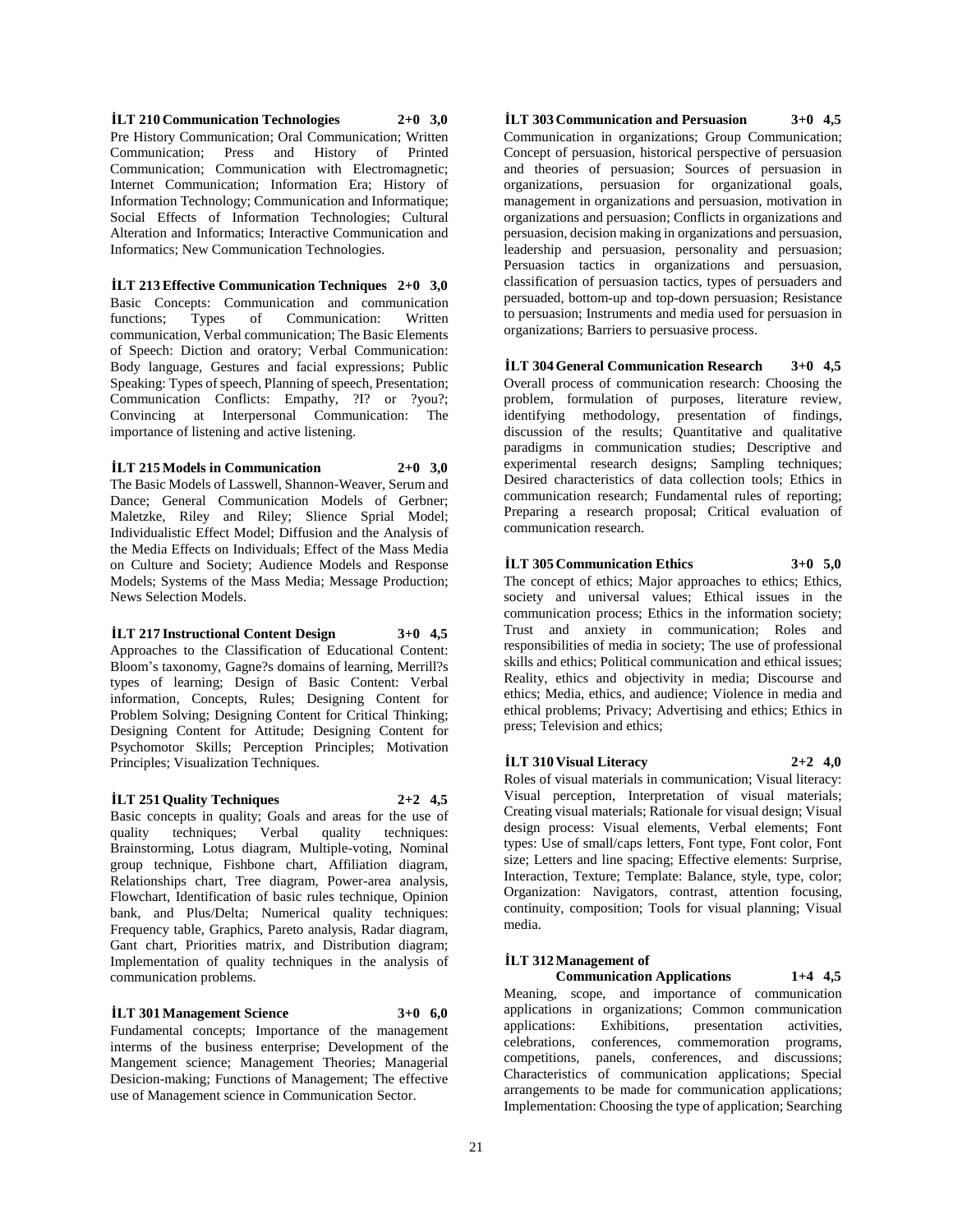for financial backing; Planning the application: Date, place, participants, accommodation, services, travel, invitation; Actualization, evaluation, and reporting.

**İLT 314 Communication Design 2+2 4,5** The concept of design; Major design components; Understandings of design in historical perspective; Contemporary design theories; Phases of general design process; The concept of message; Types of messages and symbol systems; Designing visual, auditory, textual, and multimedia messages; Fundamental principles of communication design; Major roles and responsibilities of the designer; Technology-aided design of communication; Evaluation criteria for various forms of message design; New trends and orientations in communication design.

**İLT 318 Professional Coaching 3+0 4,5** What is Coaching: History of Coaching; Effect of Coaching on Motivation; Coaching Theories; Requirements for Coaching and Its Differences From Other Disciplines Such As Mentoring; Coaching in Organizations; Coaching for Workers: Who Should Work With Coaches; The Relationship Between Coaches and Advisors: Duration of Coaching Relationship; Zero Effect in Coaching; Coaching Types; Psychological Bases of Coaching; Denotation and Importance of Coaching in Professional Life.

**İLT 320 Motivation in Work and Life 3+0 4,5** What is Motivation and the Historical Development of Motivation: Importance of Motivation in Communication; Internal Motivation and Its Effects; Motivation Theories; Requirements for Motivation; Motivation in Organizations, Motivation for Workers, Motivation for Managers; Hierarchy of Needs and Motivation; Life or Consequences?; If There were no Zero, There Wouldn?t Be Any Skyscrapers; Motivation In Social Groups; Importance of Motivation in Professional Life.

## **İLT 322 Communication in**

**Strategical Management 3+0 4,5**

Concepts of Strategy, Communication and Strategic Management; Strategic Management; Characteristics of Strategic Management; Communication in Quality Education Strategies; Communication in Quality Education Process; Strategic Management Process and Its Benefits; Developing Strategies for Success, Planning Principles for Success; Procedures of Strategic Management; Processes in Strategic Management; Means of Strategic Management and Strategists: Team working, Problems-Solving Techniques; Communication Techniques in Strategic Management; Strategic Management and Swot Analysis; Strategic Management And Benchmarking; Development of Strategic Planning Vision and Mission Announcement; Swot Analysis.

**İLT 324 Motivation in Workplace and Life 3+0 4,5** Fundemantals of Motivation: The concept of Motivation; Motivation Theories: Critical approach to motivation theories, Motivation theories and case studies; Relationship Between Motivation and Personality: Behaviorist-cognitivepsychodynamic-humanistic approaches, Personality

analysis; Emotions in Motivation: Emotional awareness, Emotional management, Understanding the emotions of others, Empathy and emotions, Reflections of emotions to relationships in motivation process; Communication Process in Motivation; Life Satisfaction; Leadership; The Management of Rewad, Promotion, Incentives and Goals; Creative Process in Motivation; Motivation Applications.

**İLT 352 Institutional Web Design 1+2 4,5** Introduction to internet; Reaching Information on the internet: search engines; on-line libraries; communication services: FTP, IRC, e-mail, HTTP protocols; Use of browsers; Surfing on the web; Web page and preparation of web site; Preparation of visual materials for the web; Drawing and painting; Animation softwares; Html applications.

**İLT 353 Cultural Communication 3+0 4,5** Cultural processes; Dynamism of cultural phenomena, Cultural change; Cultural degeneration and mass communication; Cultural dimensions of communication; Place of communication in social structure; Significance of communication; Theory of cultural norms; Critiques for cultural norms; Concept of ideology; Developing ideology as a function of cultural communication and its transfer; Book critiques.

**İLT 354 Children and Communication 3+0 4,5** Children in communication; Directed child, Child who can be criticized; Parental filters; Communication levels; Use of mass media by children: Television, Child magazines, Radio, Cinema; How mass media use children: Principles, policies, Negotiation for children, Planning and research, Negotiation, Post negotiation, Working with children, Rights of children.

**İLT 355 Semantics and Visual Analysis 3+0 4,5** Definition of meaning; Types of meaning: Denotationconnotation, metaphor, metonymy; Theories of semiology: F. de Saussure, B.C.S. Pierce, U. Eco; Definitions of symbol, Interpretations and analyses: Story interpretation and analysis, Advertisement interpretation and analysis, setting interpretation and analysis, Video-clip interpretation and analysis, Poem interpretation and analysis, Sculpture interpretation and analysis.

#### **İLT 356 Non-Verbal Communication 3+0 3,5** The concept of non-verbal communication; Importance of non-verbal communication in daily life; Communication environment; Effects of environment in human communication; The use of personal field in communication; Cultural differences in non-verbal communication; Effects of physical characteristics in human communication; Emotional expressions in non-verbal communication; Non-verbal

speech and listening; Mimics, gestures, positioning, appearance, touching, facial expressions, eye movements and control of voice in non-verbal communication; Nonverbal communication skills in various contexts.

**İLT 357 Macromedia Applications 1+2 3,0**

Fundamentals of Multimedia; Principles of succesful multimedia design; Macromedia director; Basic concepts;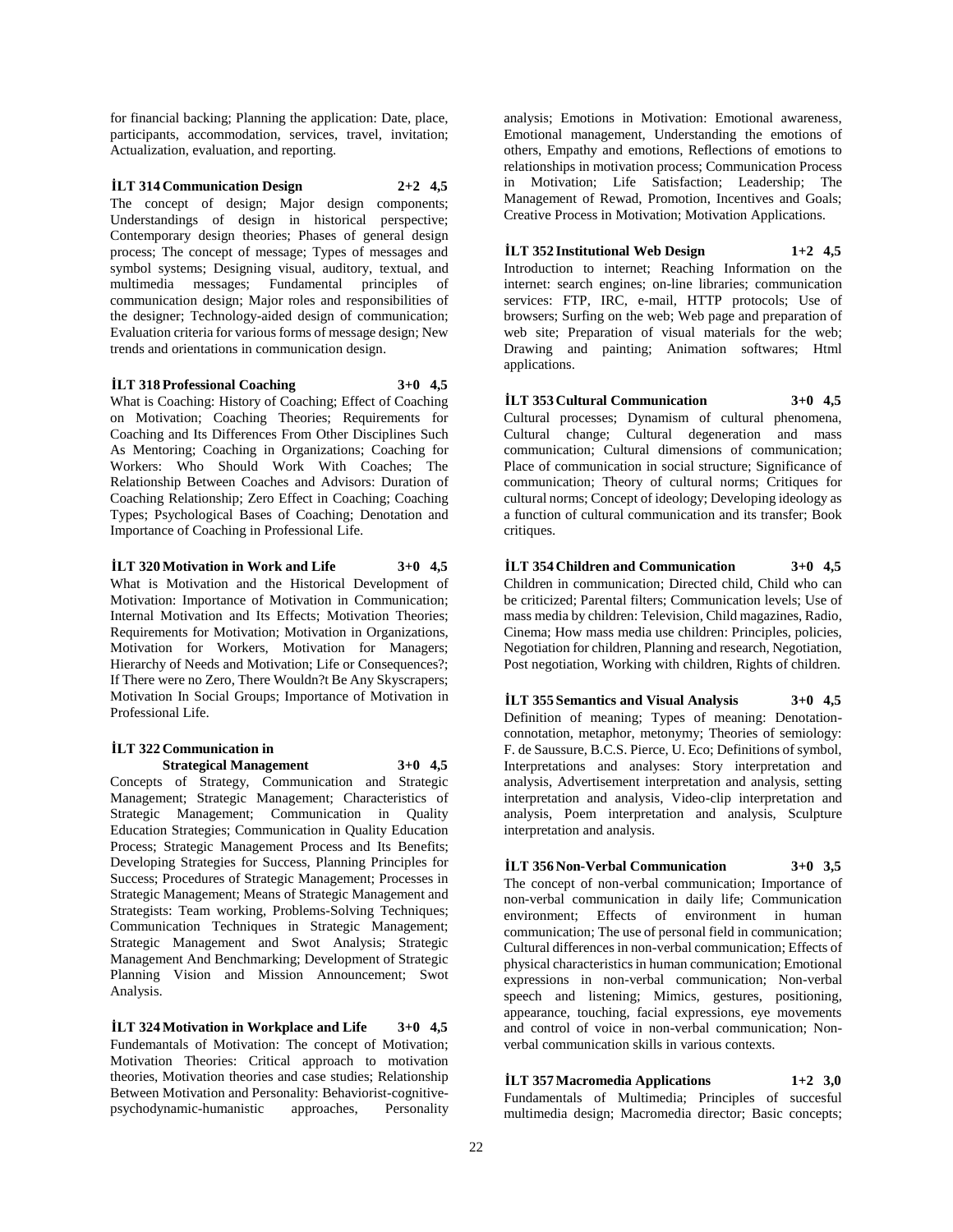Basic drawing tools; Stage; Cast elements; Score; Tranfers; Impression; Impression with script; Broadcasting; Director and Internet; Macromedia flash; Fundamentals of Animation and flash; Impression of flash; Flash commands (FC); Exporting Flash; Placing it to web.

**İLT 358 Theories of Personality 3+0 5,0** Concept of Personality; Different Interpretations and Approaches to Personality; Definitions of Personality; Theories of Personality: Freud, Neo Freudian, Existentialist, Behaviorist.

**İLT 360 Creative Drama 1+4 4,5** Use of drama as a creativity method in education; Improving imagination; Acquiring freethinking skills; Developing freethinking skills through group work; Cooperation in communication and interactions; Developing social sensibility; Improving verbal communication skills; Steps of creative dram: Imagination, movement and rhythm, nonverbal game, inspiration, game creating, summative evaluation.

#### **İLT 362 Social Gender Differences in Communication 3+0 4,5**

Definition of social gender; Formation of social gender in childhood and adolescense; Social gender differences in nonverbal communication; Social gender differences in conflict; Differences experienced in business life, man-woman discrimination in the use of technology; Communication disorders, conflict in social sexual identity; Discussion on homosexuality; Reflections of the social sexual identitiy in media.

**İLT 363 Verbal Communication 3+0 4,5** Importance of speech in effective communication process; Meaning and definition of speaking: Speaking and the components of communication process; Types of speech; Elements of speech; Appropriate use of vocabulary, style, and language; Deciding on topics, goals, and argumentative styles; Public Speech: Perceiving the self and the others, benefiting from feedback, self-esteem and fear of stage; Listening activity: Listening for understanding; Types of listening and effective listening; Using materials during speech; Nonverbal communication and speaking; Speaking mistakes; Pronunciation errors, behavioral control; Analysis of effective and ineffective speeches.

#### **İLT 364 Communication Technologies and Social Change 3+0 4,5**

Media and social interaction; Theories of social change; Perspectives of communication technologies; Mechanical reproduction and mass society; communication technologies and everyday life; communication technologies, culture and social change; Resistance of communication technologies; Political economy, communication technologies and social construction; Virtual culture and virtual reality; Online identities-Society; communication technologies and changing nature of workplace; communication technologies and critical perspectives on the informational society; Global technological revolution and its implications.

## **İLT 366 Presentation Techniques 3+0 5,0**

Effective Presentation Process; Presentation Preparation; Brainstorming; Writing Objectives; Developing Meaningful Sentences; Providing Exercises that Ensure Student Involvement; Determining Presentation Time; Determining Presentation Plan; Providing a Start that Ensures Attention; Effective Closure; Common Mistakes Made in Presentations; Preparing Visual Materials Using Computers; Presentation Software; Introduction to PowerPoint; Visual Literacy Rules; Roles of Visual Materials in Presentation Process; Developing Visual Materials; Visual and Verbal Elements; Placement; Composition; Balance, Style and Color.

**İLT 368 Institutional Communication 3+0 4,5** Institutional identity: Mission, Vision, Institutional Culture; Institutional Image; Institutional brand; Institutional Communication; Integrity of Institutional Communication; Advertisement, Public Relations; Marketing, Communication Strategic Management; Communication Quality in Management Institutional Public Relations.

**İLT 369 Popular Culture and Communication 3+0 4,5** Culture, Popular Culture And Mass Communication; Development of Popular Culture; Ideology And Poplar Culture; Critical Approaches to Popular Culture; Globalization And Popular Culture; Post Modernism And Popular Culture; Popular Icons And Celebrities; Popular Culture, Entertainment Industry And Life Styles; Popular Culture, Fashion And Identity; Music Industry And Popular Culture; Adorno And Criticism of Popular Culture; Popular Culture And Sports Industry; Popular Culture And Television; Articles for Discussion.

**İLT 370 New Approaches in Management 3+0 6,5** Paradigm Changes in Management; System Approach; Organization Culture; Reconstruction; Total Quality Management; Team Work and Organization; Learning Organization; E-Business.

**İLT 371 Educational Communication 3+0 4,5** Basic concepts; The field of educational communication: Historical development, theoretical foundations, and contemporary aspects; Roles of educational communication specialists as researchers and developers; The process of educational communication; Major components of educational communication: Feed forward, source, encoding, message, channel, decoding, receiver, feedback, and communication obstacles; General overview of educational communication efforts in corporations, nongovernmental organizations, and schools; Important organizations and publications in the field of educational communication; The future of educational communication.

## **İLT 372 Online Communication 3+0 4,5**

Key Concepts and Definitions; The Internet as Social Technology: Using Technology to Communicate, Understanding How New Communication Technologies Work; Individual in New World Order: Forming Online Identities, Relating on Online, Seeking Therapy Online, Communicating in Virtual Communities; Internet Culture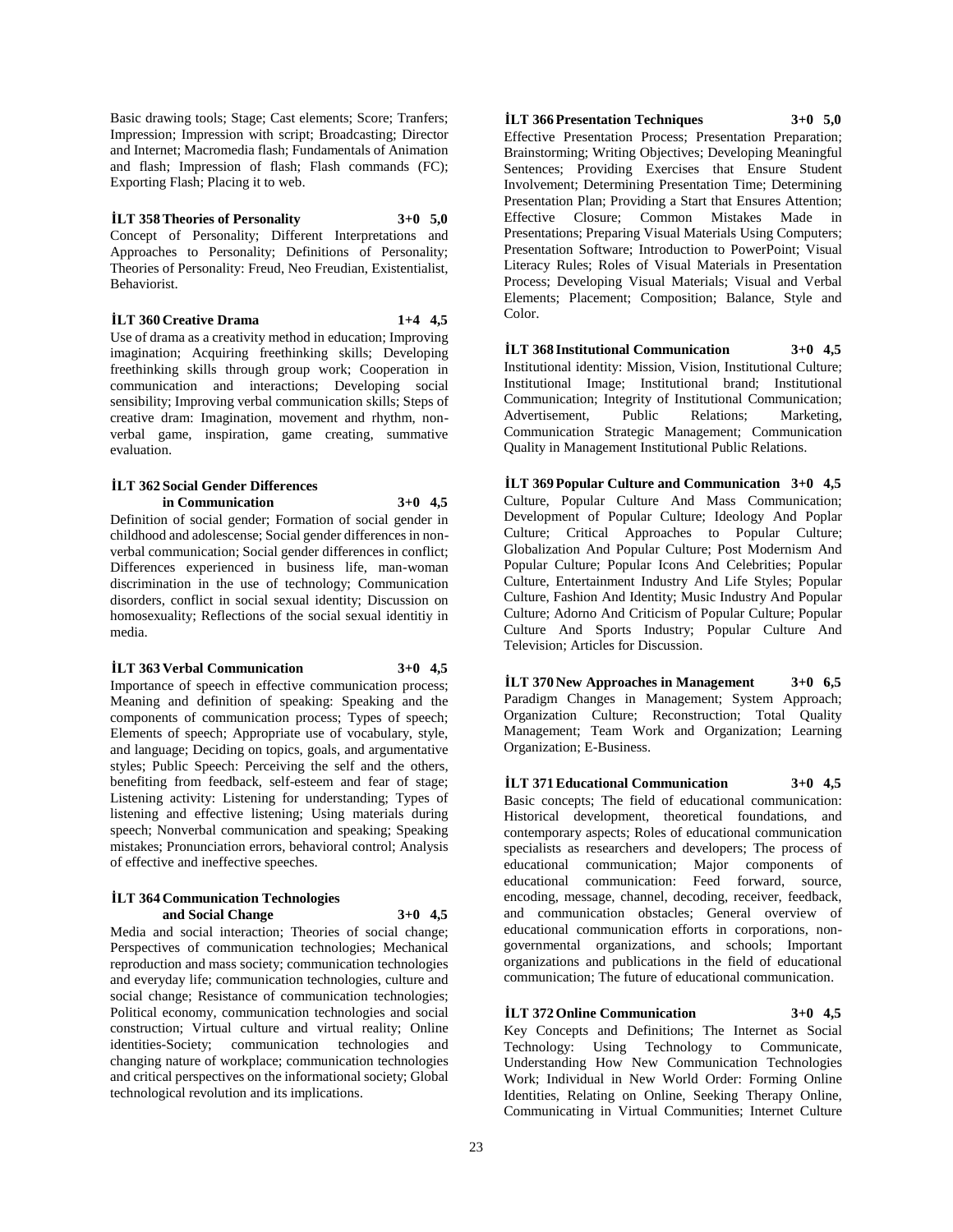and Critique: Rebuilding Corporations, Accessing the Machine, Searching Alternative Spaces, Pop Culture and Online Expressionism.

#### **İLT 373 Instructional Design 2+2 4,5**

General overview of instructional design; Instructional design process: Needs assessment, audience analysis, writing objectives, selecting and organizing content, developing strategies, preparing measurement tools, developing the instructor's manual, producing audio-visual aids, developing student materials, preparing time table, deciding on budget, organizing the learning environment, conducting formative evaluation and summative evaluation; Current trends in instructional design.

#### **İLT 374 Family Communication 3+0 4,5**

Definition of family; The functions of family; Family structures and their characteristics; The meaning of the family communication; Importance/function of communication in the family; Healthy relationships and communication in the family; Friendship, intimacy and sexual relationship before marriage; The concept of marriage; Difficulties in marriage and family life; Relationship between parents and children; Attitudes of parents and communication with children; Family ties and the relationship with relatives; Family conflicts; Oppression, violence and abuse in the family; Divorce and separation in the family; Marital and family therapy for communication problems.

#### **İLT 375 Techniques for Scriptwriting 2+2 4,5**

Definition and explanation of scriptwriting; Types of scriptwriting; The importance of scriptwriting in the production process; Qualifications of scriptwriter; Relationships between the scriptwriter and the producer; Phases of scriptwriting; Identifying the theme; selecting the topic; Characteristics of the proposal/synopsis; treatment; writing the script; preparing the shooting script; Do's and don'ts in preparing the shooting script; General characteristics of outdoor shooting script; Desired characteristics of studio shooting script; Analysis of sample scripts.

#### **İLT 378 Cyberculture 3+0 4,5**

Relations among Technology, Society and Culture; Definition of Artificial Intelligence and Computer Terms; Internet: Definition, development and characteristics; Criticisms on Modernism and Globalization Discussions; Post-Industrial Society and Information Society (Joho Shakai); Internet Society and Network Society Approaches; The Concept of Identity in the Network Society and Online Identities; Virtual Groups and Subcultures on the Internet; Online Politics and Cultural Resistance; Intellectual Property, Privacy and Freedom on the Internet; Simulacra, Simulations and Virtual Reality; Philosophy of Matrix, Cyberpunk and Hacker Culture; Discussions.

#### **İLT 403 Project Development 3+2 8,0**

Differences between projects and programs; Direct or indirect flow of events; Scope limitations; Budgeting; Results; Characteristics of educational projects; Phases of

educational project development: Planning, Development, Monitoring activities; Determining the scope for educational projects, Data gathering techniques, Developing the proposal, preparing blue-print materials, Conducting pilottest and revisions.

## **İLT 404 Project Management 3+2 8,0**

Phases of project management; Forming the project team: Responsibilities of project leader, Organization of the project, Role distribution, Gathering necessary information, Brainstorming to determine instructional strategies; Developing, distributing and presentation of plans; Preparing and testing blue-print materials; Developing original materials; Work conditions; Work flow; Resources; Internal and external relationships; Production system; Evaluation; Management of distribution and monitoring services.

### **İLT 405 Web Applications I 2+2 6,0**

Principles of Web Design: Layout, interactivity, navigation, usability; Web Design Tools: HTML, prepearing the materials; Macromedia Dreamweaver: Menus, tools, layers, tables, frames, designing, building and managing sites, publishing.

## **İLT 406 Web Applications II 2+2 6,0**

Web Animations; Animated Gif; Macromedia Flash: Menus, tools, layers, timeline, drawing in flash, animating in flash, action script; Microsoft Frontpage: Menus, tools; Forms: Creating forms, publishing forms, database applications; Design projects.

#### **İLT 407 Applications of Communication Research 3+0 4,5**

Questionnaire Design, Validity and Reliability Analysis for Scales; Analysis of t data with given statistical software; Central Tendency; Descriptive Statistics; Presentation of data with tables or graphics; Hypothesis - Error Types; Parametric Hypothesis Tests; Non-Parametric Hypothesis Tests; Cross Tables and Chi-Square Analysis; Correlation Analysis; Regression Analysis; Analysis of Variance; Focus Groups Applications; Content Analysis

## **İLT 412 Multimedia Communication 3+0 4,5**

The concept of multimedia; General characteristics of multimedia technologies; The need for multimedia; The role of the computer in multimedia communication; Multimediabased innovations in traditional technologies; Types of contemporary multimedia: WebTV, digital radio, computer networks; digital video, videophone, direct broadcasting satellites, teleconferencing systems, smart studio, virtual reality; Research on the use of multimedia in communication; New trends in multimedia-based communication.

## **İLT 415 Public Speaking 3+0 4,5**

Effective Communication Process and Components; Public Speaking and Social Benefits; Evolution of Public Speaking; The Art of Rhetoric and Components; Elements of Public Speaking; Styles and Types of Speech; Components of Successful Speech; Types of Presentations; Process of Effective Presentation; Use of Visuals; The Art of Asking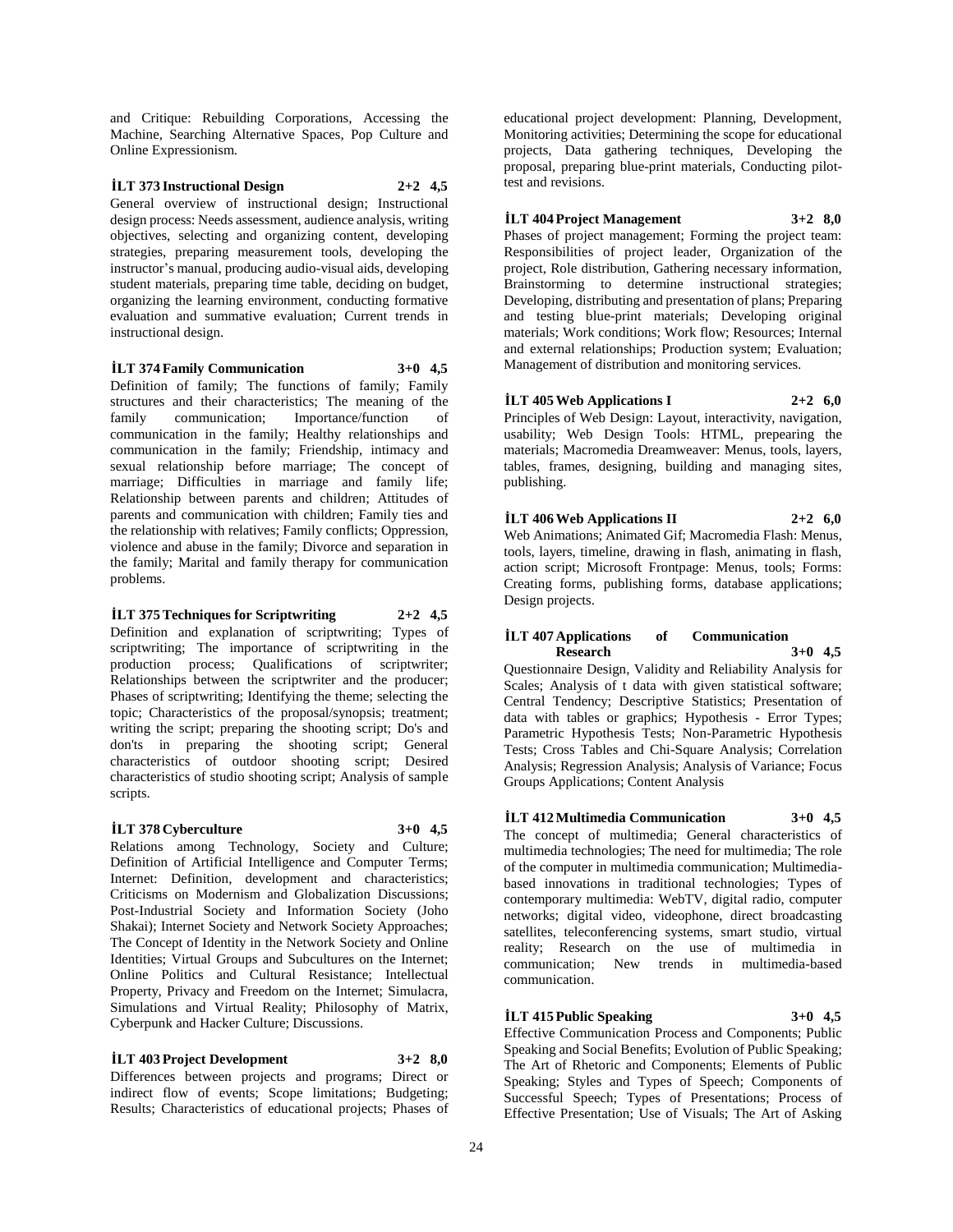Questions; Levels of Listening and The Art of Effective Listening; Characteristics of Effective Speech; Non-Verbal Communication in a Speech; Presenting the Speech; Evaluation.

**İLT 417 Web Mediated Communication 3+0 4,5** History of Computer; Hardware and Software; Computer Mediated Communication; Computer Assisted Communication Activities; Short History of Internet and World Wide Web (WWW); New Media and New Media Applications; Designing Computer and Web Based Communication Environments; Deciding for the Topic, Designing Content, Writing Objectives, Preparing Flowchart, Implementing, Pretesting, Wrapping up the Program.

**İLT 459 Media and Culture 3+0 4,5** Cultural Values: Race; History; Culture: Business Culture; National Culture; Language: Abusive Language; Linguistic culture; Identities: Gender; Migrants; East; West; Colonization and Globalization: Consumerism; Colonial Package; Developmentalism.

**İLT 460 Computer/Web Based Training 2+2 4,5** Historical development of computer; Hardwares and softwares; Use of computers in instruction; softwares used in Computer BasedTraining; Short history of Internet and World Wide Web (WWW); Use of internet in instructional media; Developing computer assisted instructional programs: Selecting the subject, Organizing the content, Writing instructional objectives, Gathering related resources, Preparing flowcharts, Developing the program, Field-test of the program, Making necessary revisions, Making program ready for application.

**İLT 461 Team Communication 2+2 4,5**

Competitive, individualistic, and cooperative goal structures; Communication in small groups; Comparison of groups and teams; Types of teams; Characteristics of effective teams; Potential shortcomings of team work; Team management; Major roles and responsibilities of leaders; Leadership; Creating synergy; Seeking consensus; Structuring communication patterns in teams; Phases of team work; Desired behaviors of team members; Virtual teams; Telecommunication in networked teams; Results of research on team communication.

**İLT 463 Communication and Alienation 3+0 4,5** Definition of alienation; The concept of alienation in historical perspective; Reflections of alienation in communication; Culture and alienation; The relationship between mass culture and alienation; Effects of popular culture on alienation; Sub-cultures and alienation; Mass media and their roles in alienation: Alienation through television and cinema; Effects of Internet on alienation: The birth and diffusion of cyber culture; Alienation in interpersonal communication: Feelings of loneliness, isolation, and alienation of the other.

**İLT 465 Ergonomics of Communication 2+2 4,5** General ergonomics; Human characteristics and their implications for ergonomics; Performance related factors; Human-centered ergonomics; Cross-cultural issues in human-technology interaction; Describing and predicting human-environment interaction; Cultural aspects of user interface; Ergonomic design of workplace; Equipment design; System characteristics facilitating communication; Environment analysis in communication; Ergonomic design of communication environments; Ergonomic use of the communication media; Current research on communication ergonomics.

**İLT 467 Creativity and Problem Solving 3+0 4,5** The concept of creativity; Importance of creativity in communication; Theories of creativity; Creative thinking; Common misunderstandings about creativity; Necessary attitudes and skills for creativity; Main dimensions of creativity; Creative process; Supporting/developing creativity; Obstacles against creative thinking; The relationship between creativity and problem solving; The generic process of problem solving; Effective use of problem solving tools; Training for problem solving; Problem solving in formal and informal contexts; Evaluation of problem solving systematic; Functional approaches used in solving communication problems.

**İLT 469 International Communication 3+0 4,5** Definition and scope of international communication; Historical overview of international communication; The new world order and accompanying changes in international communication; Increasing importance of international communication in the information society; Organizations in international communication; Effects of new technologies on international communication; Globalization and international communication; Economic and political aspects of international communication; Multinational corporations and their roles in international communication; International communication within the context of global/local identity policies; New social movements and alternative communication networks; Current orientations in international communication.

**İLT 469 International Communication 3+0 4,5** Definition and scope of international communication; Historical overview of international communication; The new world order and accompanying changes in international communication; Increasing importance of international communication in the information society; Organizations in international communication; Effects of new technologies on international communication; Globalization and international communication; Economic and political aspects of international communication; Multinational corporations and their roles in international communication; International communication within the context of global/local identity policies; New social movements and alternative communication networks; Current orientations in international communication.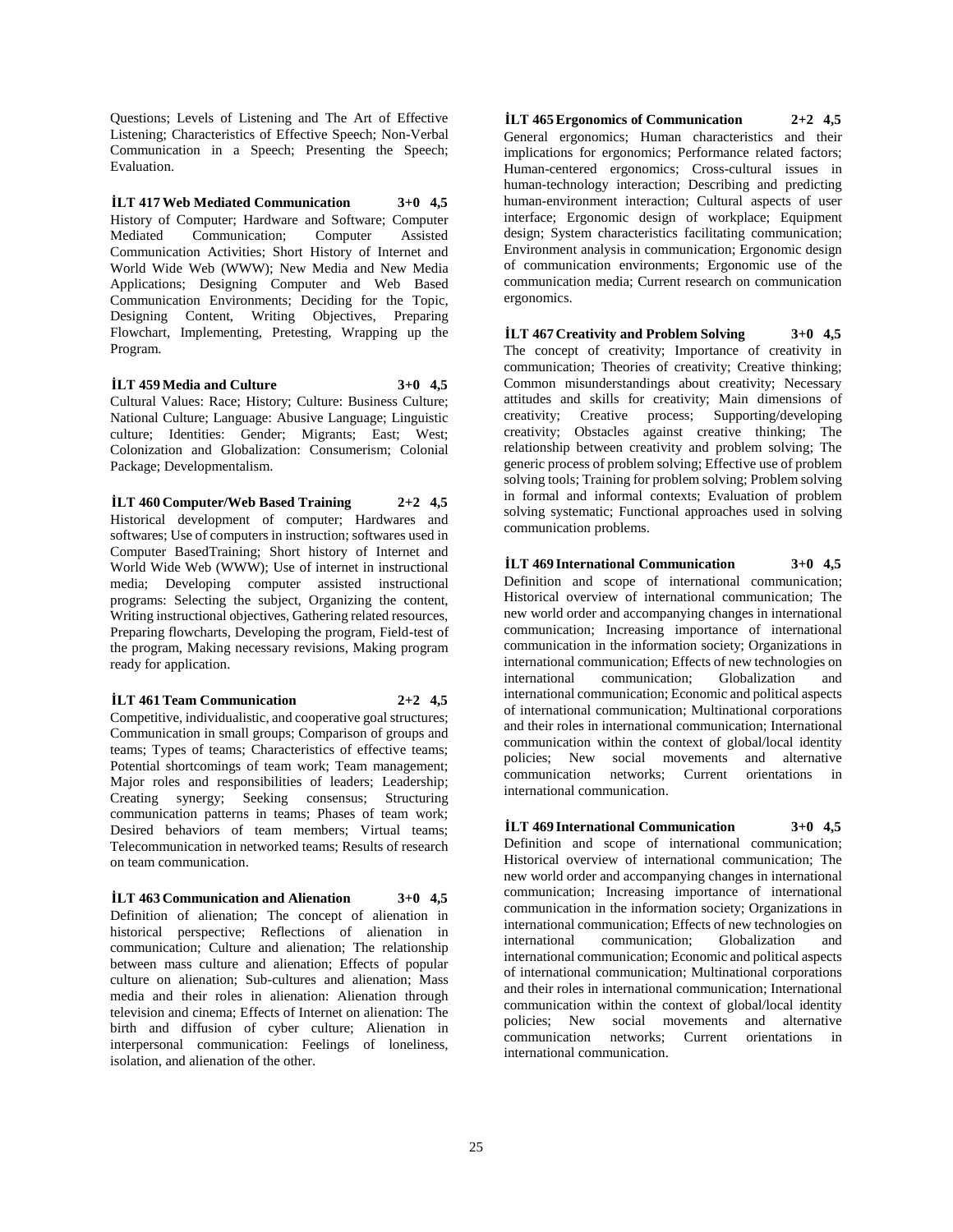**İLT 471 Management of Information Systems 2+2 4,5** Meaning of information; The role and function of information in the contemporary society; Classification of information sources; Current aspects of information sources; Information society; Information systems in various organizations; The use of technology in accessing information; Computer; Internet; Information highways; Reliability of information sources; Dirty knowledge; Alternative sources of information; Access to functional information; Security in information systems; The need for regulating the use and sharing of information.

#### **İNG 109 Advanced English I 3+0 3,0**

General Review: Tenses, Verbs, Noun Phrases, Compound Nouns, Noun Clauses: Using participles in Noun Clauses; Tenses Used in Narration: Past Simple, Past Progressive, Past Perfect Simple, Past Perfect Continuous; Reflexive Pronouns; Irregular Verbs; Comparative Structures: As...As; Modals: Modals of Possibility, Obligation, Permission, Ability and Request; Idioms; Synonyms; General Review: Passive voice.

#### **İNG 110 Advanced English II 3+0 3,0**

General Review: Verbs; Use of Get Adverb/Preposition; Reported Speech, Formal and informal Language; Conditional Sentences: Type 1, Type 2; Adverbial Clauses of Time; Punctuation; Adjective Clauses: Defining, Non-Defining; Use of Participles: Using Participles in Adjective Clauses, Using Participles in Adverbial Clauses of Time, Using Participles after Certain Verbs; Possessives; Hypothetical Statements; Wish Clauses: Present Simple, Pat Simple; Advanced Listening and Note Taking Skills.

#### **İNG 151 English I 3+0 3,0**

The English Alphabet; Pronunciation Practice; Objects: The objects in the classroom; Pronouns: Personal pronouns, Possessive pronouns; Greeting Structures; Sentences: Affirmative and negative sentences, Imperatives; Subject-Verb Agreement; Tenses: Present simple, Present continuous, Past simple; Verb "To Be"; Interrogatives: Questions asked by using an auxiliary verb, Why-Questions; Nouns: Countable and uncountable nouns; Modals: "Can", "Must", "Have to"; Prepositions of Place; "In", "On", "At", "Between", "Above", "Over", "Below"; Adverbs of Frequency: "Often", "Always", "Never".

#### **İNG 152 English II 3+0 3,0**

Modals: Should, Ought to, Had better, May, Might, Could, Can; Writing: Organizing ideas, Writing a paragraph; Reading: Understanding a written text and answering comprehension questions; Vocabulary in Context: Guessing the meaning of words from the context, Synonyms and antonyms; Tenses: Present perfect tense, Past progressive tense; Interrogatives: Positive and negative questions; Passive Voice: Simple present and simple past tense; Adjective Clauses.

**İSN 201 Organizational Communication 3+0 4,0** Concept of Communication in Organizations and the Definition of Organizational Communication; Organization Theory; System of Approach in the Organizational

Communication Process; Types of Communication; Organizational Culture; Organizational Climate; Communication Process in Organizations; Dual Relations in Organizations; Small Group Relations in Organizations; Public Relations in Organizations; Conflict in Organizational Communication; Morale in Organizational Communication; Motivation in Organizational Communication; Leadership in Organizational Communication.

#### **İSP 151 Spanish I 4+0 4,0**

Introduction: Greeting, Giving information; Gender in Nouns and Adjectives; Verbs in the Present Tense; Demonstrative Adjectives and Pronouns; Plural Forms of Nouns and Adjectives; Description: House, Objects, Numbers; Asking Questions; Asking for Directions and the Time; Verbs in the Present Progressive Tense; At a Restaurant: Ordering, Asking for the Bill, Talking about Preferences; Describing People; Reflexive Verbs; Shopping: Cost, Likes and Dislikes, Quantity; Invitation: Accepting, Refusing; Gerunds; Seasons.

#### **İSP 152 Spanish II 4+0 4,0**

The Past: Near and remote past, Prepositions, Indefinite pronouns; The Future: Future plans, Making a phone call, Comparison; The Future Perfect Tense; Habits in the Past; Regular and Irregular Verbs; Senses; Some Grammar Rules: Obligation, Personal pronouns, Passive construction, conjunctions; Reading Texts: Biography, Narration, Picture stories.

### **İST 201 Statistics 3+0 3,0**

Definition of Statistics: Data collection; Data presentation techniques, Distribution theory; Sampling: errors, Estimation of population parameters; Hypothesis Testing: Hypothesis testing for two populations, Comparisons of ratios, Hypothesis testing for large and small samples; The Chi-Square Distribution and Chi-Square Testing; Correlation: Simple linear correlation coefficient, Regression coefficient, Forecasting, Determination coefficient.

#### **İST 201 Statistics 3+0 3,0**

Definition of Statistics: Data collection; Data presentation techniques, Distribution theory; Sampling: errors, Estimation of population parameters; Hypothesis Testing: Hypothesis testing for two populations, Comparisons of ratios, Hypothesis testing for large and small samples; The Chi-Square Distribution and Chi-Square Testing; Correlation: Simple linear correlation coefficient, Regression coefficient, Forecasting, Determination coefficient.

**İŞL 153 Business Management 3+0 6,0**

Economy and business management systems; controlled economies and market economies; how does the market system work?: How to measure success; business functions; management and organization: management functions, structure and nature of organizations; internal organizations, human communication; human and production: human resources management, producing services; marketing: processes of finding markets, product and pricing, promotion, distribution channels; finance: managerial finance, stock exchange market.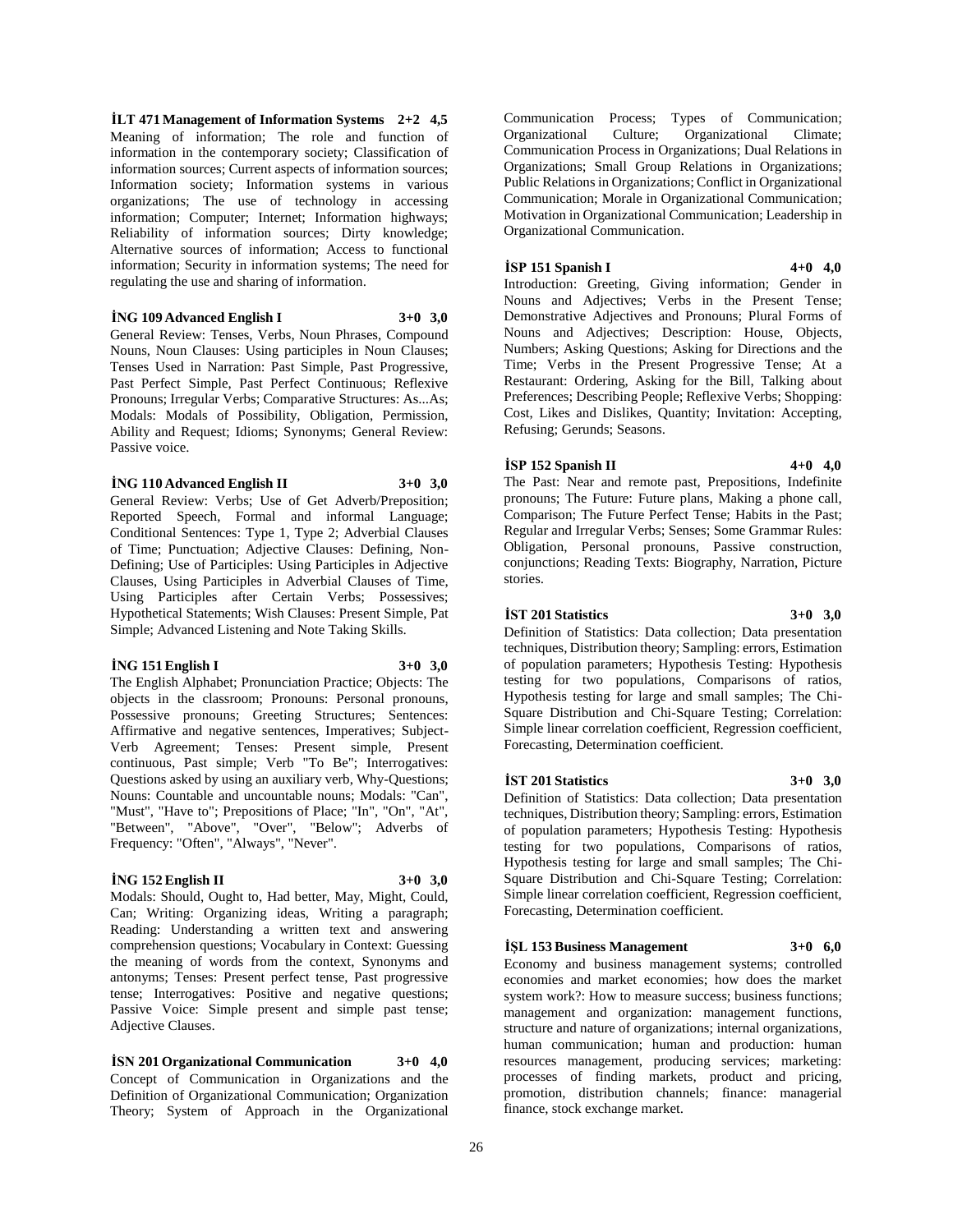**İŞL 301 Human Resources Management 3+0 4,0** Human Resources Management: Development, Goals and Principles; Functions of Human Resources Management: Human resources planning; Recruitment, Performance Appraisal, Training, Orientation and Development; Wage and Salary Administration; Career Management; International Human Resources Management; Technology in Human Resources Management.

### **İŞL 359 Public Administration 2+0 2,5**

The Nature of Public Administration: Definition, scope and development of public administration; Bureaucracy: Definitions, characteristics and development of bureaucracy, Theories of bureaucracy, Relationship between bureaucracy and politics, Criticism of bureaucracy; New Approaches in Public Administration: Strategic planning, performance management, governance; Structure and functions of Turkish Public Administration: Central government, local government, public authorities; Public Personnel Management: Public personnel, statuses of public personnel, assessment of public personnel, disciplinary procedures, issues in Turkish public personnel management; Control and Auditing in Public administration: Political control, administrative control, public scrutiny, ombudsman and judicial review.

## **İŞL 412 Strategic Management 2+0 3,0**

Fundamental Principles of Strategic Management; Vision, Mission, Straegy, Politics: Strategic Management in Corporations: Definition of Strategic Management; Nature of Strategic Management; Fundamental Principles of Strategic Management; Strategic Management Processes; Development of Human Recources Between (1960-1990); Strategy; Process of Strategy, Purpose of Strategy; Analysis of External Environment; Corporate Analysis.

#### **KÜL 151 Cultural Anthropology 3+0 2,5**

Description of anthropology; Subfields of anthropology; Anthropology with other disciplines; History of anthropology; Growth of cultural anthropology; Anthropological theory; Concept of culture: Cultural processes, cultural differentiation, cultural change, cultural relativism; Culture and personality; Human evolution: The role of language and communication; Growth of culture; Birth of art; Ecology and modes of adaptation; Religion, ritual, and myth; Family, kinship and descent.

#### **KÜL 199 Cultural Activities 0+2 2,0**

Participating Actively or as a Spectator in Sports Activities; Participating in Activities Arranged by the Counseling Center; Participating in Workshops in Art; Education on Museums; Participating in Art Trips; Participating in Cultural Trips; Participating in and Taking Duty in activities such as Cinema, theatre, scientific Meeting etc.; Taking duty in Clubs; Being a Student Representative and Participating in Environmental Activities.

## **KÜL 201 History of Culture 3+0 4,0**

Concept of Culture: Etymology and origin; Methodology of Cultural History Research; Culture and Civilization; History of Culture as a Science; Culture and Society; Concept of

Culture and Social Development; Culture and Thought; Critical Thinking in the Intellect of Middle Ages; Renaissance in the Cultural History; The Age Enlightenment; The West and Ottoman/ Turkish World in the 19th Century; Enlightenment in the Turkish Culture History; Mile Stones in the Transition from Ottoman to Turkish Republic; History of Modern Turkish Culture; Education and Culture in the Turkish Republic.

## **KÜL 301 Cultural Analysis in**

**Television Programs 3+0 4,0** Television in Social Life; Basics of Television; Television as a Cultural Foundation; Ideology and Television; Popular Culture and Television; Values, Stereotypes and Role Models in Television; Television and Reality; Changing Image of Television: Postmodern Television; Types Television Programs; Television Series; Social Status of Television in Turkey.

### **MET 303 Text Analysis 3+0 4,5**

Concept of Text: What is a text?, Text types, Concept of text analysis; Text types: Literary texts and Non-literary texts, Borders between texts; Literature and Knowledge: Art texts and qualifications of texts as a source of information; Non-Literary Texts: Style, Common features of texts; Texts Analysis and Interpretation: Concept of interpretation, Methods of Interpretation.

#### **MET 304 Text Writing 2+2 4,5**

Concept of Text Writing: Characteristics of text writing characteristics, Text selection; Articles and Essays: Constructive elements in texts, General purposes in texts; Text Selection: Distribution and historical classification in texts; Application in Texts: Classification, Discussions on quality, A comparison of literary and non-literary texts.

#### **MET 451 Textual Design 2+2 4,5**

Using text in different media; Text components; Typographical considerations in the design of text; Page size; Column width; Margins; Typeface; Type size; Type style; Capital-small letters; Color; Spacing the text; Titles; Headings; Paragraph formation; Sentence and word length; Text difficulty/readability; Locating visuals in text; Text design for different media; Electronic text.

## **MİT 201 Mythology I 3+0 3,5**

What is mythology?: The meaning of myths, characteristics of myths; Types of myths: creation, nature and hero myths; Greek mythology: Theology; the Olympians: Zeus, human and divine consorts of Zeus; Athena; Poseidon; Apollo; Artemis; Dionysus; Ares and Aphrodite; Home, Hearth and Fire; Gods and Men: Prometheus and Pandora; The Archetypal Hero: Heracles; The Trojan War: Events, heroes and results; The Argonauts; Perseus; Hero Myths of the Middle Ages: King Arthur and his knights; The Quest for the Holy Grail; Norse Mythology: Cosmology and the Viking Age; Rulers of Asgard; Loki and Ragnarok.

#### **MİT 202 Mythology II 3+0 3,5**

Turkish Mythology: Dede Korkut and his 12 heroes; Study of epic forms in Dede Korkut Tales; Heroes and heroines in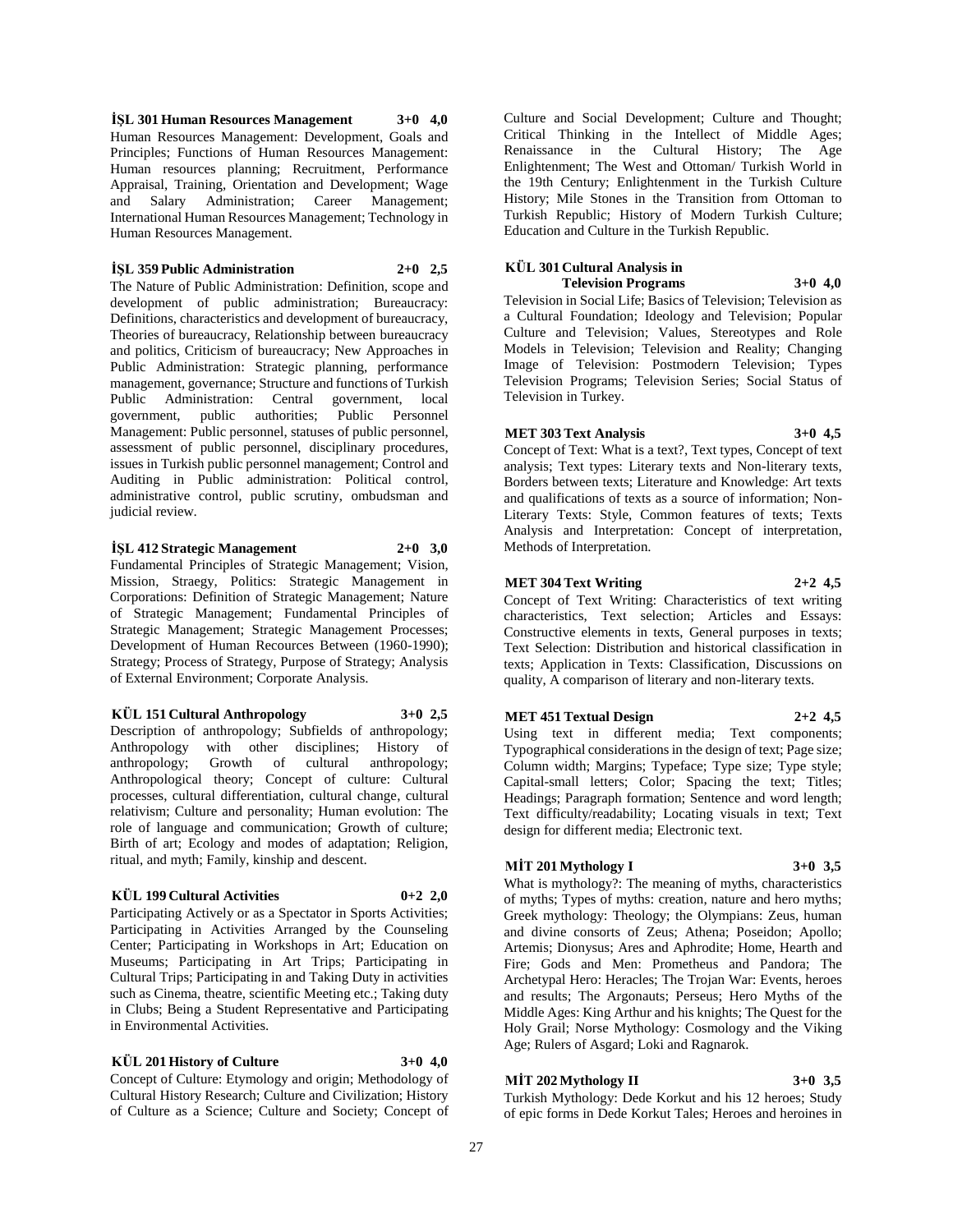Dede Korkut; Sumer and Babylon Myths: Myths from the first cities, Gilgamesh, Ishtar and Tammuz, Enki and myths of creation; Egyptian Mythology: The First Gods; Nine Gods of Heliopolis: Osiris, Isis, Horus and Seth; Solar Myths; Kings and Gods; Persian Myths: Ahura Mazda; India: Origins of the World; Indra; Brahma; Vishnu and his avatars: Rama, Krishna, Shiva, Devi; Shiva and his family: Shiva, Parvati, Skanda and Ganesha; The Enlightened One: Myths of Buddism.

**MİT 305 Lesser Known Myths 3+0 3,5** Chinese mythology; Order Out of Chaos: Pan Gu and Hun Dun; The Creation of Humanity: Nü Gua and Fu Xi; Myths of the Heavenly Bodies; Chinese Buddhism; Taoist Myths; Confucius and Moral Behavior; Japanese Mythology; Izanami and Izanagi: The primal couple, visit to the land of dead-Yomi; Shinto Pantheon: Ameterasu, Tsuki and Susano: The Contest of Sibling Deities; Myths of the Maori; Myths of the Andes: The Inkas, Viracocha, el Dorado; Mesoamerica Myths: Aztec-Quetzalcoatl, Tetzcatlipoca, Huitzilopochtli, Tlaloc; Gods of the Maya; Popol Vooh: The sacred book; Myths of North America: Cheyenne, Hopi, Navajo, Kiowa, Sioux, Shoshoni, Cherokee; African Myths.

#### **MÜZ 158 Music 2+0 3,0**

Importance and Function of Art; Music in Fine Arts: Origin; Etymology, Evolution and Function; Elements of Music: Rhythm; Melody, Harmony, Tone; Structural Properties of Music; Functions of Musical Instruments, Communication Process of Music; Music and Mass Media, Development of Musical Perception and Appreciation, Music in Visual Arts, Musical Styles, Analysis of Musical Pieces and Recognition of Musical Styles; Schools of Music; Music in Performing Arts.

#### **MÜZ 206 Music for Film and TV 3+0 3,5**

Communication, Art and Music: Importance, Definitions, Functions; History of Film Music: From silent to sound, Technical improvements; Script and Music Collaboration; Animation and Music; Performing Arts and Music; Music for Radio and TV Commercials; Music Directors for Radio and TV; Synchronization of Music and Text; Synchronization of Music and Image; Sound Effects: Definitions, Specifications, Applications; Characteristics of Sound.

#### **PSİ 102 Psychology 3+0 3,5**

What is Psychology?: Theoretical developments, Major Sub-Disciplines and methodology; Growth and Development; Motivation and Defense Mechanisms; Attention and Perception; Learning: Behavioral and cognitive approaches; Verbal Learning and Memory; Language and communication; Personality; Abnormal Behavior: Causes, Types and treatment.

#### **PSİ 104 Social Psychology 3+0 3,0**

Theory and Research in Social Psychology; Interpersonal Influence and Social Power; Collective Influence on Individual Behavior; Lonely Individual; Attribution Theory; Social Perception; Attitudes and Attitude Change; Interpersonal Attraction; Social Influence and Conformity;

Helping Behavior: Hostility and aggression; Group Dynamics and Leadership; Effects of Social and Physical Environment on Behavior; Human Sexuality.

## **PSİ 104 Social Psychology 3+0 3,0**

Theory and Research in Social Psychology; Interpersonal Influence and Social Power; Collective Influence on Individual Behavior; Lonely Individual; Attribution Theory; Social Perception; Attitudes and Attitude Change; Interpersonal Attraction; Social Influence and Conformity; Helping Behavior: Hostility and aggression; Group Dynamics and Leadership; Effects of Social and Physical Environment on Behavior; Human Sexuality.

## **PSİ 212 Psychology of Communication 3+0 4,5**

Intra-Personal Dynamics of Communication: The concept of ego and Transactional analysis, Cognitive psychology, Psychology of emotions; Emotional Intelligence and Communication; Perception and Social Cognition; Humanistic psychology, Cognitive Dissonance Theories; Prejudice and Discrimination; Attribution Theories; Group Dynamics: Conformity, Obedience, Learned helplessness; Psychological Dynamics of Mass communication; Discussion and Evaluation.

## **PSİ 306 Developmental Psychology 3+0 4,5**

Approaches to understanding human development; Heredity and environment; Prenatal development and childbirth; Infancy and toddlerhood; Physical, cognitive and language development in early childhood; Personality and sociocultural development in early childhood; Middle childhood; Physical, cognitive and language development in adolescence; Personality and socio-cultural development in adolescence; Young adulthood; Middle adulthood; Older adulthood; Death; Evaluation of the course.

## **PSİ 402 Adult Psychology 3+0 4,5**

Adulthood: Physiological and psychological characteristics of early, middle and late adulthood; Theories and principles for communicating with adults; Definition of adulthood; Stages of adulthood; Theories of adulthood; Major issues about adult psychology; Psychological maturation during early adulthood; Early adulthood in social context; Individual development during middle ages; Social life during middle ages; Adult education; Old age: Individual development during old ages, social development during old ages, psychological health during old ages, death.

## **PSİ 412 Psychology of Gender 3+0 4,5**

Gender: Conceptualisation of sex and gender, the ways of setting relation between sex and gender; Gender studies in psychology: The history of gender studies in psychology, Criticism of gender studies in psychology; Gender differences: Biological differences, Psychological differences, Criticism of difference approach in psychology; Gender inequalities in various social domains: Family and gender, Work and gender, Political representation of women, Violence toward women, Honour and sex.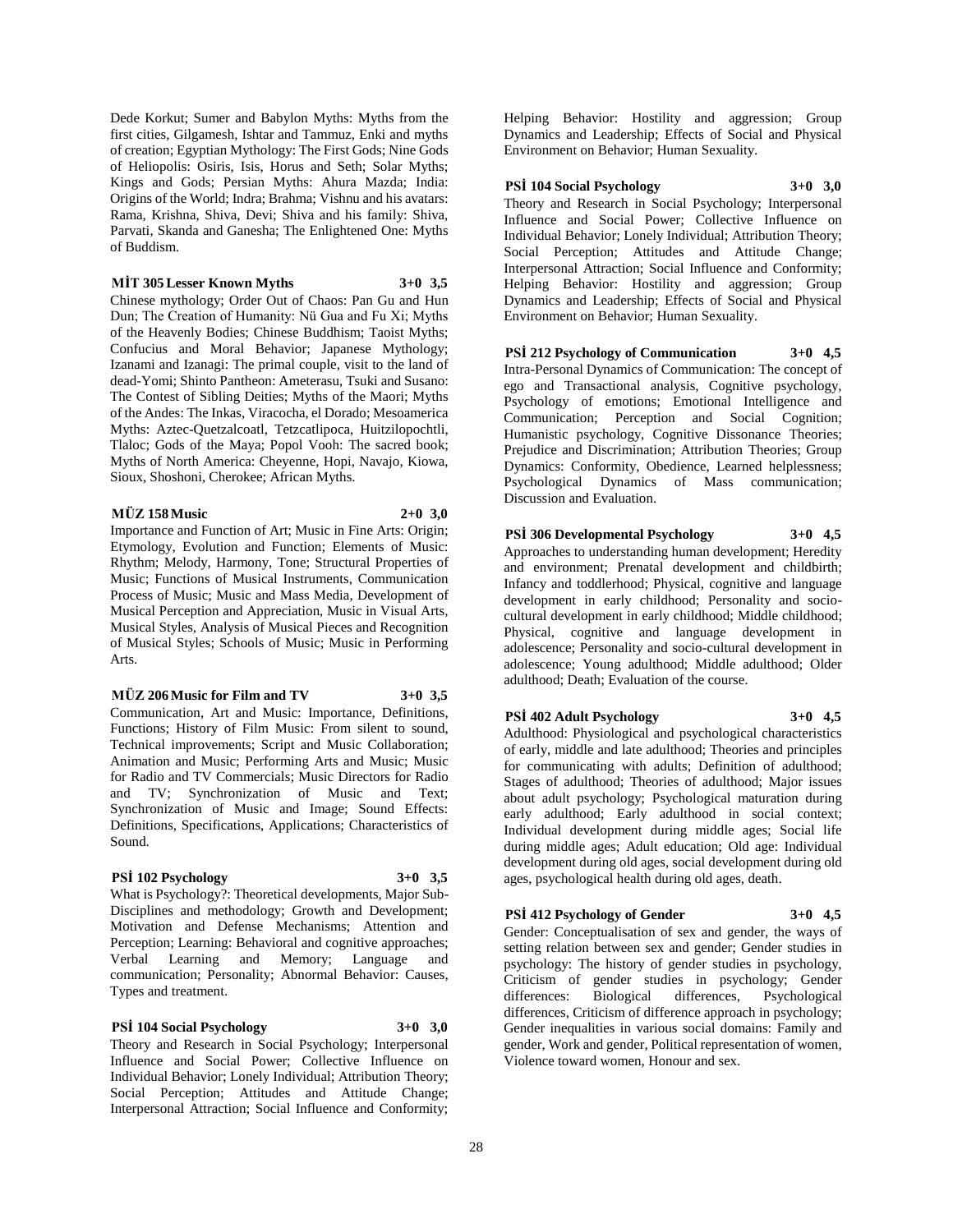## **PZL 104 Introduction to**

## **Marketing Management 3+0 6,5**

An Overview of Marketing and Its Scope: Marketing management perspectives, Marketing environment, Marketing research and information system, Consumer and business markets, Market segmentation, targeting and positioning, Products and services, Product and service strategies, Pricing and pricing strategies, Marketing channels and retailing, Promotion, Marketing planning, International marketing.

**PZL 408 Marketing Technics in Press 2+0 3,0** What is Marketing; Marketing Tactics; Marketing Mix; Marketing Service; Market Segmentation; Newspaper Distribution: Organizational structure of distribution companies; Factors Affecting the Circulation; Selling, Promotion and Subscription Models; Marketing Functions of Newspaper Companies; Marketing Models for Media Organizations; Selection of Distribution Channels in Newspaper Companies.

**RHİ 104 Teaching Writing and Speaking Skills 2+2 4,5** Punctuation; Spelling rules; Vocabulary Misuse; Problems in Expression; Written and Spoken Expression; Text Types, Theme: Selecting, Narrowing and Planning; Rhetorics.

#### **RHİ 202 Theory and Practice in Public Relations 2+2 6,0**

Theories in Public Relations: Relations theory, system theory, circumstances theory, Conflict resolution Approach; Cognitive and Behaviorist Theories: Activity meeting theory, Social exchange Theory, Diffusion of Innovations Theory, social learning theory, Probability process Theory; Mass communication theories: Use and satisfaction theories, public opinion theory, spiral of silence, two step flow; Communication ranks in Public Relations campaign: Establishing the problem, determining objectives, determining the target audience, determining the message, tactics and tools.

#### **RHİ 203 Introduction to Advertising 3+0 6,5**

Dimensions of advertising: Social, legal and ethical dimensions of advertising; Advertising sector; consumer behavior; Market segmentation process; Marketing and advertising research; Marketing and advertising planning: Planning media strategies, investor strategy, process and application; Advertising for printed, electronic and digital media; Purchasing printed, electronic and digital media and outdoor advertising; Integrated marketing communication; Direct marketing; Direct mail; Promotion; Public Relations and corporate advertising; Local and public advertisements.

#### **RHİ 204 Consumer Behavior 3+0 6,0**

Introduction: Definition of Consumer behavior; Research methods; Consumer as an individual: Perception, learning, motives and needs, attitudes, feelings and ego; Decision making: Definition of the problem, alternative evaluations; Decision making; Consumers and the environment: Culture, social classes, demographics, reference groups, family, life style and global culture; Beliefs; traditions, primary values; Secondary values; Inferior cultures: Materialist cultures,

social cultures, cultures based on belief systems, cultures based on aesthetic values, cultures based on language.

## **RHİ 205 Marketing Communication 3+0 4,5**

Marketing and communication: extensions of marketing communication, communication process, elements, objectives; promotion mix: advertising, Public Relations and publicity, personal selling, promotion: adapted marketing communication tools: sponsorship, purpose related marketing, hybrid messages, direct marketing, other types of marketing communication: product, brand, packaging, place and price; managing and strategies of marketing communication; planning: objectives, budget, marketing, communication ethics and its social dimension.

#### **RHİ 206 Introduction to Public Relations 3+0 6,5** The Concept of Public Relations and Fundamentals of Public Relations; Public Relations and related Concepts: Public Relations and Advertising, Public Relations and Propaganda, Public Relations and Journalism, Public Relations and Marketing; Historical Development of Public Relations; Communication in Public Relations and Public Opinion; Public Relations Research; Public Relations Planning and Management; Public Relations and Media Relations; Public Relations Techniques; Written, Audio-Visual and Other Techniques; Employee Relations; Public Relations in Marketing and Sponsorship.

**RHİ 207 Visual Communication 2+2 5,0** Historical Development of the Visual Communication;

Perception and Compretending in Visual Communication; The Functions of Visual Communication and Their Importance; Signs and Symbols in Visual Communication; Analyzing Sembols; Establishing Design; The Relationship Between Typography Photography, Color and Contrast; Visual Analysis in Advertising; Right and Effective Use of the Creativity.

#### **RHİ 209 Introduction to Advertising and Public Relations 2+0 3,0**

Introduction to Marketing; Functions of Marketing in Organization; Means of Marketing; Marketing Mix; Persuasive Communication; Advertising; Functions of Advertising; Social, Economical and Ethics Functions of Advertising; Advertising and Marketing Research; Creative Strategy in Advertising: Competetive analysis, consumer analysis, market analysis; Execution Process; Advertising Media: Kinds of media, media planning; Public Relations: Development of public relations; Functions of Public Relations; İnternal Public Relations; Research in Public Relations, Compaign Planning in Public Relations, Tools of Public Relations.

## **RHİ 241 History of Advertising 3+0 4,5**

Early stages in advertising: Signs, middlemen; Developing stages: Mass marketing, mass communication, retailing, development of magazines; The 80s: International clients and advertising agencies, towards an integrated marketing communication; The 90s: Private TVs, radio, magazine publishing, development of computer technology; television era; Creativity, positioning, professionalism; history of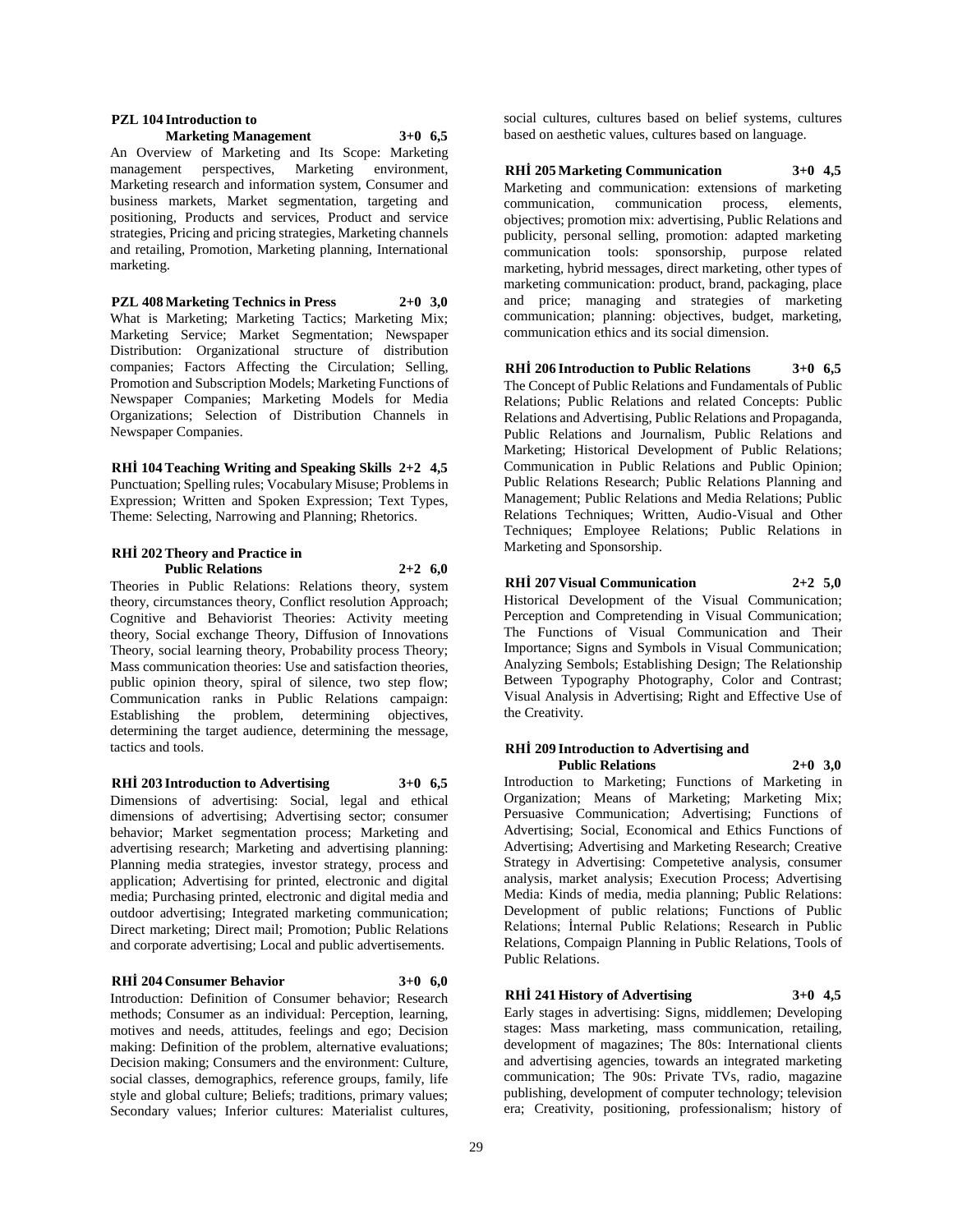Turkish advertising; Before the Turkish Republic: newspapers, the first advertisers; After the Republic: Professional Organizations.

## **RHİ 301 Persuasive Communication 3+0 4,0**

Effectiveness of communication: Source, characteristics of message receiver; Persuasion models: Proxy Thinking Model, Elaboration Likelihood Model; Primitive models; Effects of mass communication tools; Social learning theory; Agenda setting; Spiral of silence; Interpersonal communication; Interpersonal harmony; Dagmar Model; Hierarchy of effects model; FSB model: Low-interest model, high-interest model.

## **RHİ 302 Communication Management 3+0 4,5**

Marketing communication: Persuasion, contact points, interest groups; Message design in communication: Concept of message design, developing strategies; Planning, application, tactics; Segmentation: Group segmentation; Competitive strategies; Product diversity; Product proposition; searching information and information processing: Exposure, attention, perception, retention; Searching and application; Models: Elaboration Likelihood Model, Multiple Attitude Model; Communication systems: Interpersonal, organizational, public, mass and interactive; Other tools: Promotion, word-of-mouth communication.

**RHİ 303 Creativity in Advertising I 2+2 6,0** Advertising as a form of communication: Strategy and communication; Advertising as a profession; Creative processes in advertising; Research in advertising creativity; How does it work?: Perception, communication, learning, persuasion; Advertising strategies: Objectives, target audience, identification of the problem, product proposition, advertising appeals, creative strategy, application techniques, selling approach; Creative theme: Creative idea, creative process, improving ideas, advertising idea.

### **RHİ 304 Creativity in Advertising II 3+0 6,0**

Professionalization process and reasons in political communication; Political marketing; Integrated marketing communication approach in political marketing planning: Strategy of political marketing, political market, voter characteristics, political product politics; Political campaign communication; Personal and mass communication; Political advertising; Public Relations; Creating an image for a running candidate; Political brand; Social market approach; Strategy and communication of social marketing; Social advertising; case studies.

#### **RHİ 305 Media Planning 3+0 3,5**

Changing face of media planning: Interactive media, media and tools, media classes, basic principles of planning; Interactive advertising: What is interactive advertising, interactive television, new interactive strategies, cybermedia, information highway, internet advertising, problems of internet advertising, interactive planning; IMC and database marketing: New understanding of media planning, database marketing and media planning; Media and consumer: Media as a source of entertainment and information; Basic concepts of media planning: GRP, rating, other concepts.

**RHİ 306 Communication Research 3+0 4,0** Role of advertising research; Basic principles of advertising research; Strategic research; Secondary research; Sampling; Designing questionnaires; Analysis; Writing a research report; cooperative research; Reader research; Other cooperative research.

**RHİ 307 Advertising Analysis 3+0 4,5**

Advertising Analysis; Ideology; Semiology; Marxist Analysis; Feminist Analysis; Sociological Analysis; Psychoanalytic Analysis; Advertising and Culture; Consumption; Consumer Society; Industrialization; International Grand Economies; Economic Development And Advertising; Meaning in Advertisements; Gender; Advertising and Social Class; Globalization; Advertising And Identity; Evaluation of Advertisements; Examples of Advertisements; Advertising Industry; International Advertising Agencies.

#### **RHİ 308 Social and Political Communication Campaigns 3+0 4,0**

Creative processes in advertising: Visual communication, importance of visual images in communication, elements of visual communication, photography and illustration, color, analysis of color, color and personality, style, composition; Advertising copy writing: Advertising and words, advertising styles, advertising tones, advertising techniques; Layout and production: Typography, types of typography, layout and design, principles of design; Functionalism and aesthetics in advertising design; Layout techniques: Stages of improving layout, design techniques in computer and graphics, press techniques.

**RHİ 310 Brand Communication Management 3+0 4,5** Establishing Brand Identity; Stages in Establishing Brand İdentity; Scope of Creativity; Procedures of Establishing Brand Identity; Consumer Responses to brand Identy; Brand Value and the Relationship Between Brand Value and Brand Identity; The Components of Brand Value; International Brands and their Characteristics; Planning of Communication Management of the Brands.

## **RHİ 311 Advertisement Writing I 2+2 6,0**

Structural characteristics of copy writing: Persuasive models of an advertising copy; Elements of copy writing; Titles in copy writing; Introduction in copy writing; Improving copy writing; Conclusion, name of client, slogan, logo, address; Suggestions for good copy write; Applied studies in copy writing: Suggestions for titles and applications; Applications and examples of copy writing.

#### **RHİ 345 TV Advertising 3+0 5,0**

TV as a tool of advertising; TV commercials and creativity: Creativity, creativity in advertising, creative strategy in TV commercials; Research: Product or service, target consumers, competitor analysis, opinion; Application: producing style, producing format, producing technique; Producing advertising films: Scenario, storyboard, budget, pre-producing, producing, post-producing; Presentation; Evaluation.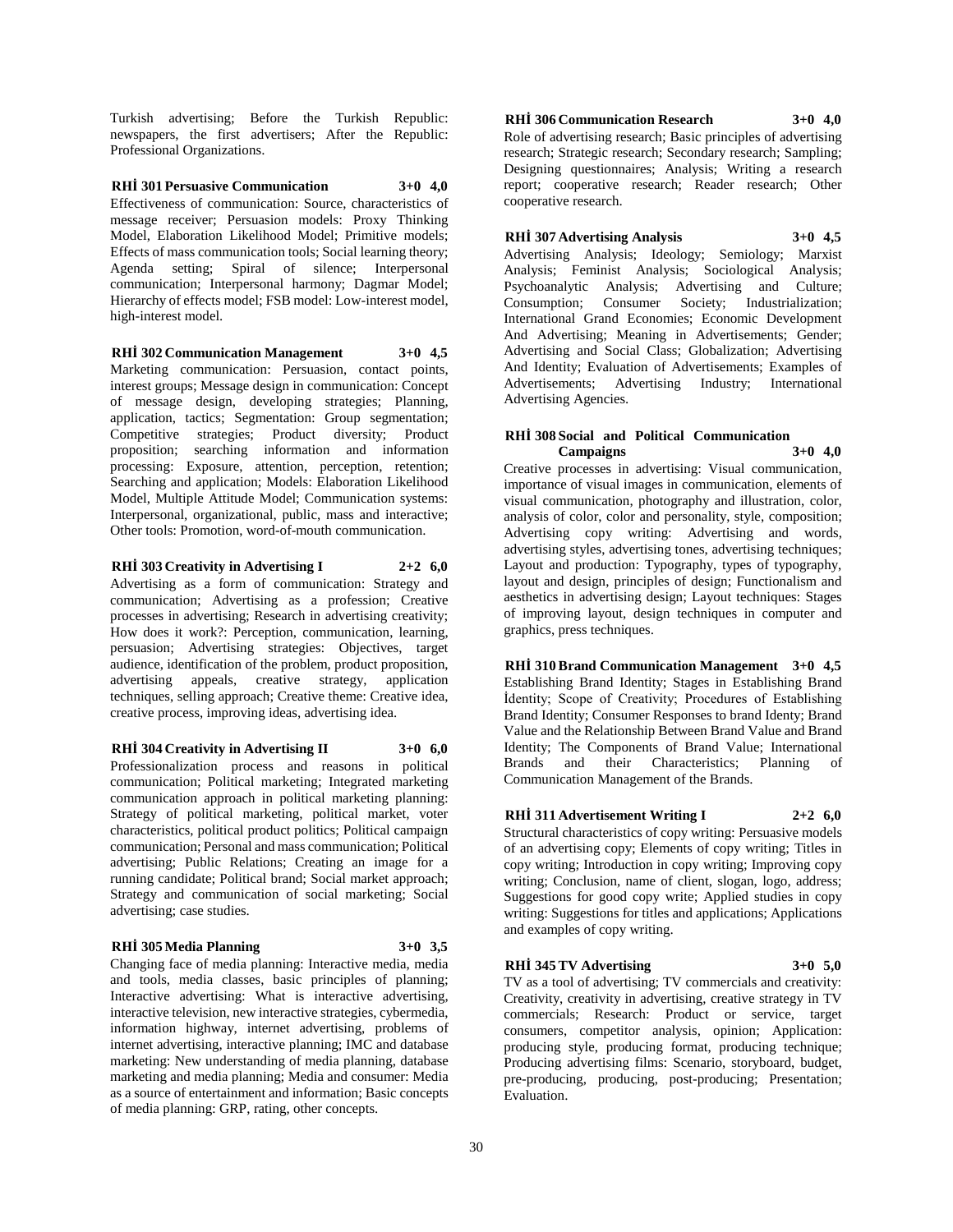**RHİ 346 Public Relations Copy Writing 2+2 6,0** News: Techniques in news writing, techniques of collecting news, types of news; Public Relations journalism; Place of Public Relations professionals in news; Message creativity techniques targetting public relations; Printed press: Preparing press bulletins for visual press, news letters, articles, letters, guidelines and brochures, yearbooks; The internet; Media relations; Evaluation Techniques in Public Relations.

#### **RHİ 351 Socıal Campaıgns 3+0 4,5**

Definition and History of Social Campaign: Difference between Social Marketing and Social Advertisements; Cause Related Marketing Studies; Marketing Studies of Nonprofit Organizations; Properties of Social Campaigns? Effectiveness; Social Marketing Mix; Social Marketing Theories and Models; Planning Social Campaigns; Developing Social Campaign Strategies; Social Campaign Communication: Personnel Communication, Public Relations, Mass Communication, Social Advertisements, Event Marketing, Direct Marketing, Integrated Campaign Communication; Evaluating Social Campaigns.

## **RHİ 352 Advertising Design II 2+2 4,5**

Visual Analysis of Advertising Campaign: Graphic language and visual analysis, creating a common language in printed advertisements and TV commercials, target audience and correct visual analysis, visual elements; Sociological Approaches in Advertising: Classic, pop, underground, kitsch advertising; group study; agency atmosphere, cooperation between art directors and copy writers; Producing and presenting advertising campaigns: Media planning, market research, applications of different media, conducting ad campaigns in the agency.

## **RHİ 353 Public Relations and the Internet 3+0 4,5**

Development of Internet Technology and Using the Internet; Characteristics of Computer Based Information Systems; Individualized Computer BasedCommunication Skills in Business; Using Computers inter Company and Intra Company for Public Relations Purpose; Focus on Presentation, Interaction And Formation of Web Page Design; Visual Presentation of Materials on Web Pages; Designing Web Pages and Planning Multimedia Tools for Public Relations Purpose; Designing and Developing Multimedia Tools: Text, Graphics, Animation, Audio, Video; Effective Use of Multimedia Designs.

#### **RHİ 354 Corporate Communication Management 3+0 4,5**

Corporate Communication vs Public Relations, Corporate Image, Corporate Brand, Corporate Reputation, Integration in Marketing Communication Management, Corporate Brand Management and Integrated Marketing Communication, Corporate Identity Strategy, Corporate Associations, Corporate Brand Associations, Corporate Communication Instruments, Cooporate Culture, Culture Management, Internal Communication, Leadership and Communication, Corporate Advertising, Media Relations, Corporate Social Responsibility, Corporate Communication Cases.

**RHİ 355 Presentation Techniques in Campaigns 3+0 4,5** Determining the Content of a Presentation; Preparation for a Presentation; Designing a Presentation; Using Visual Materials; Using Persuasion Strategies; Transferring the Presentation to a Computer; Characteristics of a Presentation File; Ways of Speaking; Non-Verbal Presentation; Finishing a Presentation; Evaluations of Advantages and Disadvantages of a Presentation; Ethical Considerations; Team Presentations; Presentation Rehearsals.

#### **RHİ 356 Seminar (Applications of Media Planning) 2+2 5,0**

Stages of media planning, processes of media planning; Creating media planning: Marketing information, media objectives, improvement strategies, evaluations; Marketing information: situation analysis; media objectives: Identifying the target audience, geographic strategy, being seasonal, intensity of communication, vehicle preferences; Application strategies: Continuity fighting, pulsing and bursting strategies: Characteristics of season consumption, purchasing seasons, promotion evaluation, competitor analysis, criteria for frequency determination; Recognition, purchasing; characteristics of competition situation conduit, production formats and product characteristics.

## **RHİ 361 Public Relations Management 3+0 4,5**

Importance of management-business function in Public Relations: Strategic Public Relations management, Expertise in Public Relations, crisis management and Public Relations, communication with employees, communication with communities, problem management and Public Relations, Public Relations and environment management, financial Public Relations, lobbying, customer relations, Public Relations and health communication, sports communication and Public Relations, Non-profit organizations, media and Public Relations.

## **RHİ 365 Media and Politics 3+0 4,5**

Media and politics: New social movements and forms of Politics, post-modern politics; Media and democracy: Political communication systems and democratic values, media ethics and democracy, media and the cooperate field, role of press and public opinion in modern state; media and ideology: Politics of identification, hegemony and linguistic analysis, Post-structural media, discourse analysis and political discourse.

## **RHİ 401 Designing Advertising Campaigns 1+6 8,0**

Determining the subject: Choosing the corporate or product; briefing and evaluation; Situation analysis: Product characteristics, market research, competitors, target audience, campaign strategy: Improving creative strategies, copy write platform, promise, main attractions, creative production style and format; creative studies: Printed advertising, scenario and storyboard of TV advertising; media planning; budget; Presentation; Evaluation.

#### **RHİ 402 Designing Public Relations Campaigns 1+6 8,0** Determining the subject; Choosing a corporate or product; briefing and evaluation; Planning Public Relations campaigns: Situation analysis, internal and external analyses,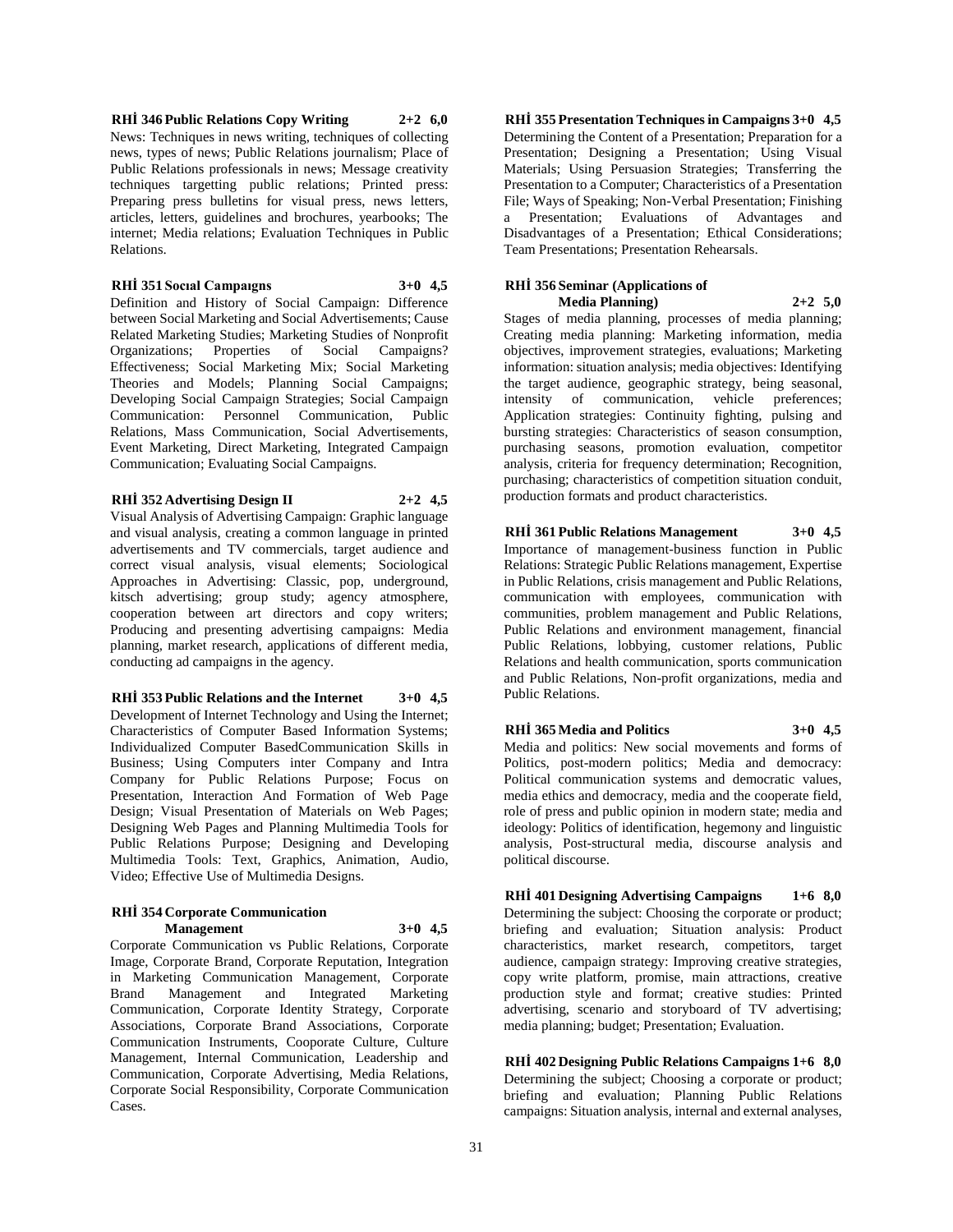research, determining the target audience, characteristics of the target audience, forming activities; Designing Public Relations activities, creative studies, campaign calendar; budget; Presentation and evaluation.

**RHİ 404 Web Design in Advertısing 2+2 6,0** Principles of Web Design: Visual design, interaction, navigation, usability; Web Design Tools: Html, web editors, web animations; Macromedia Dreamweaver Menus, Tools, Layers, Tables, Editing; Macromedia Flash; Vector Graphics, Principles of Flash, Menus, Tools, Animation, Interactivity, Gif Animation Technigues; Building a Web Site; Publishing Webs, Practices.

#### **RHİ 411 Advertisement Writing II 2+2 6,0**

Copy writing for written communication: Examples and applications for magazine copy write; Examples and applications for newspaper copy write; Examples and applications for brochure and bulletin copy write; Radio copy write: Power of voice, radio listeners, techniques of radio copy write; Examples and applications for radio copy write; Television copy write: Planning TV copy write; TV script writing; Techniques of producing TV commercials; Examples and applications of TV advertising copy write; Copy writes for other advertising tools.

## **RHİ 440 Analysis of Public**

**Relations Campaigns 3+0 4,5**

Planning Models for Public Relations Campaigns; Elements of campaign analysis: Objectives of communication, objectives, activities: Publicity; tools of Public Relations campaigns; Public Relations media; Public Relations applications in prited media; Critical evaluations of Public Relations campaigns; Cases and evaluations of Public Relations applications in Turkey, international cases and evaluations.

## **RHİ 447 Analysis of Political**

**Communication Campaigns 3+0 4,5** Political communication campaigns; Voter characteristics and voter behavior; Research on voter behavior; political communication strategies; communication environment and channels of political communication; Personal communication; Mass communication: Election contexts: local, general; Election campaigns in Turkey; Analysis of political communication: Strategies of the government and opposition, candidate image, party image, applications of political campaign analysis.

#### **RHİ 451 Strategic Planning 3+0 5,0**

Compretending the Product; Product Function; Product Analysis; Thinking Models and Techniques Towards Product Analysis; Target Audience Analysis; Life Style of the Target Audience; Insights of the Target Audience; Thinking Models and Techniques Towards Understanding of their Relationships With the Product; Market and Competition Analysis; Research Techniques; Values Representing the Brand in Market; Research Techniques Towards Positioning; Comprehending Brands; Research Techniques Towards Analyzing Brands; Thinking Models Toward Brand; Determining Problems and Opportunity;

Brain Storming Method; Preparing Effective Briefs; Content of Creative Briefs; Its Presentation; Real Life Cases.

**RHİ 452 Sport Marketing Communication 3+0 4,5** Sports Marketing and Marketing Communication: Concept and context of sports marketing, Communication dimensions of marketing, Communication mix in sports, Process of IMC in sports; Applications of Marketing Communication Components in Sports: Sports public relations and management, Advertising activities in sports and management, Personal marketing in sports, Sales promotion mix in sports and management, Direct marketing in sports, Sports sponsorship, Event management in sports; Sports Brand Communication: Case studies, Brand placement in sports; Marketing Communication Planning Process in Sports.

## **RHİ 453 Communication Ethics 3+0 4,5**

Introduction to understanding of ethics: Developments in the understanding of ethics; Philosophical Movements; Understanding of ethics and communication ethics; Examining media cases about communication ethics; Ethics and modernism 'R. Poole?, post-modern ethics '2. Bauma?, ethical problems in media and journalism A. Belsey and R. Chadwich; Events in the media and communication ethics.

#### **RHİ 454 Business Communication 3+0 4,5**

Different Business Environments; Fields of Business Communication; in different business segments; commercial correspondance; Written Communication with Potential Customers; Written communication in special cases; Faceto-face communication; Face-to-face Communication Techniques; Body language; Business conversations; Conversation techniques; Effective Intonation; Developing an Argument; Effective closure; Managing virtual communication; Corporate Blogs and Their Functions; Managing corporate blogs; Forums; Managing forums; Virtual communication within the organization; Types of Electronic Messages; Written communication between departments; Managing job application process; Pre-Application Phase; Interview Phase; Managing application results.

**RHİ 455 System Approach in Communication 3+0 4,5** Systems thought; History of systems thought; Entropy, Dynamic systems, Accumulation, Delay, Chaos, Complex systems, Introduction to the concept of systems about communication, Communication as a dynamic system, Communication as a complex system.

#### **RHİ 456 International Advertising and Public Relations 3+0 4,5**

Development of World Trade; Importance of International Trade; Development of International Communication and Advertising; Development of International Advertising Agencies; International Marketing and Advertising Strategies; International Marketing Communications and Advertising Environments; Importance of Social and Cultural Values in International Advertising; Problems of International Advertising Studies; Research in International Advertising; Connections of International Public Relations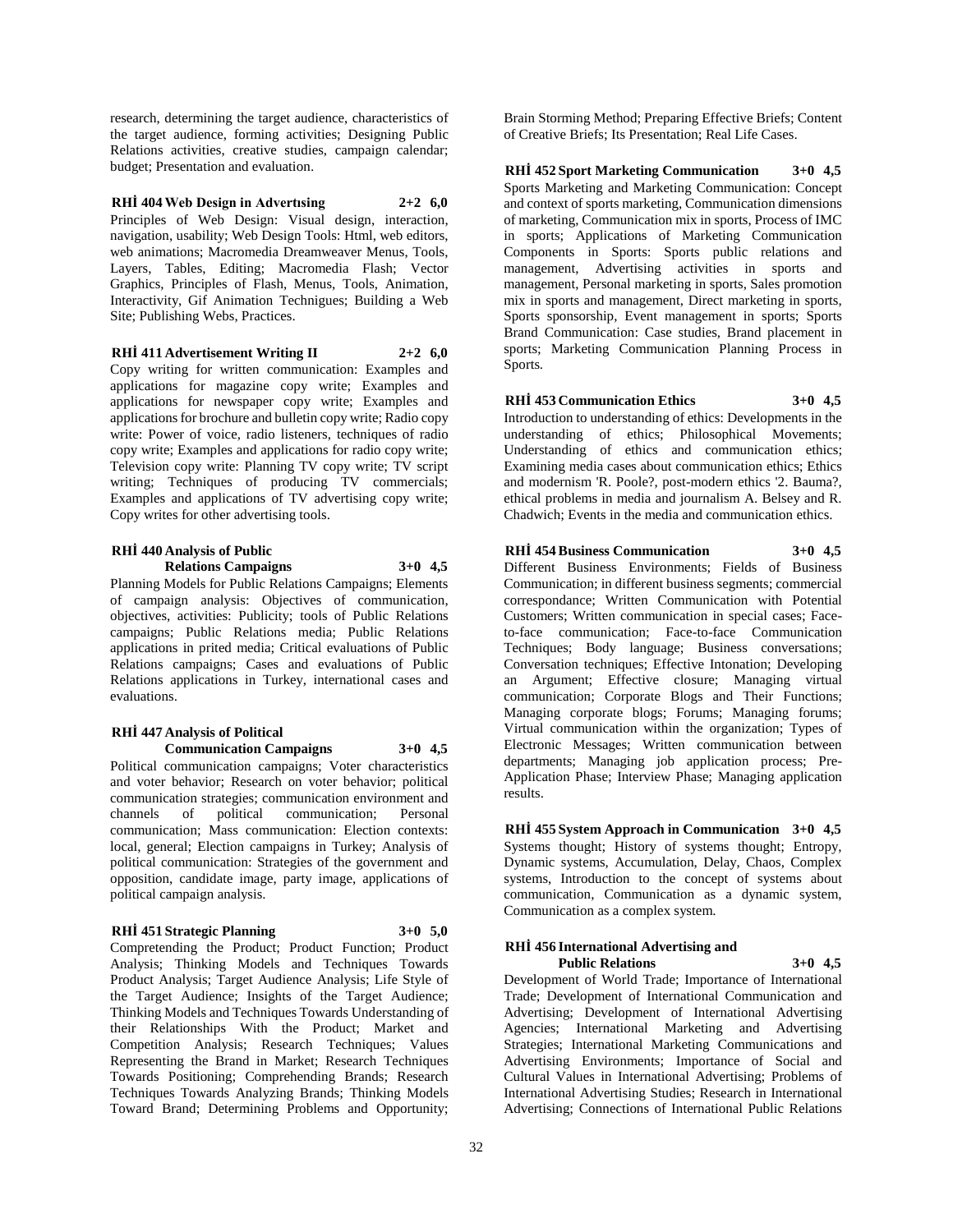and International Communication; Factors on International Public Relations; Tendencies in International Public Relations; Public Relations in the World; Analysis of International Public Relations Applications.

#### **RHİ 458 International Projects 2+4 6,0**

Characteristics of Projects; Stages of Project Development; Project Planning; Project Development; Tracking Activities; Work Flow; Justification of the Project; Content Definition; Process of Proposal Development; Preparing Draft Materials; Project Organization; Establishing Project Team; Teamwork; Evaluation; Project Evaluation Report.

#### **RHİ 460 Advertising Project 2+2 6,0**

Receiving a Brief from the Advertising Agency/Company; Consumer Research for Multinational Target Groups; Presenting Report of Consumer Research; Determining the Advertising Strategy; Selection of Media and Integrated Communication Strategy; Creative Brief; Creative Concept; Finding an Idea; From Big Idea to Rich Idea; Implementation of the Strategy in Conventional and Social Media; Presenting the Campaign to Client; Feedback from Advertising Agency/Company.

#### **RSM 152 Painting 2+0 4,0**

Painting Techniques: Pastel, Watercolor, Collage, Wash and brush, Mixed media, Oil, Acrylic; Basics of painting; Materials: Paper, Brush, Paint, Usage; Elements of Design: Composition, Rhythm, Color, Form, Movement, Line, Perspective; Color Theory: Balance, Unity, Studies; Study of Classic and Contemporary Works of Art; Contemporary and Original Work by Individuals and Groups.

#### **RSM 154 Caricature 2+0 2,5**

Fine arts and caricature; Humor: Written humor, Strip humor; Caricature: Its progress in the world, Its progress in Turkey; Communicating using caricatures; Daily Newspaper Caricatures: Patterns of Humor, Bent caricature, Strip story, Strip novel; Humor Elements in Caricature; Humor Journals/Comics; Caricature and Cinema-TV; Caricature and Advertising; Caricature in Education; Masters of Caricature; Interpreting Places and Human Characters in Caricature; Style and Composition in caricature.

## **SAN 155 Hall Dances 0+2 2,0**

Basic concepts. The ethics of dance, Dance Nights, Dance Costumes, National International Competitions and rules/grading, Basic Definitions, Classifications of Dances: Social Dances; Salsa, Cha Cha, Samba, Mambo, Jive, Rock?n Roll, Jazz, Merenge; Flamenko, Rumba, Passa ?Doble, Argentina tango, Vals, Disco, Quickstep, Foxtrot, Bolero, European Tango: Ballroom Dances; Sportive Dances; Latin American Dances; Samba, Rumba, Jive, Passa-Doble, Cha Cha, Standart Dances; European Tango, Slow vals (English), Viyana vals, Slow foxtrot, Quickstep.

**SEK 121 Keyboard Techniques 1+2 3,0** Page Arrangement of Documents: Horizontal'Vertical straightening; Documents and Style in Documents; Correcting Mistakes; Writing from a Rough Draft; Tables; Inserting Text into the Table; Table Drafting Programs;

Internal and External Organization of Correspondence; Typing in a Foreign Language; Multiple Pages; Letters; Numbering the Pages.

## **SİY 101 History of World Politics 2+0 2,5**

Essence of Politics; Parameters of Politics: Democracy, Autocracy, Oligarchy, Plutocracy; Politics in the Classical World; The Medieval Theocracies and Eastern Kingships; The Rediscovery of Democracy: Renaissance humanism and limited monarchy; The Revolutionary Era: 1789-1848; The Nineteenth Century in Europe; Colonialism and Imperialism; Marx, Lenin and the Communist State; International Cooperation, successes and failures.

## **SİY 102 Political Science 3+0 3,0**

Fundamentals of Political Science: Topic, Scope, Main characteristics; Politics and Science; Contemporary Developments in Political Science; Religion and Politics; Politics and Ethics; State and Government; Political Myths and Ideologies; Political Systems and Regimes; Political Power: Political parties and elections, Pressure groups; Classical and Democratic Elite Theories; Political Pluralism; Public Opinion; Propaganda; Media and Politics; Political Conflict; Conflict Resolution.

## **SİY 205 Turkish Political History 2+0 3,0**

Ottoman Modernization I: Tanzimat reforms, I. Young Turks movement; Ottoman Modernization II: II. Jon Turk movement, II. Meşrutiyet, The rise of Turkish nationalism; Modernization in Republican Time: Reforms, Construction of Turkish national identity; Multi Party Period; Coup D'etat of 1961; Military Intervention of 1971; Radical Nationalist Right in 1970's; Left Wing Movements of 1970s; Coup D'etat of 1980; Özalism and the Political Party of ANAP; Political Islam and the Rise of Conservatism after 1980; 28 February Period; Kurdish Problem in Turkey.

## **SNT 253 History of Art 3+0 3,5**

Art and History: History of art, Objectives of history of art; Consciousness about Art: Describing the known as seen, Antique period miracle in History of Art; Art in the Middle Age: Church and art, Focus of art; Renaissance Period: Concept and beginnings, Logical foundations of Renaissance Art; From Renaissance to the 19th Century: Changes in art; Modern Times: Basics of modern art.

## **SOS 153 Sociology 3+0 3,5**

What is Sociology?; Methods and Research Strategies in Sociology; Theories of Sociology; Culture; Socialization; The Family; The Economy; Education; Religion; Political Institutions; Population; Social Groups; Social Stratification; Social Change; Urbanization and Urban Social Problems; The Industrialization Process and Effects of Industrialization; The Characteristics of Industrial Society; Crime and the Society; Science, Technology and Environment; Wars and the Effects of War on Society.

## **STV 102 Basic Video Production 1+2 2,5**

Basic Video Camera Practices: Diaphram, White balance, Tripod, Recording, Menu, Sound, Image effects, Choosing video formats, Electronic image processing; Use of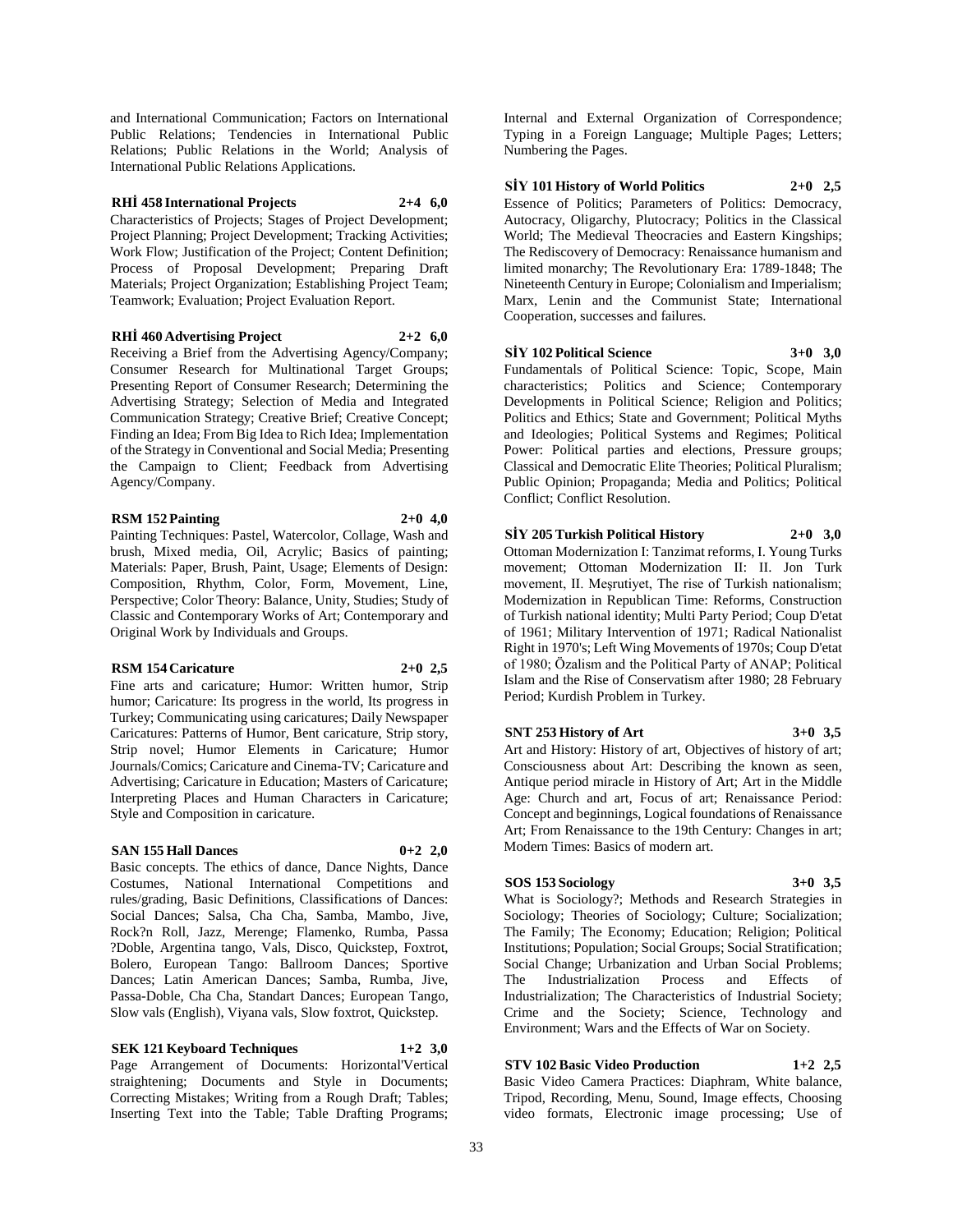Fundamental techniques: Framing, Camera movement, Choosing lenses, Depth of field; Development of Production Ideas: Expression of a person, Expression of a location, Storytelling, Educational approach, Documentary approach, Cinematic aproach, Experimental approach; Student Productions: Production Assessment.

## **STV 103 Introduction to Film and Television 2+2 6,0**

Production Types; Steps in Production; Limitations of Production; Film and TV Crews; Shooting Locations; Camera Systems: Film cameras, Video cameras, Lenses, Film and video formats; Camera Movements; Framing; Video Signal: Component and composite signal, Broadcast systems, Scanning lines, Aspect ratio, Screen dimension, Color, Black and white, Resolving power, Contrast ratio, Film graininess; Light: 5 basic characteristics of light, Light measurement, Depth of field, Color temperature; Sound: Microphones, Sound in Film and TV; TV Production Chain; Screenwriting; Budget and Production Plan; Editing.

### **STV 106 Basic Techniques of Film 2+1 2,5**

Film cameras; Sync-sound cameras: Diopter; Gate; Claw; Registration Pin; Magazines; Viewfinders; Film Types; Awind; B-Wind; Sensitivity; Graininess; Sharpness; Emulsion; Base; Edge Numbers; Response Curve; Core; Daylight Spool; Lengths of films; Filters; Filter Factors; 16mm. And 35mm. Cameras: Exposure; Light Measurement; Light meters; Lenses; Depth of Field; F-Stop; T-Stop; Lab duties; Film Editing; Digital Cinema: Cinealta Cameras; Dig prime Lenses; Matte-box; Follow Focus; Camera Carrying Systems.

## **STV 108 Basic Techniques of Television 2+1 2,0**

Production of Electronic Image: Moving pictures in cinema, video in television, Picture resolution; Color physics: Light, wavelength, production of colors, luminance, chrominance, color saturation, color hue, color temperature; Electronic cameras: Configuration and technical specifications, Technical specifications of mobile cameras, Technical specifications of studio cameras, mechanic and electronic supported lenses; Analog television systems: Common specifications of analog systems; Analog video record and playback systems; Digital television systems: Common specifications of digital systems; Digital video record and playback systems.

## **STV 201 Film Production Theory 3+0 3,5**

Nature of film and film production; Film production process; Elements of film production; Theoretical approaches to technical aspects; Screenwriting; Lighting, Staging, Framing; Editing; Sound; Production issues; Production techniques and styles; Theories on film Production. Terminology. Current methods and applications in film production; Future of film production and film technology.

#### **STV 204 Photographic View 3+0 5,0** The Concept of the Photographic View; The History of Photographic View; The History and Development of the Media Based on the Photographic View; The Structional

Specialities of Photography, Film, Video and Digital Image;

Photography, Film, Video and Digital Age; Planing, Developing and Practicing of a Photographic View Project.

## **STV 206 Visual Composition 2+2 5,5**

Basic Elements in Film; Establishing Harmony Between Images; Rules; Basic Camera Placements; Types of Visual Emphasis; Character Placement in Scenes: Camera angles according to character placements and related visual compositions; Developing Solutions for Complicated Situations; When and How to Work Against Rules; Visual Punctuation; Establishing Narrative Structure; Creating Visual Composition According to Narrative Structure; Studying Examples; Theoretical and Practical Assignments.

#### **STV 207 Screenwriting 2+2 5,0**

The Concept of Storytelling; Traditional Structure of Drama; Steps of Screenwriting: Synopsis, Basic story, Treatment, Script outline, Script, Shooting script; Story Line; Creating Characters: Three aspects of characters, Credibility, Motivation; Conflict: Creating conflict, Types of conflict; Designing Scenes: Functions of a scene, Scene connections, Scene structure; Dialogue Writing; Writing Non-Fiction: Outlining documentaries and educational programs.

## **STV 208 TV Production Design 3+0 5,5**

Mass Communication and Television: General aspects of television, Presentation styles of television, Functions of television; Steps in Designing Television Programs; Program Design During Pre-production: Planning, Defining the target audience, Defining goals, Defining content and order; Defining program elements, Organizing technical elements, Screenwriting; Program Design During Production: Functions of the production crew, Technical elements of a television studio, Interior and exterior shooting techniques; Program Design During Post-Production: Editing, Sound design, Broadcasting systems.

## **STV 210 Film and TV Information 2+0 4,5**

Major Differences Between Film and TV; Types of Production; Ranks of Production; Employees in Film and TV Field; Shooting Locations; Film and Video Camera; Lenses; Film and Video Formats; Camera Movements; Framing Technique; Properties of Video Signal; Light: 5 Major Properties of Light, Depth of Field, Color Heat; Sound: Microphones, Sound in TV, Sound in Film; Scriptwriting; Budget and Production Plan; Editing; Major Film Theories and Trends.

## **STV 211 Videography 2+2 4,5**

Introduction to Basic Visual Design; Graphic Design; Language of Graphics as a Communication Tool; Video as a Communication Tool; Video as an Art Form; A Brief History of Video Art; Visual Electronic Media and Multimedia Works; Electronic Art Tools and Sample Works; New Media Projects; Multi Media Projects; Concept Design and Application Samples; Creating a Interdisciplinary Multimedia Work Sample.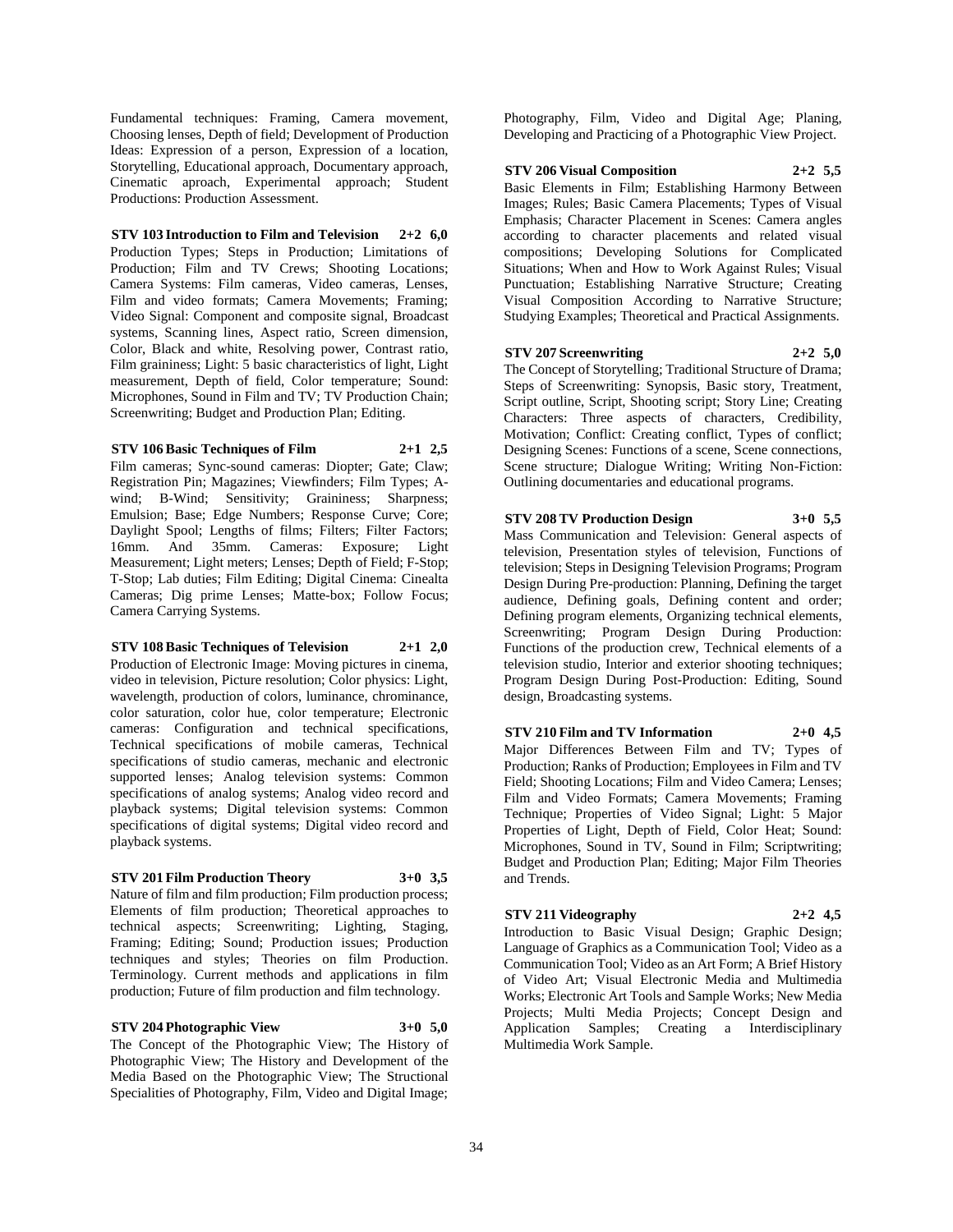**STV 212 Sound Recording in Cinema and TV 2+2 4,0** Fundamental Principles of Sound in Cinema and TV Productions: Definition and physical characteristics of sound; Sound Recording Techniques: Structural and directional characteristics of microphones, Microphone usage techniques, Sound recorders, Sound recording in outdoor spaces and in studios; Sound Mixing: Functions and uses of sound mixers, Sound mixing in cinema and television; Analog and Digital Sound Recording Practices.

**STV 213 Sound Techniques for Cinema and TV 2+0 2,0** Formation and Definition of Sound: Sound and hearing; Physical and Perceptual Features of Sound: Frequency, Wavelength, Amplitude, Frequency and hearing; Frequency and pitch; Amplitude and intensity; Frequency and intensity; Timbre, Sound envelope; Structure of Audio Signal: Analog and digital audio signal; Mono and stereo audio signal; Audio Connection Components: Cables and connectors; Microphones: Structural and directional features of microphones; Microphone usage techniques; Microphone accessories; Audio Mixers: Audio mixers usage areas; Basic structures of audio mixers; Sound Recording Techniques on film and video cameras.

**STV 215 Video Techniques for Cinema and TV 2+0 2,0** Video Equipments in TV Studios: Technical and operational qualifications of Video Cameras; Telecine Systems; Vision Mixer types and technical qualifications; Digital Video Effect Systems; Technical Qualifications of Character Generators, Electronic Graphic and Animation systems; TV Color System Convertors; Video Recording Techniques, Magnetic and Optical Recordings; Magnetic Tape Editing Systems; Digital Video and Compression Techniques; Non Linear Recording and Editing Systems.

#### **STV 217 Camera and Lighting Techniques for Cinema and TV 2+0 2,0**

Cable Systems Used in Image and Sound Transmission: Types of video and audio signals; Types of analog and digital cables and connection; Historical Development of Video Cameras; Basic Elements of Video Cameras; Types of video Cameras; Principles of Video Cameras; Camera Objectives: Structure of objectives; Classification of objectives; Importance of Lighting to Make an Image and the Aim of Lighting; Reasons of Lighting in Shooting - Technical Reasons - Esthetic Reason; Lighting Equipments; Lighting Methods.

**STV 245 Theories and Principles of Editing 3+0 4,0** Editing: Theoretical developments, Principles, Methods and new approaches; Historical Developments and Approaches in Editing; Directors: Lumiere Brothers, George Melies, Edwin Porter, D. W. Griffith, V.I. Pudovkin, Sergei Eisenstein, Orson Welles; Theoreticians: Andre Bazin, Eisenstein, Griffith; Examples of Editing Theories and Principles: Jean Luc Godard, Alain Resnais, Alfred Hitchcock and other directors, their understanding of editing; Editing Principles in Film: Arousing curiosity, shock etc.; Using Sound as a Dimension.

#### **STV 246 Screenwriting Practice I 2+2 4,5**

Script Types: Feature Film, Short Film, Experimental Short Film, Commercial, Social Advertising, Presentation, Education, Music videos; Screenwriting Techniques: Synopsis, Treatment, Script, Shooting script; Student Projects: Finding stories, Realizing ideas, Steps in screenwriting, Evaluation; Script Reading: Examples from masters, Film screenings, Analyzing Scripts.

#### **STV 247 Applications in Editing 3+0 4,0**

Image Recording Systems; Editing Techniques: Assemble, Insert editing; Editing Types on Magnetic Tape: Off line, on line; Digital Image and Audio Characteristics; Information Storing Media and Their Characteristics: Magnetic tape systems, Optical systems, Magnetic disc systems, Capacities, Accessing speed, Playback speed; Information Transmission Channels, Cable, Copper Wire, Fiber Optic channels; Digital Image Transmission Channels; Computer Transmission Networks and Connection Typologies; Transmission Protocols: ATM, ISDN, ETHERNET; Non-Linear Record Editing Systems; Hardware and Software Characteristics; Their Applications in Image and Sound Editing.

#### **STV 301 History of Film I 3+0 5,0**

Film in General: Film as an industry, Film as entertainment, Film as art; Pioneers of Film: Magic, Painting, Photography; Periods and Trends in Film History: Silent comedy, German silent, Soviet masters, French impressionists, Sound in American movies, Golden age of French cinema, English semi-documentaries, Post-war realism, French new-wave, Italian new-realism, Periods in American cinema, Asian cinema; New Approaches.

## **STV 302 Visual Aesthetics 3+0 5,0**

Introduction to Media Aesthetics; Light as a Visual Aesthetic Element and Lighting, Color and Its Functions; Movie Screen versus Television Monitor; Third Dimension in Two Dimensional Image and Creating Three Dimensional Image on TV Screen; Visualization, Fourth Dimension: Time and Motion; Approaches and Practice in Visual Electronic Arts; Examples of Video Art; Differences Between Mechanic and Electronic Art.

## **STV 303 Film Theory I 3+0 5,0**

Defining Theory and Film Theory: What is work of art?, Nature of moving image; Process of Meaning Formation in Films: Meaning, Signification, Form, Substance; Formalists: Russian formalists, Color and meaning, Color and meaning in Eisenstein's films; Metaphor; Realists: Film and realism, Color and meaning in realism, Metonymy, Modern Literature; Effects of Modern Literature on film; Film and Ideology; Film and Mythology: Myth, Mythology, Folk tales; Traditional and Modern Narrative in Film.

## **STV 304 Film Criticism and Analyses I 3+0 4,5**

What is Criticism?: Methods of Criticism; Contemporary Narratives in Film: The process of forming meaning in narrative discourse, Meaning, Relationships between Author-reader and spectator-director, Text; Author Theory: Romantic aesthetics, Conditions that create the author concept and discussing authorship in Turkish movies;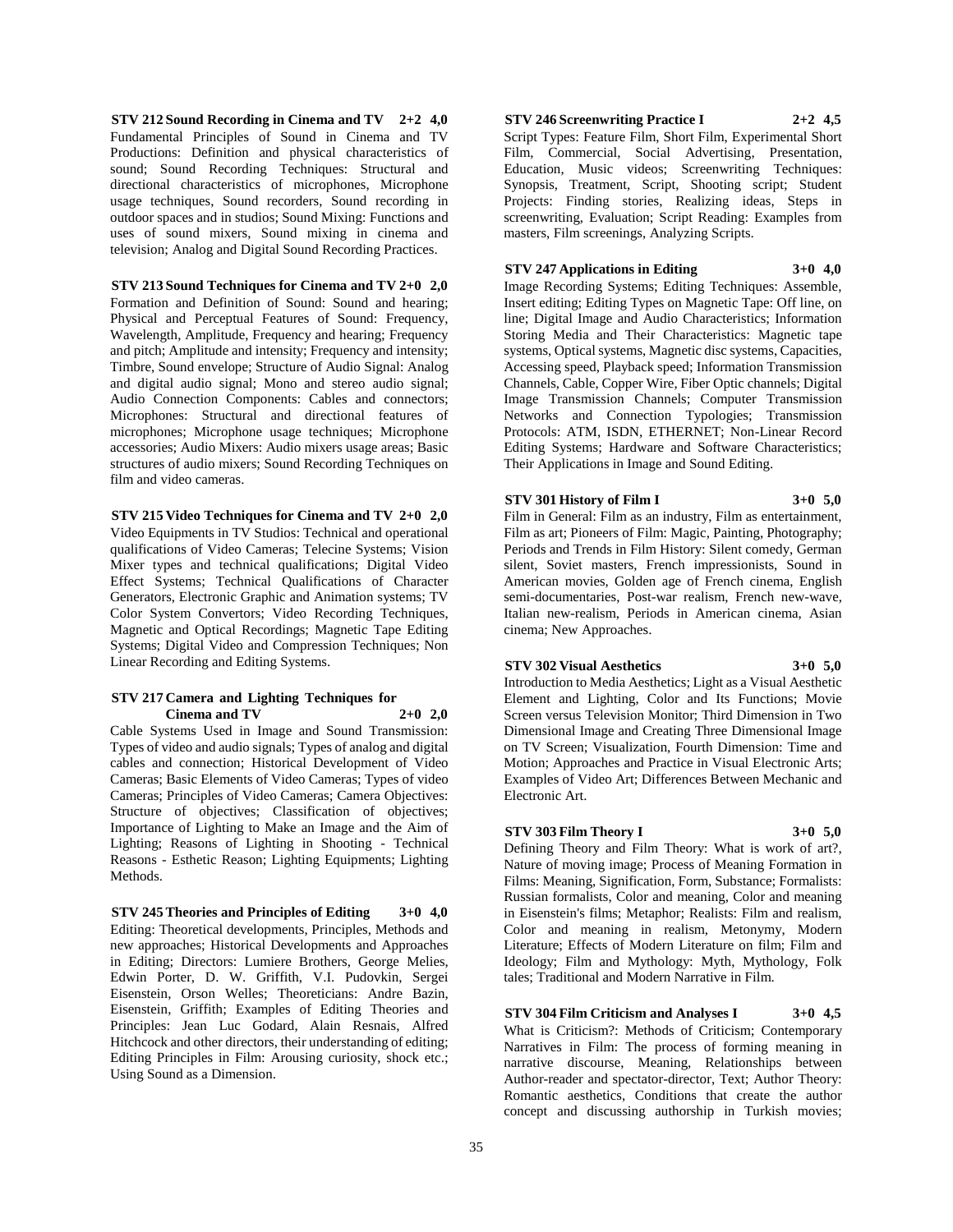Structuralism, Feminist Theory; Film and Identification: Defining Identification, Process of identification; Modern Criticism: Modernism, Modernism, art and daily life; Postmodernism in Movies; Postmodern Criticism.

**STV 305 Television Production 0+6 9,0** Preparing a Production Proposal; Choosing the Subject and Writing the Treatment; Program Development; Shooting Script; Preparing a Studio Plan; Making the Budget; Designing Camera Movements AND Miser-en-scene; Picture Composition; Camera Operation; Using Light and Sound; Using Time; Student Projects: Directing five live TV programs.

#### **STV 306 Introduction to Film 3+0 3,5**

Why study film? The role of cinema in popular culture; Cinema as a national, multi-national and global institution; Film as language; Textual and contextual analysis; Mise en scène; Editing; Development of the Narrative; Classical Hollywood as Form and as Institution; Film Industry outside the Hollywood Institutional Mode; Film Genres; Stardom; The Auteur; The Medium and the Message; Representation, audience and spectatorship.

### **STV 307 Style in Cinema 3+0 4,5**

Approaches to Concept of Style; Concept of Film Style; A Brief View to History of Film Style; Analysing Film Style; Elements of Film Style; Film Style: Narrative Construction, Silent Cinema; Film Style: Mise-en-Scene, French New Wave; Film Style: Cinematography, The Western; Film Style: Editing, Horror; Film Style: Sound in the Cinema, The Musical; American Film Noir&Gangster Genre; Television form and style, Science-Fiction; Non-narrative cinema: Experimental &avant-garde; Authorship, Other theoretical perspectives.

#### **STV 309 Seminar I 3+0 3,5**

Recent Turkish Cinema: Directors, Cinematographers, Screenwriters, Producers; Short Film in Turkey; Past and Present, Production conditions; Documentary Cinema in Turkey; Television Productions in Turkey; Television Broadcasting and Management in Turkey; Television Research in Turkey; Academic Approaches in Cinema; Television Advertising in Turkey; Photography in Turkey; Cultural Studies in Turkish Media; New Communication Technologies and New Media in Turkey.

#### **STV 310 Seminar II 3+0 3,5**

Script Practices with Script Writers; Cinematography Practices with Cinematographers; Film Directing with Directors; Film Production Practices with Producers; Serial Production Processes with Serial Directors and Producers; Advertisement Production Processes and Practices with Advertisement Directors and Producers; Documentary Film Production Processes and Practices with Documentary Directors.

#### **STV 311 Film Project 0+6 6,0**

Pre-production in Film Design: Synopsis and treatment practice, Choosing location and cast, Script and shooting script practice, Storyboard practice, Production planning and budgeting; Film Production Practice: Acting rehearsals, Lighting practice, Pre-mise-en-scene practice, Shooting practice; Post-production Film Practice: Editing, Color grading, Sound mixing.

#### **STV 313 Interactive Media and Society 3+0 4,5**

Relationship among Technology, Society and Historical Change; Information Technology Revolution: Dynamics of Technological Change; New Media; Global Network; Rise of the Mass Media Culture; Multi-Media Communication System; Social Media: Rise of Surveillance Society: Concept of privacy, New communication technologies and surveillance capacity; Public Space, Privacy and Communication Technologies; Critical Overview of Technology.

#### **STV 341 Screenwriting Practice II 2+2 5,0**

Film Production and Screenwriting: Screenwriter and creativity, Screenwriting during pre-production, Director's creative control over screenwriting, the creative triangle of producer, director and screenwriter; Structural Approach Towards Screenwriting: Finding a story idea, Developing ideas, Writing techniques, Re-writing; Evolution of the Script During Production and Post-production: Writer's script, director's shooting script, editor's script; Comparisons of Film and Script: Examples of visualization, Script and directing actors, Screenwriting and forming narrative structure.

#### **STV 344 History of Turkish Film 3+0 3,5**

Periods of Turkish Film History: General View; Beginning Period; Theater Period; Transformation Period; Filmmakers? Period: Industry, Star system, Narrative forms, Discussions on film, Depression Era; Young Cinema: Changes in subjects and themes, Independent filmmaking, Directors? point of view towards women's problems; Late Period: Changing conditions in filmmaking, marketing and distribution, Themes of 90s; General Evaluation.

## **STV 345 Video Camera Lighting 2+2 4,5**

Television Production Cameras; Television Camera Types: Studio cameras, EFP cameras, ENG cameras; Camera Movements: Pan-Tilt, Track, Pedestal, Optical movements with zoom lenses; Camera Placements: High angle, Low angle, Normal angle; Framing: Extreme close-up, Medium shot, Medium long shot, Knee shot, Long shot, Wide shot, Extreme wide shot; Lighting: General lighting, Low key, Normal, High key.

**STV 346 Film Camera and Lighting 2+2 4,5** Characteristics of Film Camera; Formats of Film Camera; Film Stock: Black and white negative film, color negative and positive film, Duplicate film, Print film; Lenses: Wide angle lens, Normal lens, Narrow angle lens; Filters: Filters for black and white film, Filters for color film; Light-meters:

Incident and reflective light-meters, Operating principles;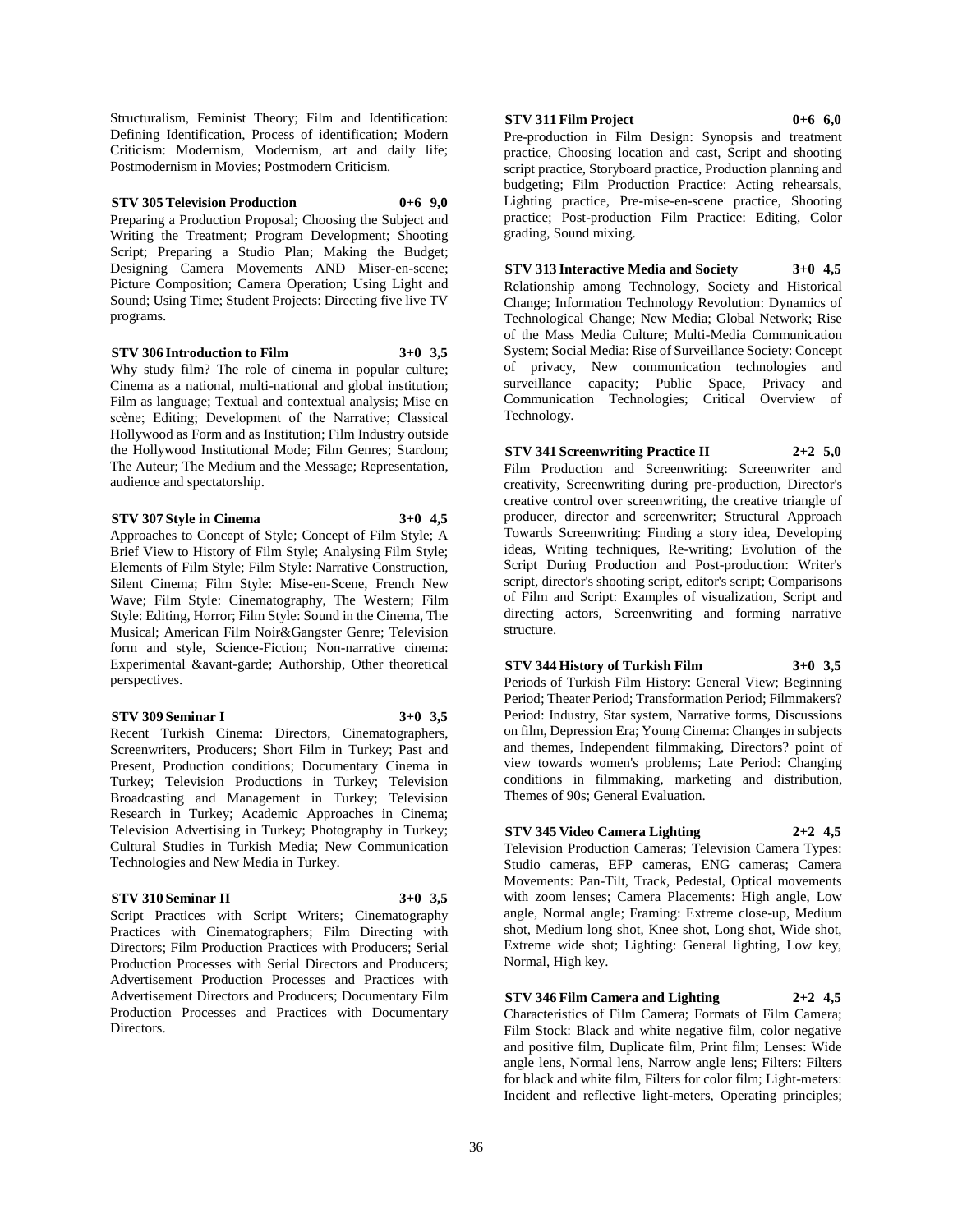Image Size: 35mm. standard format, American wide-screen format; Lighting Techniques.

**STV 347 Types of Television Programs 3+0 4,5** Definition of Type; Social and Economic Characteristics of Television; Process of Television Production; Defining Program Type, News Programs and Their Types; Talk Shows: Important aspects and techniques in doing interviews; Documentary Programs: Definition of documentary, Types of documentary programs; Television Drama: Characteristics of dramatic structure; Television Series; Magazine and Sports Programs.

#### **STV 348 Film Genres 3+0 4,5**

Concept of Genre: Beginning, development and definition; Art Styles and Genre; Genre in Film: Beginning, development and definition; Beginning and Development of Film Genres; Film Genres Before and After the Hollywood Studio System; Musicals: Environment, Location, Characters, Iconography; Westerns: West, History, Iconography; Horror and Science Fictions: Environment, Location, Characters, Iconography.

#### **STV 349 Directing Actors 3+0 5,0**

Mise-en-scene: Elements of mise-en-scene, Directing miseen-scene; Cinematography; Framing, Illumination, Photographic image, Directing cinematography, Cinematography styles; Production Design: Set Design, Costume, Make-up, Directing production design, Design styles; Acting: Acting in movies and theatre, Acting continuity, Expression, Casting, Directing actors, Actor categories, Star system, Method acting, Technical acting, Acting styles.

#### **STV 350 Documentary 3+0 6,0**

Dziga Vertov and Cinema-Verite (Film: Man with the Movie Camera); Robert J. Flaherty and Human in Nature (Film: Nanook of the North); John Grierson and Getting Organized in Documentary (Film: Night Mail); Direct Cinema and Cinema Verite (Film: Chronicle of a Summer); Documentary in Turkey and Productions; Discussion Topics in Documentary; Evaluation of Documentary Class.

## **STV 351 Television Management 3+0 4,5**

General Management Principles: Management Functions, Company functions; Organizational Structure in Television Companies; Finance in Television Companies; Broadcast Marketing; Broadcast Planning: Program department, Audience research, Prime-time planning, Planning strategies against competitors; Legal Regulations for Television Broadcasting.

#### **STV 352 Interactive Video-TV 3+0 4,0**

Defining Interactive and Interactive Video; Types and Characteristics of Hardwares and Softwares; Interactivity Levels; Interactive Video Transmission Channels; Recording Media; Optical and Magnetic Discs; Interactivity Types on Television: Interactivity techniques for land, satellite and cable TV broadcasting; Digital Image and Sound: Recording, editing and transmission characteristics; Image Transmission Networks and their Interactive Uses; Interactive

Broadcasting Types: VOD, Video Request Channel, NVOD; Virtual Reality; Conceptualizing Interactive Television Programs: Interactive films and video games; Their Use in Education, Entertainment and Shopping.

#### **STV 353 Televısıon Project 0+6 6,0**

Pre-production: Finding a subject, Justification and the purpose, Analyzing the target mass, Presentation form, Treatment, Script and shooting the script, Production planning and the budget; Production Stage; Studio workshop, Outdoor shooting; Post-production: Video editing, Sound design, Digital applications, Planning the broadcast.

**STV 355 Film Criticism and Analysis II 3+0 4,5** Film Criticism Methods in General; Cinematographic Criticism: Criticism of narration and its tools, Methods of Analysis; Political Criticism: Concept of bourgeois cinema, Dominant ideology and bourgeois cinema, Film as propaganda; Criticism of Myth: Concept of myth, Mythical structure in film; Cinema as Popular Culture: Sexist discourse in popular movies, Violence and technology in popular movies.

#### **STV 356 History of Film II 3+0 4,5**

Inspecting Film in Detail: Film and artist, Film and audience, Film and society; Understanding Movies (presentations and discussions): Movies, music and musicals, Movies and politics, Auteurism and creativity, Social change and genres, New realism and Turkish movies, Movies and literature, Impressionism in painting and movies, Film noir and Turkish movies, Past and present of documentary filmmaking, New approaches and styles, Science fiction and ideology, Evaluation of artwork in movies.

**STV 357 Subliminal Communication 3+0 3,5** Biological Principles of Behavior: Instinct, Motive, Drive and Learning, Behavior and brain structures, Behavior and brain from a functional perspective; Biology-Environment and Culture in Terms of Psychological Structure: Psychological development of infant, Structuring

psychological device; Psychoanalytic theory after S. Freud: J. Lacan and Unconscious; A Dream: Films of L. Bunuel; A Case: Oedipus complex in terms of Hans? case; A Film: Chariots of Fire; F. Kafka Case; Subconscious in C. G. Jung and Common Subconscious.

**STV 359 New Communication Technologies 3+0 3,5** A-Traditional Communication Technologies; Why New Communication Technologies?; Transition Period Television Technologies; HDTV and Its Application; Digital Television; Communication Satellites; Data Broadcasting; Interactive TV Broadcasting; Internet TV; Cable TV; Teleconference, Audio and Video Conference; Virtual Studio; B- Information Types and Characteristics; Communication Channels; Wireless Communication Types; Radio and TV Links; Satellite Types; Cable TV and Broadcasting Characteristics; Computer Communication Types; Video Conference Systems and Application Areas; GSM and Satellite Phones; Information.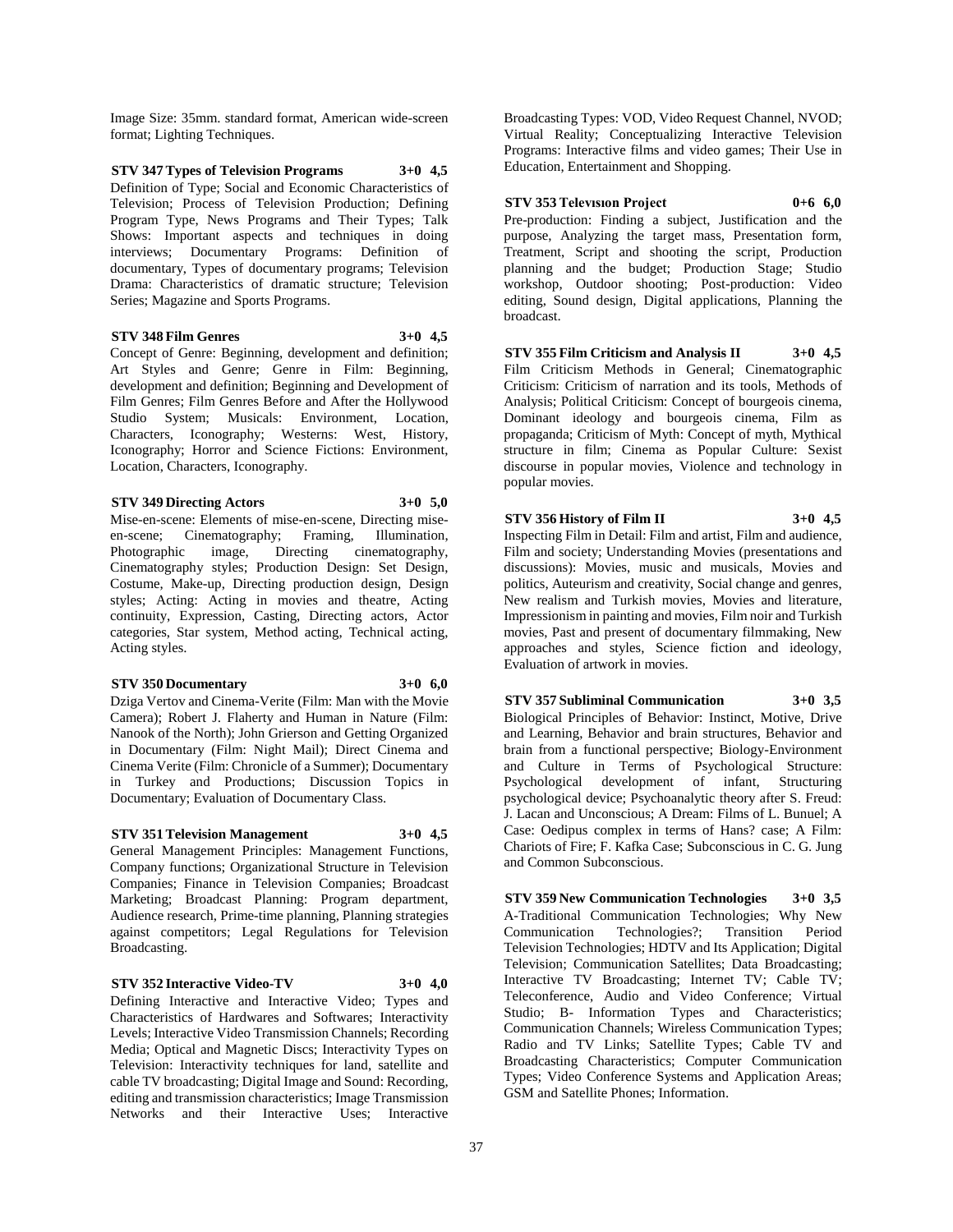Basics of Television and Film Audio: Dialog and its functions, Sound effects and their functions, Music and its functions; Analysis of Sound in Classic Narrative: Sound in classical film theory; Analysis of Sound in Modern Narrative: Godard, his films and sound; Ideological Analysis of Film Sound: Sound and film theories of Doane and Dayan; Psychoanalytic Analysis of Film Sound: Functions of sound according to Metz and Mulvey.

**and Television 3+0 3,5**

**STV 360 Film Theories II 3+0 4,5** Psychoanalytic Film Theory: Film and audience; Status of Film Audience; Identification; Cinematographic Subject; Feminist Film Theories: Visual pleasure and visual narration; Presentation of Women in Movies; Theories on Identity, Sexuality, Roles and Productivity, Movie analyses, Ideological aspects; Film Reading Methods: Simple reading,

## **STV 363 Visual Structure of Film 3+0 4,0**

**STV 362 Audio Dimension in Film** 

Advanced reading.

Pre-Production: Screenwriting, Equipment Selection, Set design, Cinematographer and art director collaboration; Composition: Basics of film composition, Image construction inside the frame, Motion, Pace, Rhythm; Lighting: Lighting for people and objects; Exterior Lighting: Location selection, Weather and climate conditions, Fog, Light spectrum, Daylight vs. tungsten; Dealing with Exterior Conditions: Shooting during Rainy, snowy and cloudy weather, Shooting by a lake, river or sea; Portraiture in Film: Light, Optics, Make-up.

## **STV 364 Sociology of Film 3+0 5,0**

Film and Society: Film and audience, Film as mass medium, Film as a reflecting and forming medium, Methods for analyzing film and audience relationships; Research on Analyzing Film and Audience Relationships: Sample research, the immigrant profile in Turkish movies, Turkish movies and society, Globalization, national identity and Turkish movies.

#### **STV 365 Video Art 3+0 5,0**

Video as an Art Environment and Characteristics of Video; Video Aesthetics and Video Art; Introduction to Video Art; History of Video Art; Importance of Video Art in Electronic Age; Differences Between Video and Television; Various Practices in Video Art; Narcissistic Video; Video-Installation; Video Sculpture; Student Project: Creating Video Installation.

#### **STV 366 Inspection Methods in Television Broadcasting 3+0 4,0**

Responsibilities of Television in terms of Social Benefit; Negative Effects of Television on Society; State Principles and Sanctions; Individual and Social Freedom versus Commercial and Broadcasting Freedom; Inspection Methods of Television Broadcasting in Europe and America; Inspection Methods of Television Broadcasting in Turkey and Related Problems; Examining Related Scientific Research.

#### **STV 367 Aesthetics of**

## **Documentary Filmmaking 3+0 4,0**

Art of Documentary Filmmaking: Chaos and selection, Prism structure of director and actor; Shot Types: Fast information, Social research, Poeticism, Science; Art and Documentary: Scientific research and artistic lab, Connections and contradictions; Artist's Idea and Elements of Real Life: Reality of life and reality of art, Flexibility of designs; Anatomy of Observation Based Shots: Recording camera and exploring camera, Science and historical developments, Visual system and fighting against dreams; Expectations from Cinematography: Fingerprints of reality, Believing the image, Creative tendencies; Poeticism in Documentary Filmmaking.

#### **STV 368 Interactive Program Design 3+0 3,5**

Interactive Environments: CD, Internet, Video games, Interactive television techniques and procedures; Interactive Program Types: Programming for the internet, video discs, games and television; Interactivity Levels and Selection; Steps in Interactive Program Design: Interactive thinking, Designing program rundown, Story selection and creating interactivity, Interactive scripts, Shooting process, Editing, Supplying interactivity tools, Evaluating interactive responses during transmission, Completing broadcast edits, Preparing interactive CD and DVD.

#### **STV 369 Comedies 3+0 3,5**

Concepts of Comedy and Humor; Humor Theories: Theory of disorientation, Theory of advantage, Theory of relaxing; Comedy as a Genre: History of comedy; Comedy Films: Silent comedies, Comedian comedies, Slapstick, Sound comedies; Specifications of the Comedy Genre: Structure, Climate, Plot, Characters, Happy ending, Surprise; Comedy Sub-genres; Ideological Purposes of Comedies: From carnival to comedy; Black Comedy.

#### **STV 371 Digital Film 3+0 3,5**

Film Technologies, Formats and Specifications; Film vs. Television; Digital Image and Properties; Digitizing Film Images; Digital Recording and Editing Systems for Film: Softwares, Applications, Effects; Compression Types for Digital Film Image and Operation Principles; Non-linear Film Editing Systems; Disc Based Image Recorders; Image Suppliers; Production, Distribution and Screening of Interactive Films; Image and Sound Effects for Film: Modeling, on-camera effects, optical effects and computer generated effects; Printing Digitized Images.

**STV 401 Production and Directing I 4+6 12,0** Selecting Student Projects and Forming Production Crews; Pre-production: Selection and development of the project idea, Defining the target audience, Defining goals, Organizing content and program elements, Organizing technical elements, Script formation, Planning; Production: Forming audio-visual structure, Using interior and exterior shooting techniques; Post-production: Editing, Sound design, Screening.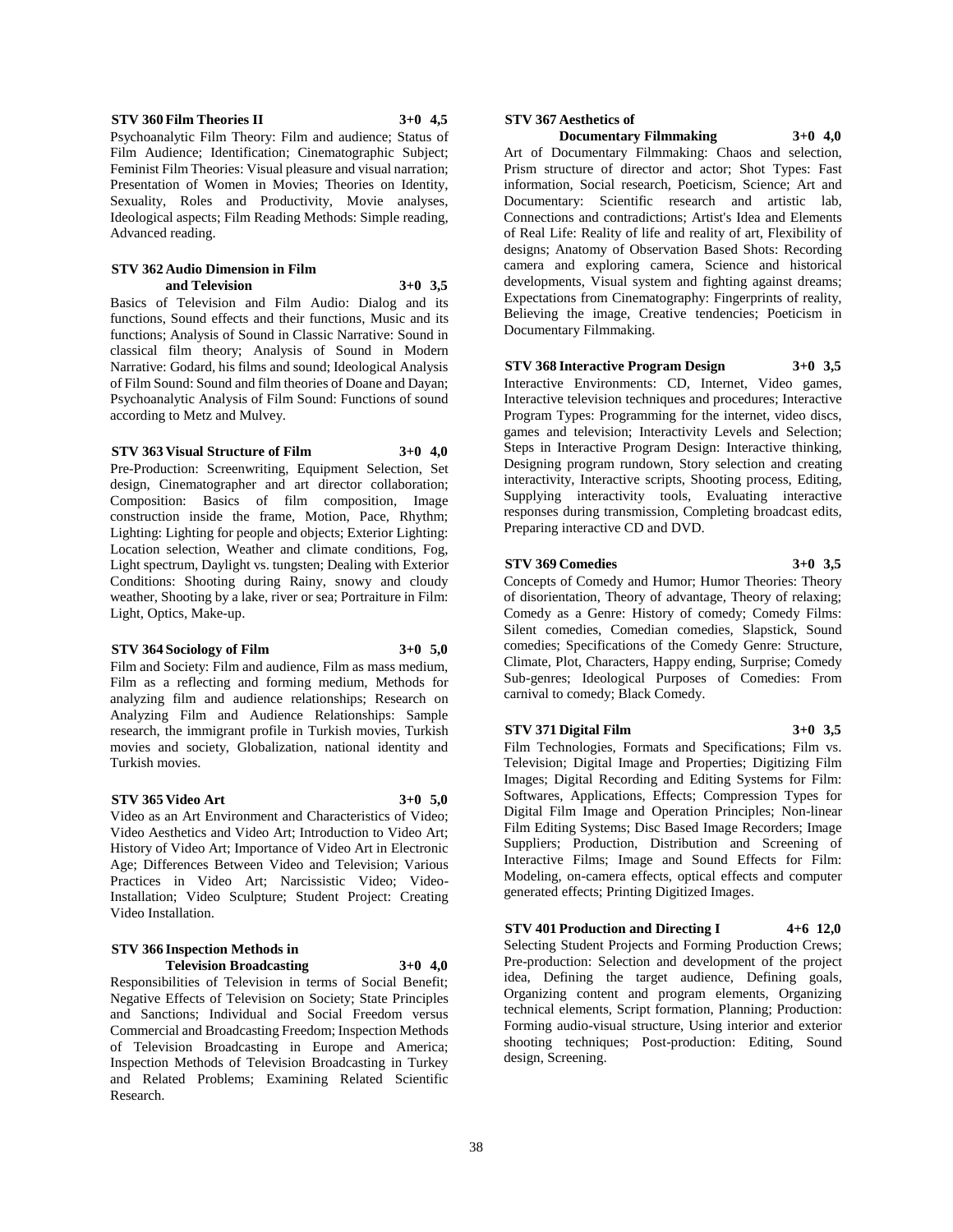**STV 402 Production and Directing II 4+6 12,0** Selecting Student Projects and Forming Production Crews; Pre-production: Selection and development of the project idea, Defining the target audience, Defining goals, Organizing content and program elements, Organizing technical elements, Script formation, Planning; Production: Forming audio-visual structure, Using interior and exterior shooting techniques; Post-production: Editing, Sound design, Screening.

**STV 404 Intercultural Communication 3+0 4,0** Introduction to Intercultural Communication; Importance of Intercultural Communication; Cultural System's on Intercultural Communication; Impact of Intercultural Communication; Values and Intercultural Communication; Intercultural Communication and Language; Intercultural Communication and Mass Media; Intercultural Communication and Nonverbal Messages; Intercultural Communication and Culture Shock; Intercultural Communication and Communicator; Intercultural Communication and Opinion Leadership; Innovation and Change.

**STV 406 Drama and Communication 3+0 4,5** Communication and Drama; Dramatic Elements: Theatre, Poetry, Story, Picture, Caricature; Methods of the Artist; Creative Work; Layers of the Language; Literature Language; Body Language-Gestus; Imagination; Structure of Sound; Language of Symbol; Dramatic Usage of Stage Light.

#### **STV 411 Seminar III 3+0 3,5**

International Communication Projects: Introduction, Trends and concepts; Project Management Cycle: Importance of project management in international communication and cultural exchange; International Communication Campaigns and Projects: Sustainability, Communication targets and budgets, Case study, Communication for development; International Public Outreach and Cultural Exchange: Event management, Exhibitions, Festivals, Concerts, Cultural events and exchange programs, Case study; Outreach in International Corporate Institutions: Case study; Social Networking: Trends and concepts; Brain Storming; Student Project Presentations.

#### **STV 412 Seminar IV 3+0 3,5**

Descriptions; Verbal and Nonverbal Communication; Body Language and Media; Speaking Skills and Speech Rules; Methods of Speech: Sound, breath control, correct use of language; Development of interview and presentation skills; Evaluation of interview and presentation examples; Interview and presentation practices.

#### **STV 451 Film and Philosophy 3+0 4,5**

Philosophical Point of View in Cinema: Contemporary philosophy and art; Eveluating the Art of Cinema and Connection Between Film and Philosophy; Process of Philosophical Critics and Film Critics; Phenomenological Point of View and Film Aesthetics; Existantialism; Film Noir and Existantialist Theme in Film Noir; Existantialism in Hollywood and Alienation; New Wave Cinema and

Existantialism; Surrealist Cinema and Continental European Philosophy; Tradition of Analytical Philosohy and English Free Cinema; Modernism as a World-View and Modernist Consciousness in Cinema; Philosoph of Life; The Broken Reality of 20th Century and Visual Aesthetics of the Broken Life; Auteur Cinema and Individualism; Directors and their Philosophy: Bergman, Tarkovski, Antonioni, Kieslowski, Fellini, Allen, Godard, Welles.

#### **STV 452 Contemporary Literature and Cinema 3+0 4,0**

Definition and Function of Art In 20th. Century, Connection Between the Art of Literature and Cinemavisual and Literary Aesthetics; What Is the Fiction; Image in Cinema and Literature: Image and how to use of Image in the language of literature and visual language; Short Film and Story; Cinematographical Language in Poetry; New Novel and the İnfluence At the Exeluation of Cinema; Film Aesthetics and Poetica; Surrealist Literature and Surrealism in the Cinema; The Influence of Phenomenology in the Contemporary Cinema and Literature; Existantialist Literature and Cinema; Contemporary World and Turkish Literature: Sample texts. comparative film-literature reading.

**STV 453 Contemporary Turkish Cinema 3+0 4,0** Turkey in 1980s and Turkish Cinema in the First Half of 1980s; Turkish Cinema in the Second Half of 1980s; American Cinema versus Turkish Cinema: Turkish Cinema in 1990s; Turkish Film Directors Living Abroad and Their Cinema; Different Expressions and Languages in Cinema; Advertisement and Music Video Directors in Turkish Cinema and Their Films; Simplicity Approach or Search for Simplicity in Turkish Cinema: Nuri Bilge Ceylan, Zeki Demirkubuz, Derviş Zaim, Reha Erdem and their cinemas; Turkish Cinema as a Product in the Market.

#### **STV 455 Film Adaptations of Turkish Literature 3+0 4,0**

Specific Expressions of Literature and Cinema; Turning Points Contemporary Turkish Literature; Literature Adaptations in the Transitional Era of Turkish Cinema; Adaptations in Black and White Movies in 1960s; Individualistic Themes of 1980s and Literature Adaptations in Cinema; Turkish Cinema and Adaptations from 1990s to Present.

#### **TAR 165 Atatürk's Principles and History of Turkish Revolution I 0+0 2,0**

Reform efforts of Ottoman State, General glance to the stagnation period, Reform searching in Turkey, Tanzimat Ferman and its bringing, The Era of Constitutional Monarchy in Turkey, Policy making during the era of first Constitutional Monarchy, Europe and Turkey, 1838-1914, Europe from imperialism to World War I, Turkey from Mudros to Lausanne, Carrying out of Eastern Question, Turkish Grand National Assembly and Political construction 1920-1923, Economic developments from Ottomans to Republic, The Proclamation of New Turkish State, from Lausanne to Republic.